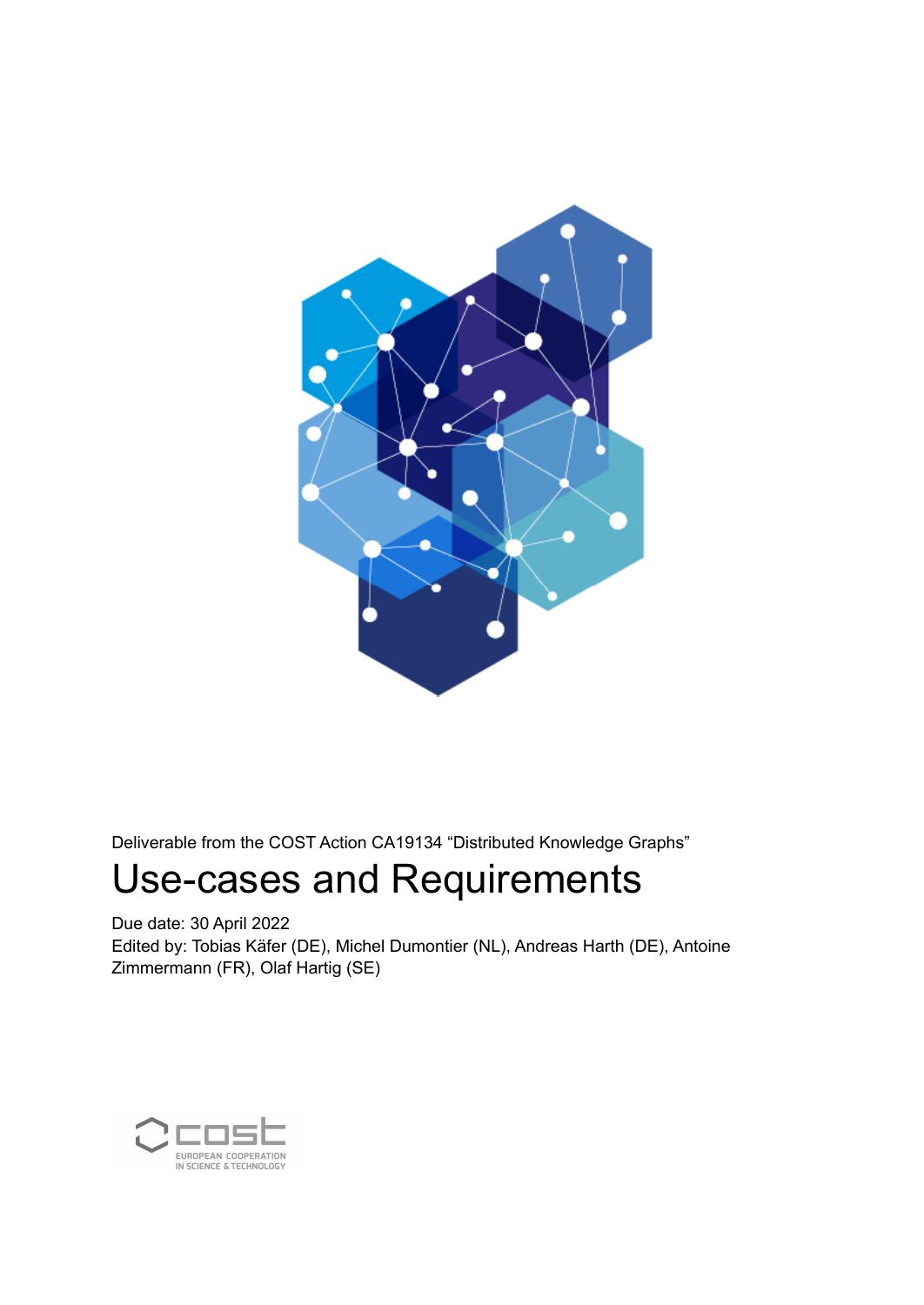### **Authors**:

(in alphabetical order)

Maribel Acosta, Rob Brennan, Kārlis Čerāns, Marcos Da Silveira, Mariana Damova, Anastasia Dimou, Michel Dumontier, Vincent Emonet, Özge Erten, Christian Esposito, Giorgos Flouris, Michael Freund, Kimberly Garcia, Steva Gostojić, Julian Grümmer, Andreas Harth, Katja Hose, Valentina Janev, Tobias Käfer, Sabrina Kirrane, Frédérique Laforest, Matteo Lissandrini, Simon Mayer, András Micsik, Cátia Pesquita, Axel Polleres, Ganesh Ramanathan, María Roldán, Tomer Sagi, Hannah Schuster, Danai Vachtsevanou, Jing Wu, Arif Yilmaz, Antoine Zimmermann

This deliverable is based upon work from COST Action "Distributed Knowledge Graphs", supported by COST (European Cooperation in Science and Technology).

COST (European Cooperation in Science and Technology) is a funding agency for research and innovation networks. Our Actions help connect research initiatives across Europe and enable scientists to grow their ideas by sharing them with their peers. This boosts their research, career and innovation.

[www.cost.eu](http://www.cost.eu)





the European Union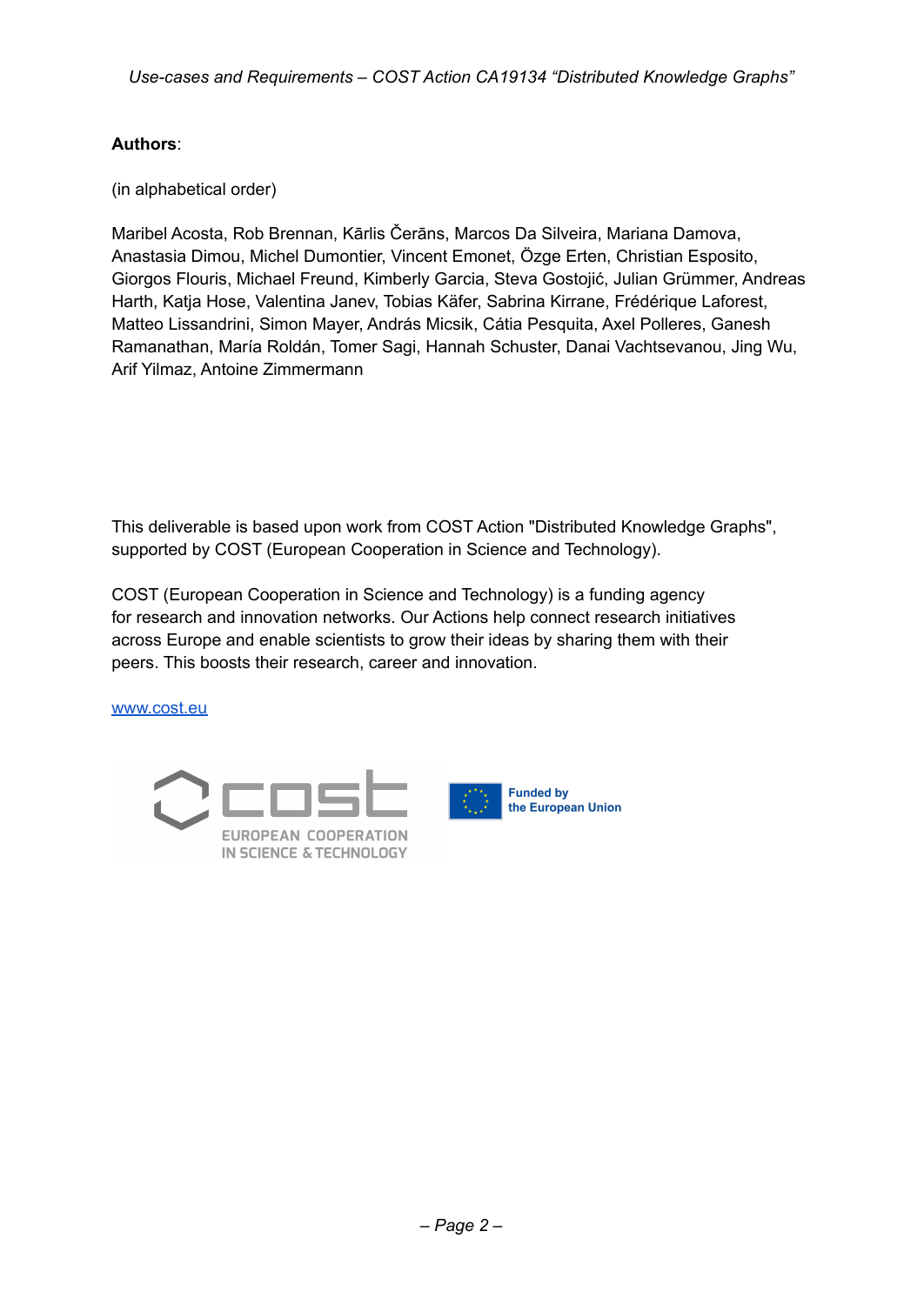# Preface

this document is the first in the series of deliverables of the COST Action CA19134 "Distributed Knowledge Graphs" (DKG). This COST Action is a research and innovation network to connect research initiatives around the topic of Distributed Knowledge Graphs. Using this deliverable, we want to showcase use-cases of Distributed Knowledge Graphs and corresponding requirements, which participants of the Actions deem relevant, are interested in, and working on. Moreover, we contribute to the capacity building aims of the Action by compiling this set of use-cases, as work of reference how participants of the Action improve on the state of the art, how participants of the Action reach out to other disciplines who apply Distributed Knowledge Graphs, and as basis for discussion.

The use-cases have been developed by Action participants, moderated by the Working Group leads in a virtual workshop of the Action in January 2022, and in subsequent refinement during additional virtual meetings. From those use-cases, potential requirements have been distilled by the authors and the Working Group leads.

The basic structure of the descriptions is author and use-case description, next to potential requirements that follow from the use-case, and target users. Some descriptions additionally come with references for further reading and sources. Depending on the Working Group's focus on parts of a Distributed Knowledge Graph ecosystem, further information is added, e.g. on necessary DKG provisioning means for a DKG consuming case.

The application areas are from a diverse spectrum that contains bioinformatics, manufacturing, health, space, sustainability, open (government) data, law, financial services, supply chain, energy, smart cities, and water management.

In terms of the inclusiveness targets of COST, we note that the authors of the use-case descriptions come from 17 COST Member countries, of which 6 are inclusiveness target countries. The document has 34 authors, of which 13 are of the underrepresented gender.

With this deliverable, we want to show the breadth of use-cases for Distributed Knowledge Graphs and hope our collection of requirements is useful to shape future research directions in the field of Distributed Knowledge Graphs.

Karlsruhe (DE), Maastricht (NL), Nuremberg (DE), St Étienne (FR), and Linköping (SE) Tobias Käfer Michel Dumontier Andreas Harth Antoine Zimmermann Olaf Hartig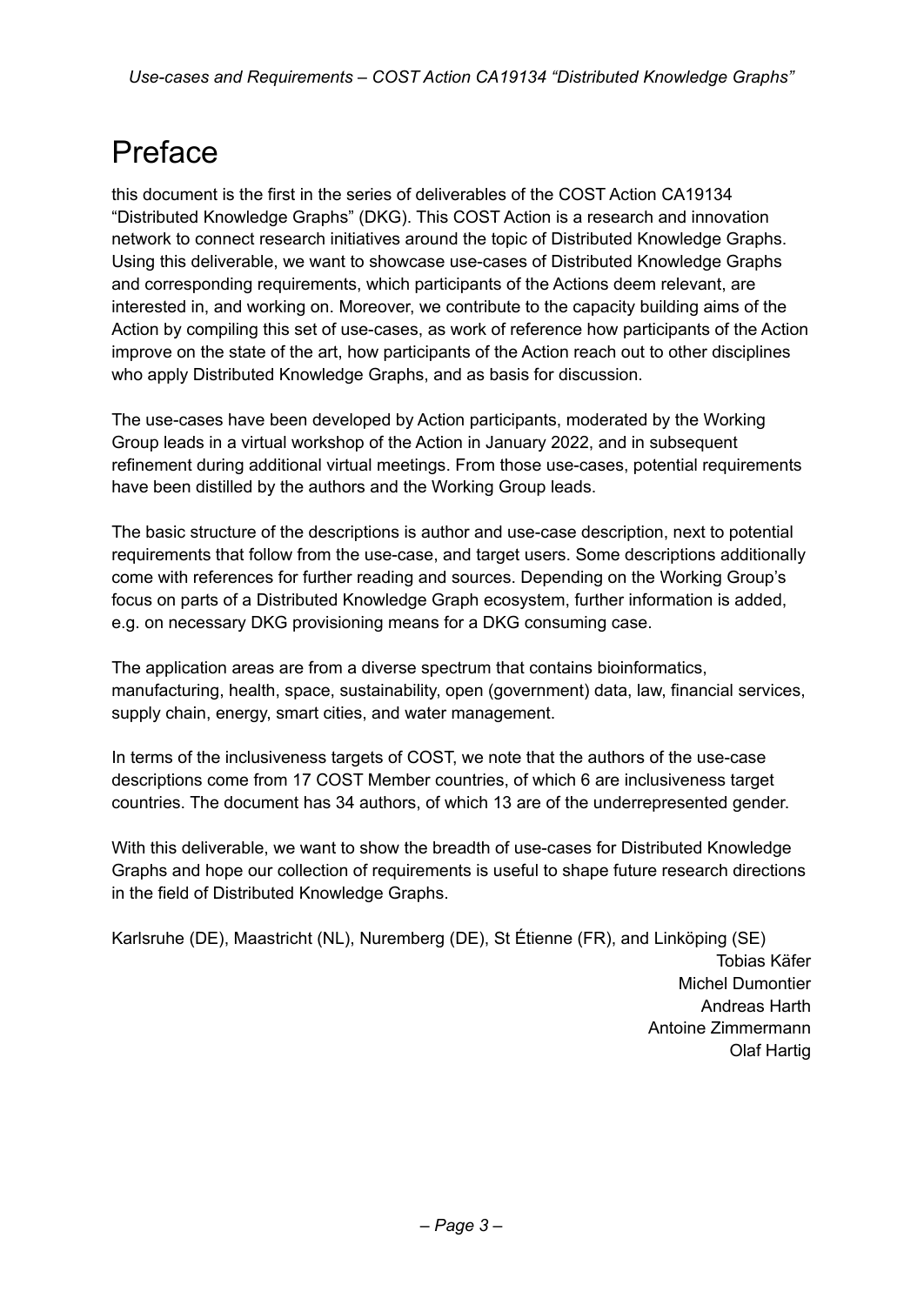# WG1 – Producers

# UC 1.1: Knowledge Graphs for Computational Drug Discovery

**Use-case sponsors**: Michel Dumontier (Maastricht University, Netherlands), Arif Yilmaz (Maastricht University, Netherlands)

**Use-case description**: Modern computational drug discovery, which uses machine and deep learning methods, depends on ready access to high quality public biomedical data. This includes access to information concerning drugs, diseases, drug targets, pathways, clinical trials, drug side effects, experimental and approved drug uses. Much of this data can be obtained from publicly available databases, but some valuable data are also contained in restricted data sources that either require monetary subscriptions or exclude commercial reuse. An overview of possible data sources is difficult to obtain, largely because data collections are not FAIR - they lack the necessary to facilitate their discovery. Another key challenge lies in integrating these data into a coherent knowledge graph, which can be used to create informative reports on entities of interest, to answer specific questions across multiple data collections, and build models to predict new functions (e.g. new drug uses or drug side effects). Each data source provides its data using different and largely incompatible formats, ontologies and terminologies, and there can be substantial divergence or disagreement in what is known and what the evidence is for this biological knowledge. Concerted efforts are needed to bring diverse stakeholders together to discuss and adopt common data standards, thereby facilitating the downstream use of multiple resources by scientists in both academic and industry environments.

**Target users**: Drug discovery researchers, research engineers, researchers. **Potential requirements**:

- Standard documented and indexed Application Programming Interfaces (API)s and GUIs, with a particular attention to query APIs such as GraphQL or SPARQL, to retrieve particular subsets of data from an integrated knowledge graph
- Knowledge Graph metadata that indicates what kinds of entities and relationships are available from each distributed knowledge graph, which can be used in formulating distributed queries
- Ways to make the products of machine learning (e.g. ML models, embeddings) available to others in standard formats and with appropropriate metadata.

# UC 1.2: Knowledge Graphs for Machine Learning in Manufacturing

### **Use-case sponsor**: Anastasia Dimou (Belgium)

**Use-case description**: Building good Machine Learning (ML) pipelines is a long, complex and expensive task, performed in an iterative manner with trial and error. Besides building the ML pipelines, identifying the relevant data is a labour intensive task; not only it is difficult to find relevant data but it is even more rare to find data in the format and structure that the ML model expects. Knowledge graphs can describe the content of the data and allow the ML algorithms to find relevant data without relying on the structure of the data but on their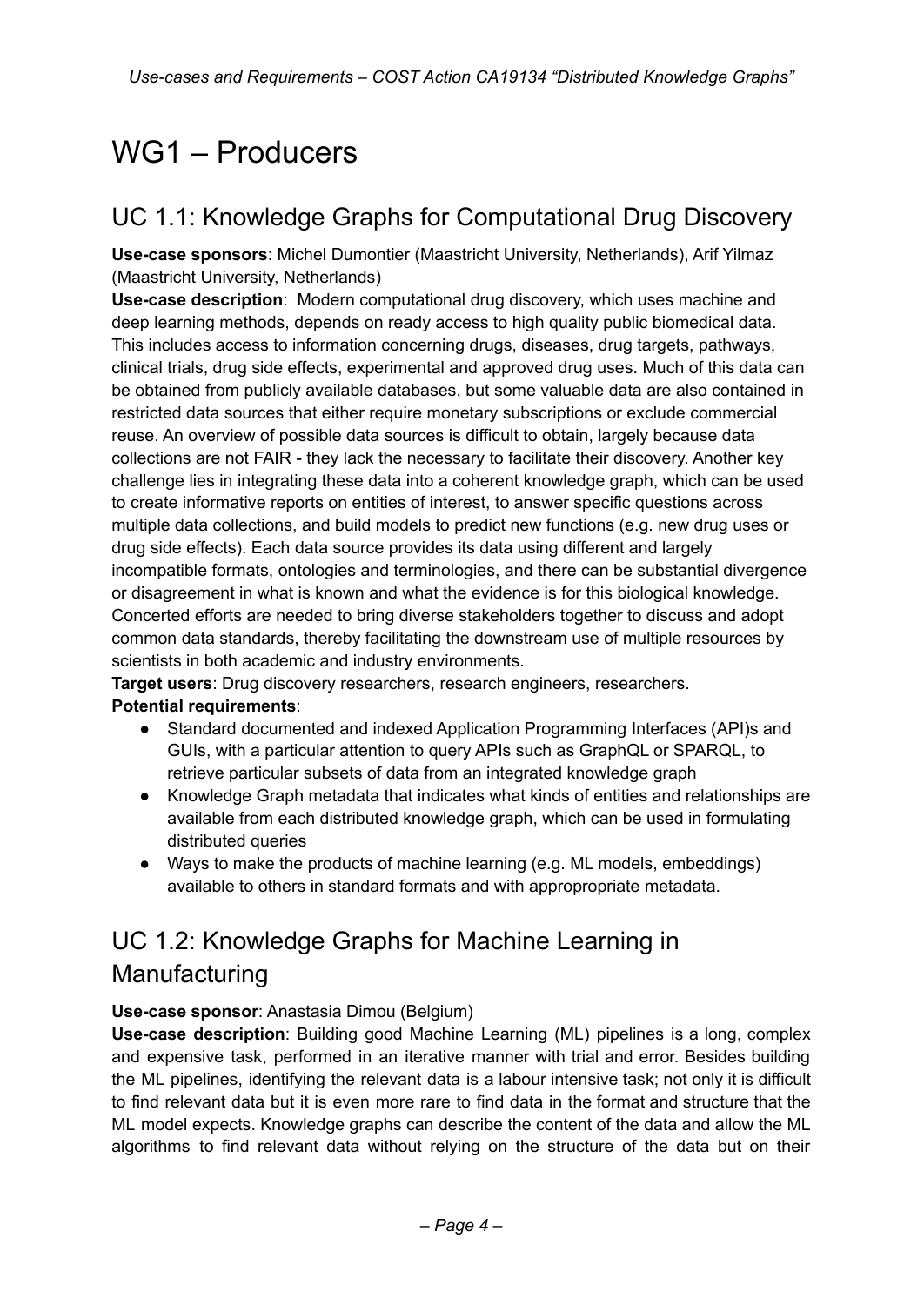content. To achieve this, we need to have the knowledge graphs of potential data to be used by different algorithms and semantically enhanced descriptions of machine algorithms to match them with the knowledge graphs.

**Target users**: data providers who want to make their data available for ML algorithms and data consumers who want to discover relevant data for their (ML) algorithms.

### **Potential requirements**:

- automated KG generation, provenance and versioning,
- alignment of different ontologies and languages
- matching of knowledge graphs and machine learning algorithms

## UC 1.3: Knowledge Graphs for Remote Sensing Applications

**Use-case sponsor**: Maria Roldan (University of Malaga, Spain)

**Use-case description**: Earth Observation's satellite systems are continuously generating a great quantity of data, which are nowadays essential for applications in diverse areas, such as: climate change monitoring, precision agriculture, smart urban design, and many others. The development of general knowledge-driven approaches constitutes an open challenge in remote sensing, besides they provide human experts with domain knowledge representation,

support for data standardisation and semantic integration of multiple sources, such as multi-spectral (and hyper-spectral) data from various satellites and linked open data (meteorological, plant phenotype, etc.).

Possible applications are time series analysis, multiple satellite data product consolidation (Sentinel 2 and Landsat 8), data integration for analysis enrichment, and semantic reasoning for land-cover classification.

**Target users**: people interested in analysing vegetation state or monitoring important elements in remote sensing images, i.e. farmers.

### **Potential requirements**:

- KG generation integrating data for different sources
- Ontologies development for formalising the domain, integrating data from different sources, providing semantics to the KG, allowing formal reasoning.
- Ontology alignment to build a common ontology.
- integration of KG with analysis algorithms.

## UC 1.4: Biomedical Knowledge Graphs and Link Prediction for Evolving Knowledge Graphs

**Use-case sponsor**: Ozge Erten (Maastricht University, Netherlands), Vincent Emonet (Maastricht University, Netherlands)

**Use-case description**: A vast amount of scientific knowledge is available in public biomedical datasets, but significant challenges remain in finding and reusing them. These data are stored in different formats, using different data models, and are hardly interoperable without substantial work. Moreover, datasets change with time, but it is difficult to understand how they have changed and how this collective information can be analysed to reflect past and current understanding of important biomedical phenomena. Understanding the evolution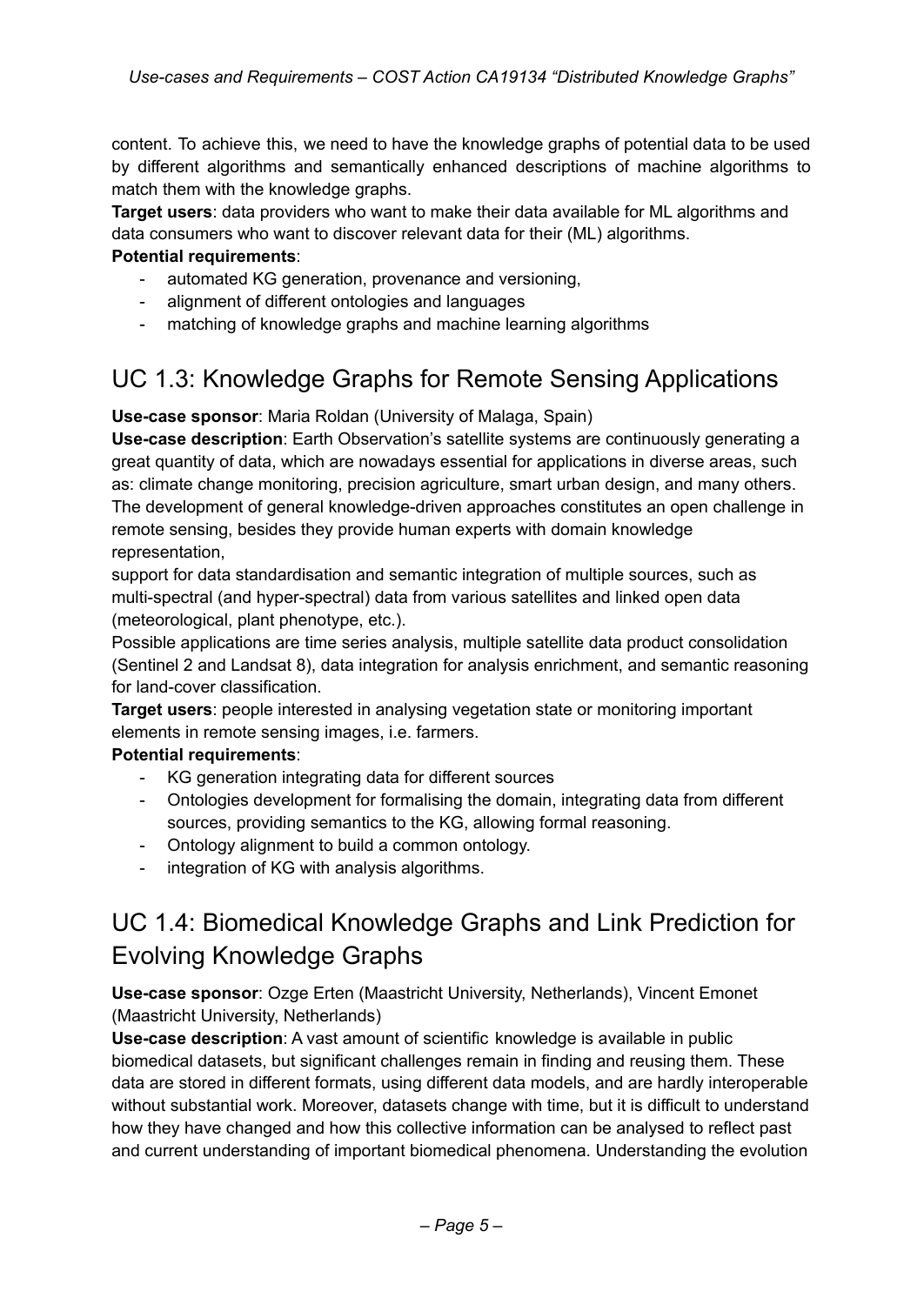of biomedical knowledge graphs can prove useful in finding relevant connections (e.g. predicting new uses for existing drugs), and can also inform sociological and historical investigations in relation to how the scientific community targets future research. While there exist some proposals to catalogue changes in graphs, these are either trivial in their outcomes or too technically challenging to achieve in practice. New frameworks and implementations are needed to catalogue changes and provide insight into evolving knowledge graphs.

**Target users**: Biomedical researchers, Historians, AI researchers.

### **Potential requirement**s:

- Workflows and processes to integrate structured data to a distributed KG, and maintain this integration over time. We should reproduce a KG from prior data.
- Standard APIs such as OpenAPI, GraphQL or SPARQL to query the converted datasets, their previous versions, and information about their evolution (e.g. entities/edges added or removed)
- An up-to-date (dynamic) knowledge graph with information from popular public biomedical datasets (e.g. DrugBank)

# UC 1.5: Distributed Knowledge Graphs for Privacy-aware Medical Imaging Tasks

### **Use-case sponsor**: Nuno Garcia (University of Lisbon, Portugal)

**Use-case description**: Medical data is usually hard to obtain due to a number of issues such as quality of the data, legal issues, costly ground-truth annotations, or rarity of events of interest. Large medical imaging datasets could be more feasible to collect by merging small datasets spread around different institutions, but it raises privacy issues regarding ownership of data and others. Therefore, it becomes important to implement protocols and algorithms able to deal with the distributed nature of data while simultaneously protecting data privacy.

Recent machine learning methods learn to produce vector representations of knowledge graphs, also called graph embeddings. These vector representations are usually optimised representations with regard to a specific task. Once graph embeddings are obtained, learning algorithms can use them as inputs instead of raw data. One advantage is that the learning algorithms do not have to explicitly deal with the different types of data and other specific features from a particular source. One can leverage already existing algorithms to produce graph embedding vectors and go from there to solve a certain task.

Privacy-aware DKG algorithms may serve as an instrument to translate the graph embeddings from different sources to a common domain, and use this common embedding domain to learn the task. The common embedding domain may be achieved through a neural network that does the translation for each pair of sources, for example.

### **Target users**: Health institutions / researchers

### **Potential requirements**:

- Distributed datasets of medical data.
- Documentation regarding: data distribution statistics for each source; the preprocessing pipeline of data for each source; the graph embedding algorithm used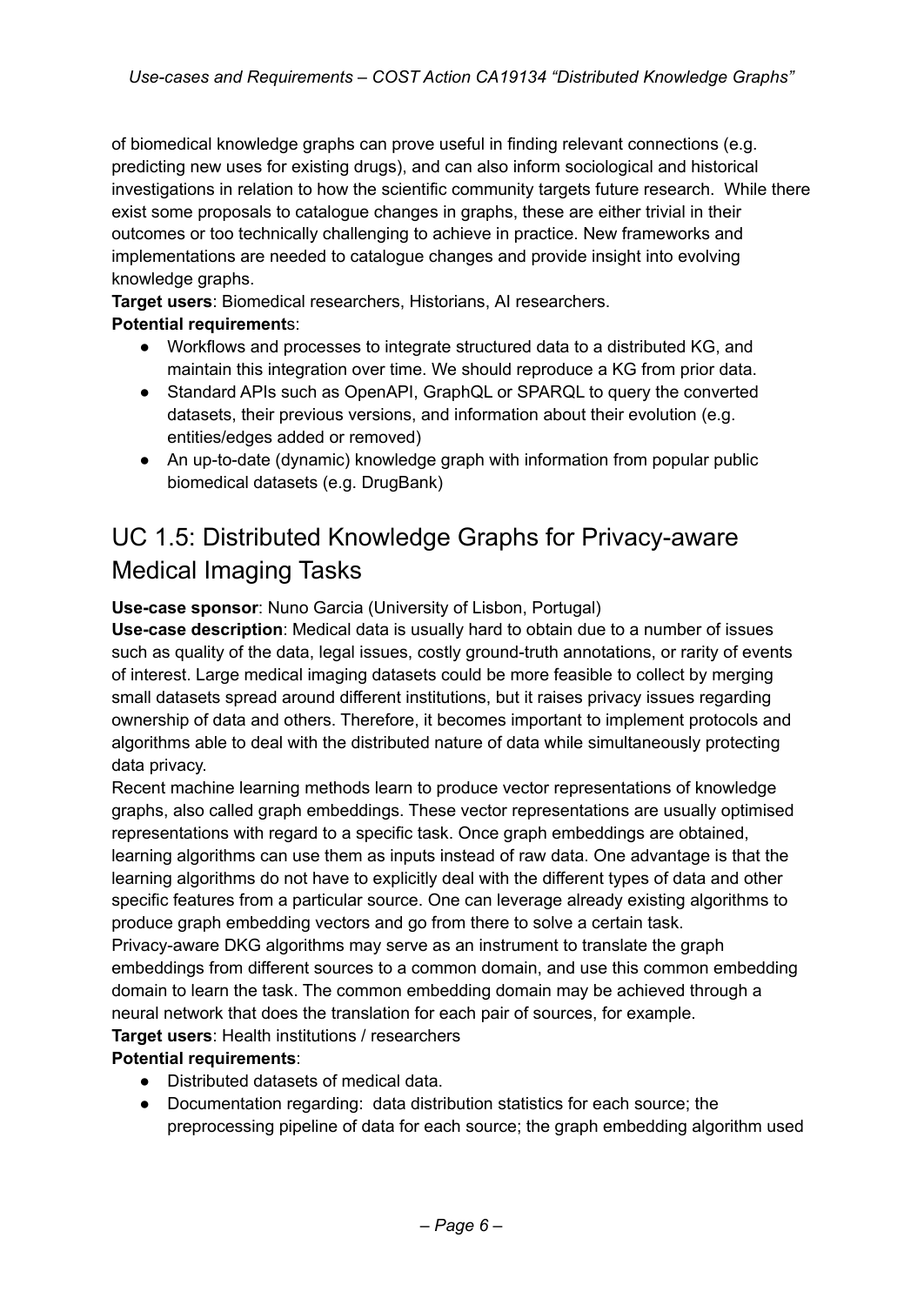(typically a neural network of some sort) to produce the graph embedding; the learning algorithm used to work on top of the graph embeddings; Privacy of data should not be compromised by these requirements.

# UC 1.6: Distributed Knowledge Graphs Query for the Space Resources Utilisation

**Use-case sponsor**: Marcos Da Silveira (Luxembourg Institute of Science and Technology, Luxembourg)

**Use-case description**: Space resources have different facets and require the integration of information coming from many sources and from different formats. The use-case focuses on collecting the information from these sources and extracting some metadata that is able to describe the content and the contributors. The goal is to improve the interoperability between the sources and allow users to query them based on the available metadata.

The metadata includes the provenance, the licences, the access rights, the main domains, the format and language. The metadata will evolve according to user needs and this evolution will also be described in the metadata.

**Target users**: People interested in space resources utilisation.

### **Potential requirements**:

- Text analysis and annotation
- Graph analysis and integration
- Automated metadata extraction.

## UC 1.7: Knowledge Graphs for Product Life Cycle Assessment

**Use-case sponsor**: Katja Hose (Aalborg University, Denmark), Matteo Lissandrini (Aalborg University, Denmark)

**Use-case description**: Life Cycle Sustainability Analysis (LCSA) studies the complex processes describing product life cycles and their impact on the environment, economy, and society. Effective and transparent sustainability assessment requires access to data from a variety of heterogeneous sources across countries, scientific and economic sectors, and institutions. Given their important role for governments and policy makers, the results of many different steps of this analysis are made freely available, alongside the information about how they have been computed in order to ensure accountability. Semantic Web technologies in general and knowledge graphs in particular are key concepts to achieving this goal by enabling transparent sharing and integration of a diverse range of heterogeneous datasets. Sharing the result as interlinked knowledge graphs enables connecting this information to external sources and making it accessible to a broad range of users. Encoding provenance can then also enable domain experts to track the provenance of particular pieces of information that are crucial in higher-level analyses.

**Target users**: Experts and researchers in life cycle assessment

**Potential requirements:** Data extraction, data cleansing, data integration, data provenance, querying

**References**: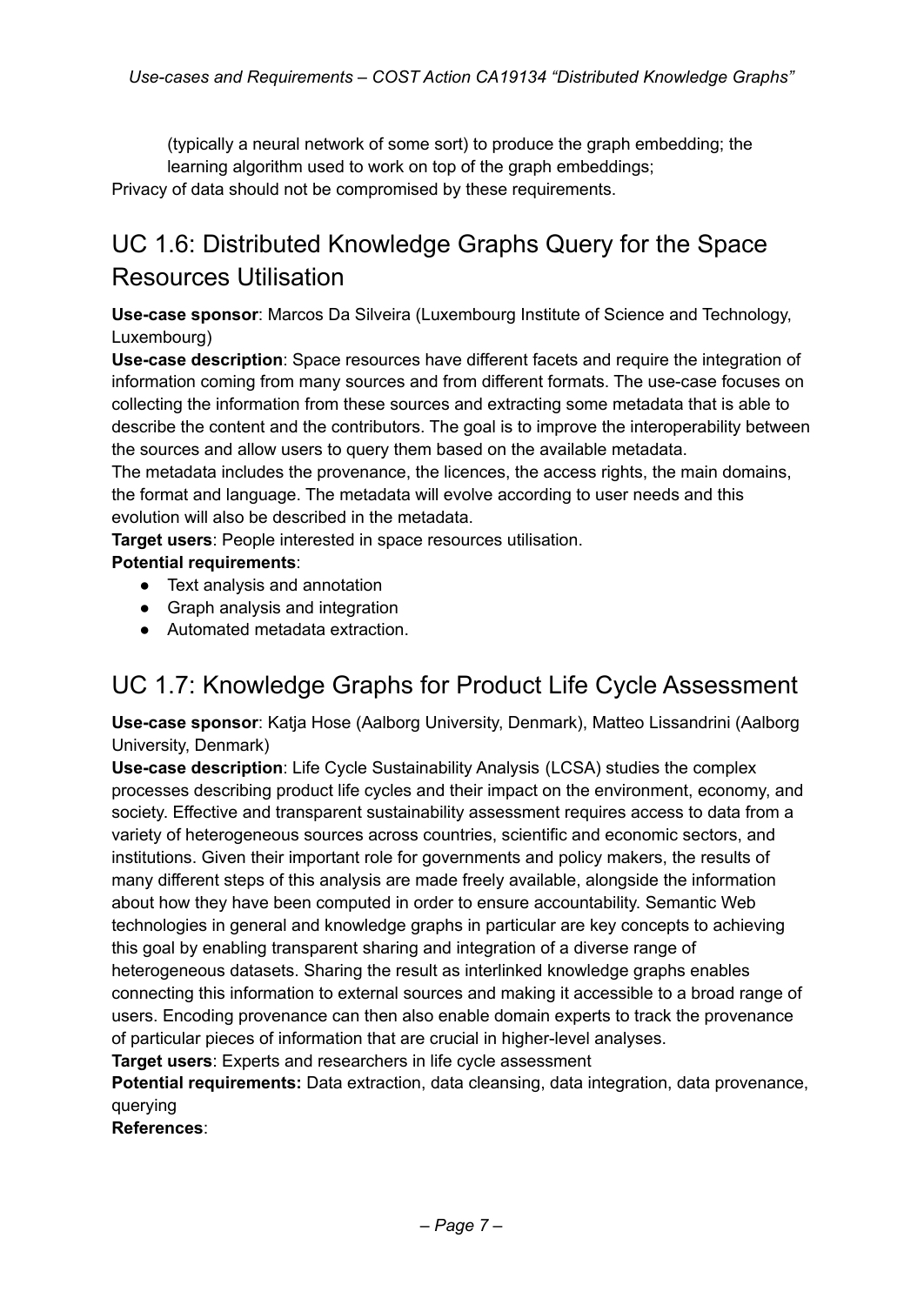- Emil Riis Hansen, Matteo Lissandrini, Agneta Ghose, Søren Løkke, Christian Thomsen, Katja Hose. Transparent Integration and Sharing of Life Cycle Sustainability Data with Provenance. ISWC 2020, pp. 378-394
- Agneta Ghose, Katja Hose, Matteo Lissandrini, Bo Pedersen Weidema. An Open Source Dataset and Ontology for Product Footprinting. ESWC (Satellite Events) 2019, pp. 75-79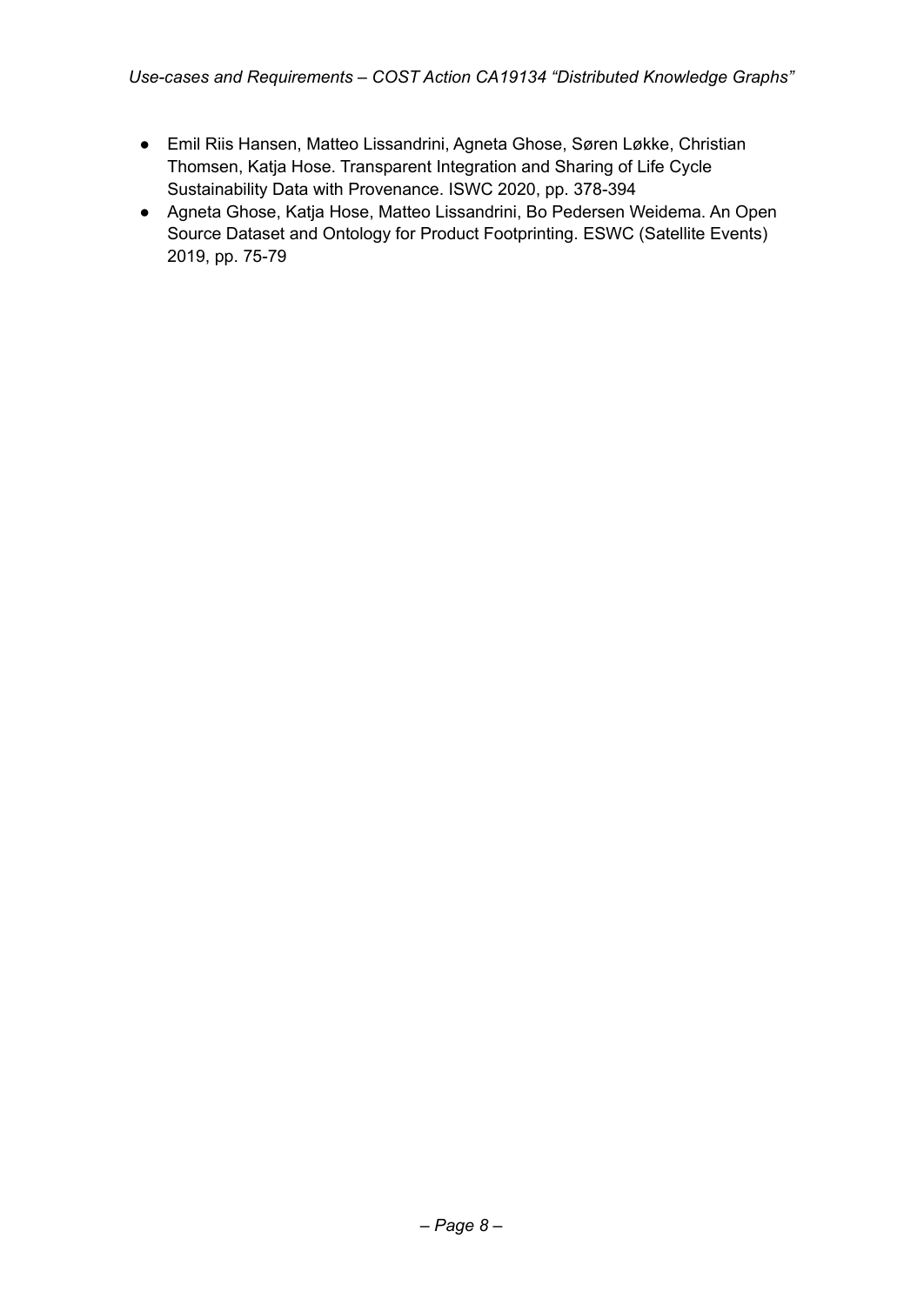# WG2 – Consumers

# UC 2.1: Interlinking Open Government Data Catalogues

### **Use-case sponsor**: Axel Polleres (WU Vienna, Austria)

**Use-case description:** Interlinking the information of OGD Portals by means of KGs has been partially investigated in several prior works, such as linking tabular data to Linked Data in several challenges, but the use case could be generalised to industrial settings where business partners are trying to align their enterprise data catalogues. Interlinkage could involve:

- Reference column detection
- Reference table detection
- Georeferencing datasets and records within datasets
- Interlinking and uniquely identifying publishers, organisations

**Target users:** OGD providers/publishers (mostly public institutions), but also citizens who could benefit from improved search interfaces.

**Potential requirements:** Entity linking and automatic annotation of non-semantic meta-data attributes, Knowledge Graph construction, resolving multi-linguality, etc.

### **References and sources:**

- Sebastian Neumaier and Axel Polleres. Enabling spatio-temporal search in open data. *Journal of Web Semantics (JWS)*, 55:21--36, March 2019. [ [DOI](http://dx.doi.org/10.1016/j.websem.2018.12.007) | [http](http://epub.wu.ac.at/6764/) ]
- Jan Portisch, Omaima Fallatah, Sebastian Neumaier, and Axel Polleres. Challenges of linking organisational information in open government data to knowledge graphs. In *22nd International Conference on Knowledge Engineering and Knowledge Management (EKAW 2020)*, volume 12387 of *Lecture Notes in Computer Science (LNCS)*, pages 271--286, Bozen-Bolzano, Italy, September 2020. Springer. [ [DOI](http://dx.doi.org/10.1007/978-3-030-61244-3_19) | [http](https://arxiv.org/abs/2008.06232) 1
- SemTab Challenge: <https://www.cs.ox.ac.uk/isg/challenges/sem-tab/>

## UC 2.2: Interlinking Semantic Digital Twins in Manufacturing

**Use-case sponsor:** Michael Freund (Fraunhofer Institute for Integrated Circuits IIS, Germany)

**Use-case description:** In Industry 4.0 environments, physical machines can have digital twins (DT). The DT consists of the mirrored sensor and actuator data of the cyber-physical system (CPS). If the data is represented in a graph structure modelled with RDF, it is also referred to as a semantic digital twin. These virtual replicas of CPSs are mainly used for monitoring, but can also be used to control machines via Read-Write Linked Data APIs. By combining multiple machines and their graphs, it is possible to monitor and control not only a single process step, but an entire process involving multiple machines and factory floors. For this purpose, interoperability between the graph data of various CPSs has to be established, and the different knowledge graphs have to be made available. The main challenge is the layout of the communication network between the various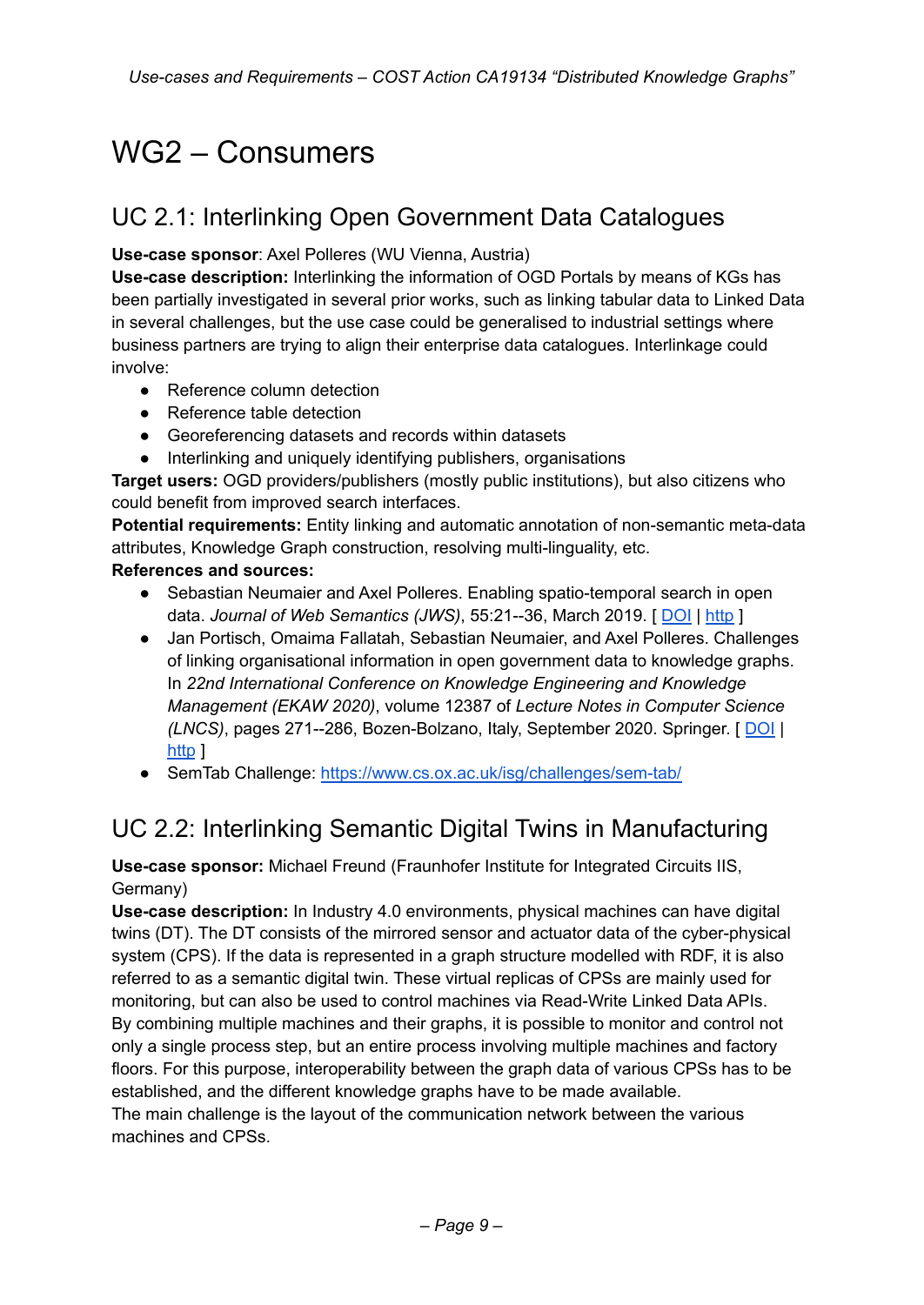The machine data and information can be exchanged in a decentralised way, where each CPS interacts with all of the other available systems or the system can be centralised where a central control and monitoring unit interacts with all the distributed knowledge graphs. By accessing all sensor and actuator data of an entire process, it is possible to react dynamically to changes in the physical world and to adapt the further course of the process. The implementation of this use case will mainly benefit the fault resistance of production lines.

### **Target users:** Manufacturing industry

**Potential requirements:** Using data from multiple CPS; adding external data sources; regular queries on distributed data sources; convenient way to exchange data between multiple factory floors

### UC 2.3: Consuming Linked Legal Data

**Use-case sponsor:** Sabrina Kirrane (WU Vienna, Austria)

**Use-case description:** In the EU legal data (legislation, legal cases, etc) resides at both an EU level and also at a member state level (legal cases from small courts around the countries). Linking this data is beneficial for legal professionals that need to source legal data from different member states (multilingual).

Although data is primarily available in unstructured format (documents), the European Union is working towards making legal data more accessible across all member states. This goal is supported via standards such as the European Law Identifier (ELI) and the European Case Law Identifier (ECLI), which provide technical specifications for web identifiers and suggestions for vocabularies to be used to describe metadata pertaining to legal documents in a machine readable format. These ECLI and ELI metadata standards adhere to the RDF data format which forms the basis of Linked Data, and therefore have the potential to realise a pan-European legal Knowledge Graph.

To date much of the focus has been on extracting entities and temporal expressions from legal text and representing them in a knowledge graph, however there are still a number of open challenges concerning the consumption of linked legal data: (i) interfaces that facilitate search across distributed knowledge graphs; (ii) visualisations that are capable of representing facts relating to cases, chains of custody, legal inquiry processes, the links between legislations, etc. and (iii) access to legal information that is currently hindered by restrictive licensing and strict access policies, or the lack thereof.

**Target data:** Legislation metadata**;** court case metadata**;** facts relating to cases; chains of custody; legal inquiry processes; and links between legislations.

**Target users:** Legal professionals and legal scholars.

**Potential requirements:** Dealing with multilingual data; supporting search, queries and visualisation over distributed legal data sources; dealing with access and usage policies. **Relation to other WGs:** WG1 (extraction)

### **External resources:**

[https://eur-lex.europa.eu/legal-content/EN/TXT/?uri=CELEX:52012XG1026\(01\)](https://eur-lex.europa.eu/legal-content/EN/TXT/?uri=CELEX:52012XG1026%2801)) <https://eur-lex.europa.eu/legal-content/EN/TXT/?uri=CELEX:52011XG0429%2801> <https://link.springer.com/article/10.1007/s10506-021-09282-8> [https://aic.ai.wu.ac.at/~polleres/supervised\\_theses/Erwin\\_Filtz\\_PhD\\_2021.pdf](https://aic.ai.wu.ac.at/~polleres/supervised_theses/Erwin_Filtz_PhD_2021.pdf) [https://mnavasloro.github.io/PhDContributions/PhDThesis\\_mnavas.pdf](https://mnavasloro.github.io/PhDContributions/PhDThesis_mnavas.pdf)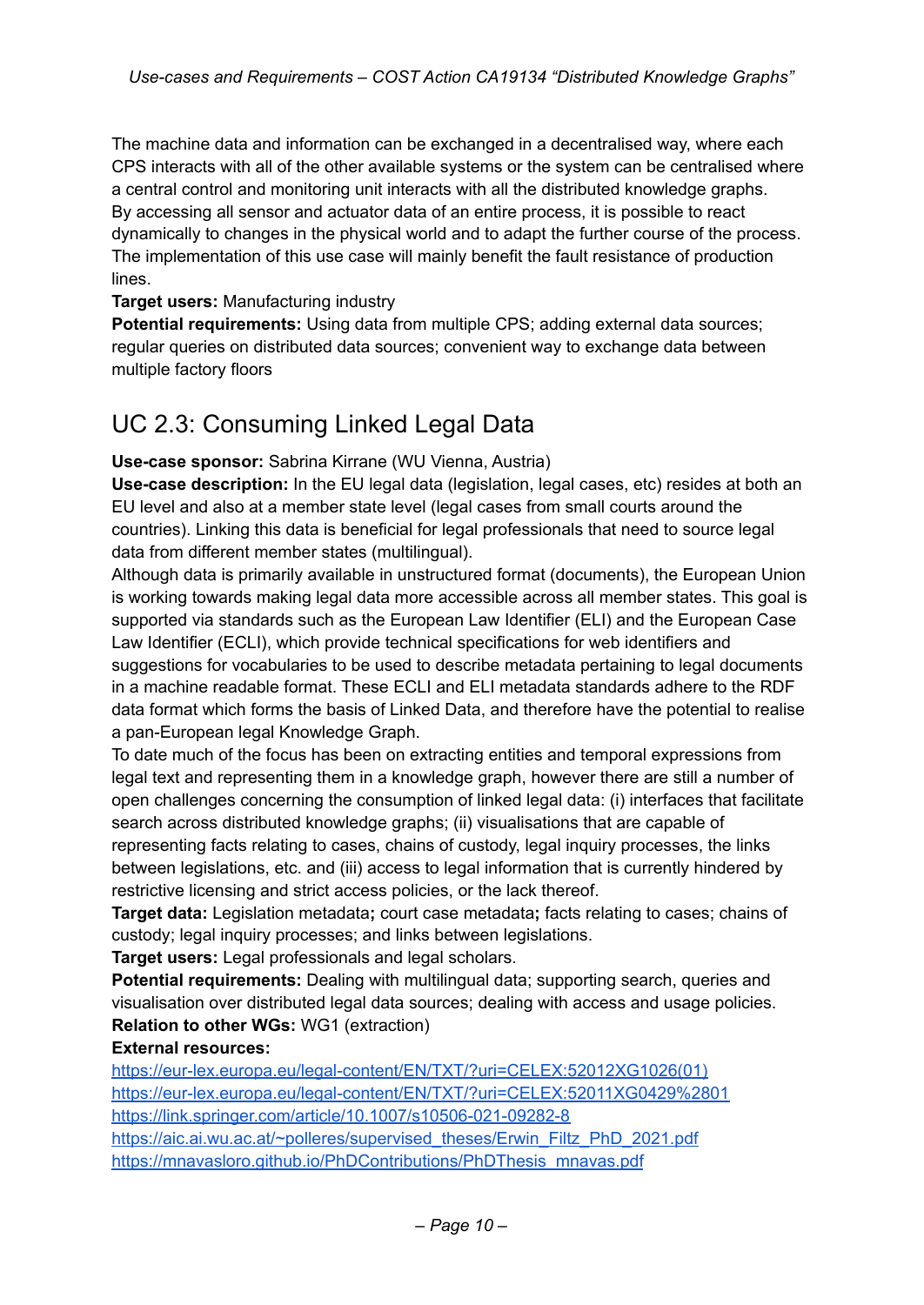### **Recent events:**

[https://2021-eu.semantics.cc/sites/2021-eu.semantics.cc/files/Special%20Track%20Call\\_%2](https://2021-eu.semantics.cc/sites/2021-eu.semantics.cc/files/Special%20Track%20Call_%20LegalTech%20-%20Semantics%202021_0.pdf) [0LegalTech%20-%20Semantics%202021\\_0.pdf](https://2021-eu.semantics.cc/sites/2021-eu.semantics.cc/files/Special%20Track%20Call_%20LegalTech%20-%20Semantics%202021_0.pdf) <http://ai.di.uoa.gr/#iswc20-workshop>

# UC 2.4: Understanding Differences and Commonalities in Health (Covid) Knowledge Graphs

**Use-case sponsor:** András Micsik (SZTAKI, Hungary)

**Use-case description:** The COVID-19 pandemic gave momentum to the creation of several knowledge graphs collecting various information about the pandemic. However, these knowledge graphs were built from a limited set of raw data using different aggregation methods, thus the graphs have significant overlaps. The process to compare these knowledge graphs in terms of content is quite cumbersome and requires complex technical skills. There is a need to visualise the commonalities and differences for knowledge graphs in an easy to understand way. It is important to see the common classes and instance numbers between these knowledge graphs, as these show the potential for connecting graphs. This kind of investigation may also reveal that some graphs are very similar or subset of another with respect to the contained information. On the other hand classes that exist in a single graph only show the specificity of that graph and may be a sign of hidden 'treasures'. This kind of visualisation should work from a birds' eye viewpoint but could also allow diving into some details of the comparison. It can be a truly exploratory interface on the level of schema or ontology, but it is also important to detect different classes for the same concept, which is connected with ongoing research in ontology alignment. **Target users:** Researchers in medicine, biology, social sciences, etc. **Potential requirements:** Visualisation tools, automated ontology alignment

**Relation to other WGs:** WG4 (analytical tools) **Further reading**:

• [https://aic.ai.wu.ac.at/~polleres/supervised\\_theses/Felix\\_Helmreich\\_BSc2021.pdf](https://aic.ai.wu.ac.at/~polleres/supervised_theses/Felix_Helmreich_BSc2021.pdf)

# UC 2.5: Distributed Querying in Health (Covid) Knowledge Graphs

### **Use-case sponsor:** András Micsik (SZTAKI, Hungary)

**Use-case description:** The COVID-19 pandemic gave momentum to the creation of several knowledge graphs collecting various information about the pandemic. A previous use case provides a method to identify classes common in selected knowledge graphs. Instances of these classes provide natural points for joining the knowledge represented in several graphs. The use case's need is to compose and execute queries on several knowledge graphs and to provide a unified result. Federated SPARQL querying has been available since long ago, but in practice we seldom see it working. Many huge KGs exist on different technical platforms, without having a SPARQL query endpoint. Labelled property graph databases support different query languages such as Cypher or Gremlin. A possible solution could be completely client-side, with interactive visual (drag-and-drop) query composition. Such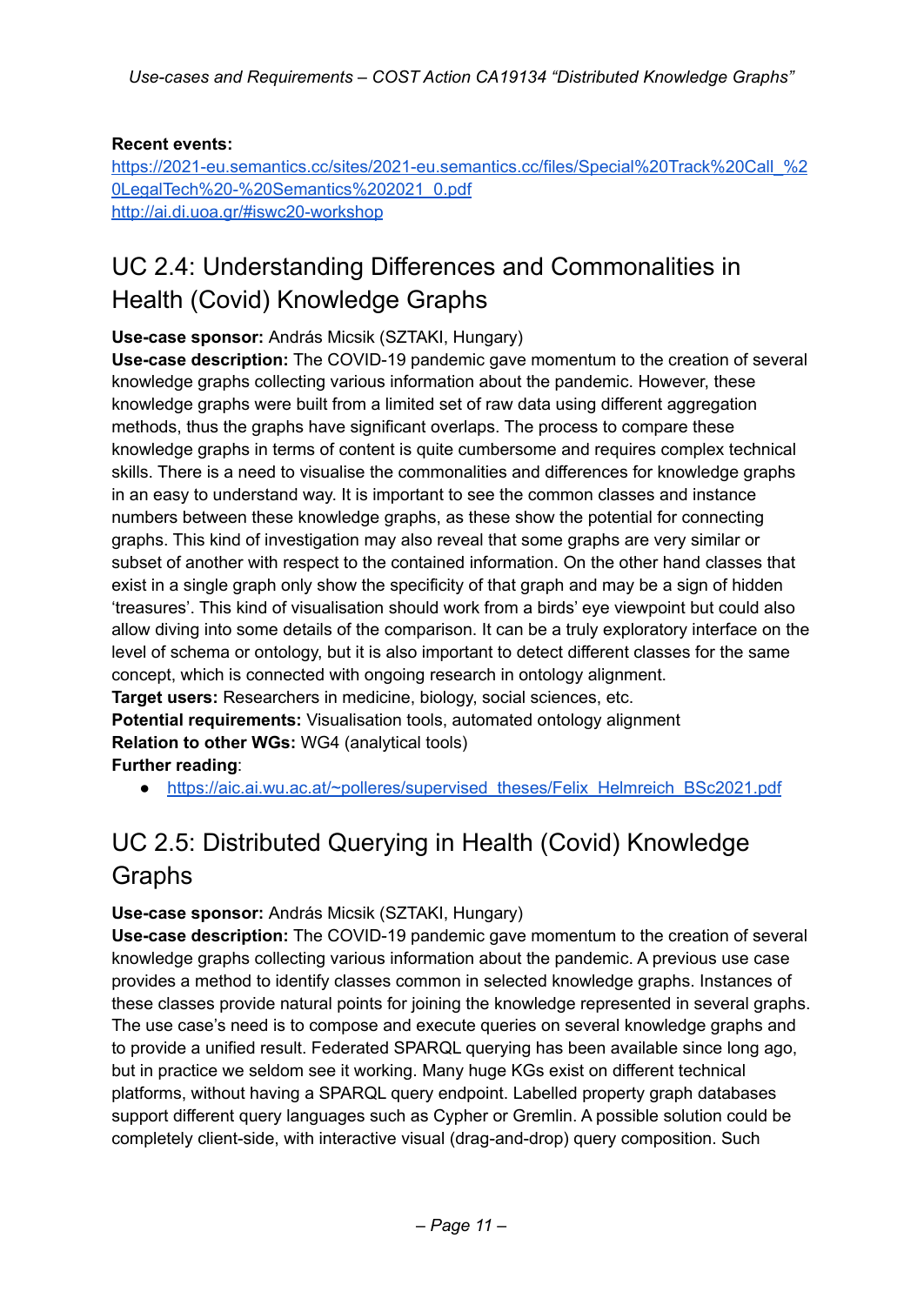solutions would enable iterative and federated querying as a key function for consuming distributed knowledge..

**Target data:** Covid data, or research data, or research publications and citations **Target users:** Researchers in medicine, biology, social sciences, journalists, policy makers, etc.

**Potential requirements:** Dynamic user interface tools, graph querying tools **Relation to other working groups:** WG4 (query tools) **See also**: SPARQL 1.1 [Federated](https://www.w3.org/TR/sparql11-federated-query/) Query

## UC 2.6: Transparency in Supply Chains

**Use-case sponsor:** Julian Gruemmer (Friedrich-Alexander-Universität Erlangen-Nürnberg, Germany), Andreas Harth (Friedrich-Alexander-Universität Erlangen-Nürnberg and Fraunhofer Institute for Integrated Circuits IIS, Germany)

**Use-case description:** The new supply chain legislation, which will come into force in Germany in January 2023, is intended to bring more transparency to companies' supply chains. Some countries, such as the UK, Netherlands, Austria and Switzerland already have supply chain legislation. A mandatory European due diligence system is planned. The main goals are the protection and respecting of human rights and the access to remedy for victims of business-related abuses. In addition, companies might also analyse their supply chain in terms of other topics related to Environmental, Social, and (Corporate) Governance, e.g. sustainability. For this purpose, companies will be obligated to disclose their direct suppliers. By disclosing the upstream and downstream partners, data from the individual companies can be collected and their entire supply chain and suppliers' partners identified. The next step involves linking the individual datasets to a large knowledge graph, which will ultimately represent a network of the various companies in their roles as suppliers. Therefore, not only data is used that is disclosed by the companies within the scope of the supply chain legislation, but also data from publicly accessible databases, government publications and global supplier lists that are published due to the growing importance of the topic of sustainability. Via the collected data material and its processing in the Knowledge Graph, the supply chains of companies and also those of their suppliers can be traced more transparently. Data from different sources, which on their own are not very meaningful, can be connected, therefore enabling smarter processing and potentially generating new insights. The use of a knowledge graph that maps a network of real-world entities and their relationships. Such a perspective is especially valuable in the case of analysing supply chains with its many different components, which sometimes take on the role of the supplier, but also that of the delivering party.

The application of Knowledge Graphs provides several potentials. Among other things, companies can identify their weak members in the supply chain and thus avoid unexpected costs, delivery delays and sales losses and optimise their supply chain design. Furthermore, analysing using Knowledge Graphs can also enable disintermediation, resulting in more agile and flatter supply chains. The scarcity of semiconductors, which poses a major challenge for many companies, is also a topical issue.

While the visualisation and analysis of such Knowledge Graphs covering supply chains has some potential to offer, a critical view on certain application scenarios remains mandatory.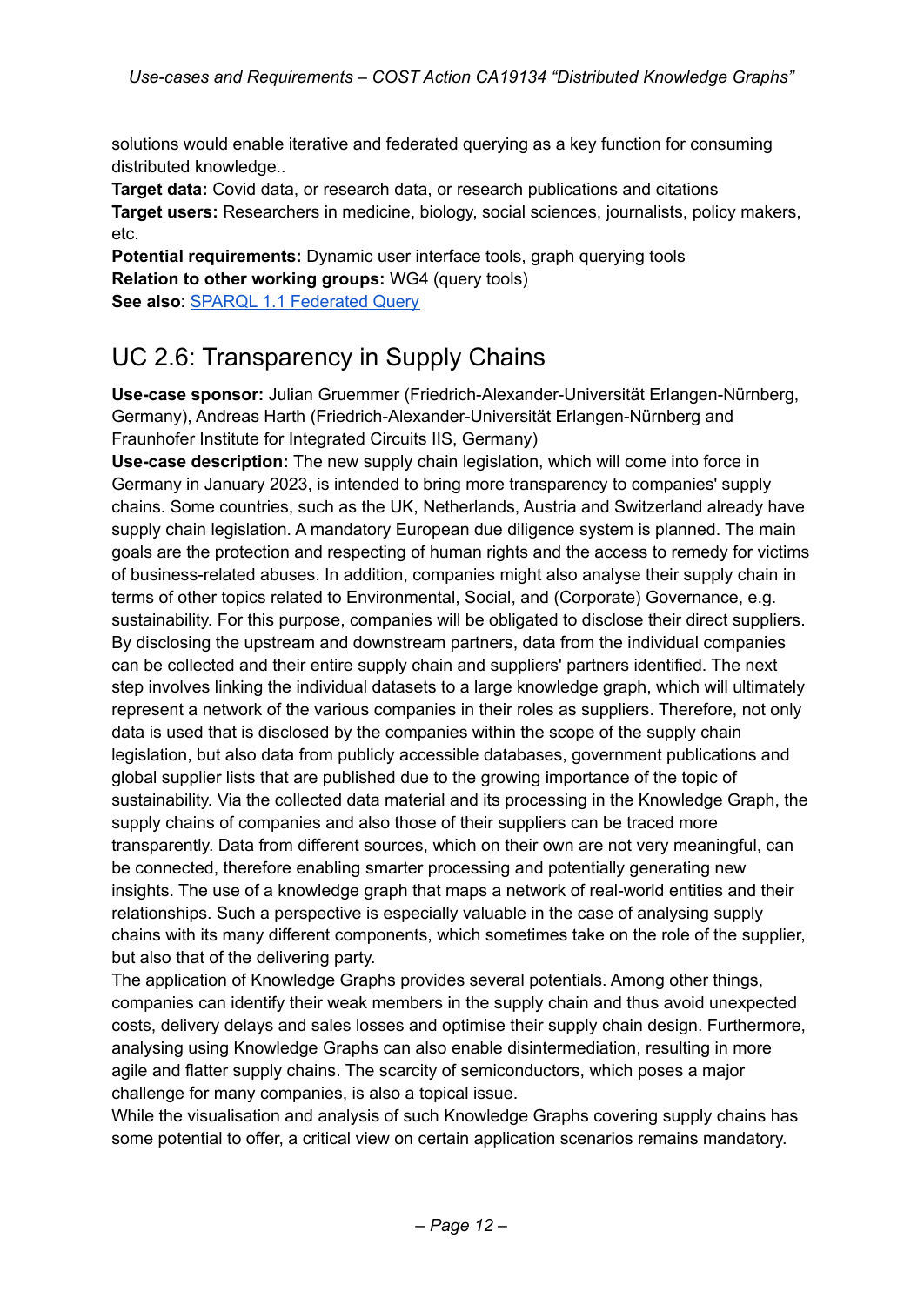For example, large players can influence competition even more easily through their market power, as they can, for example, poach suppliers from other companies.

Ultimately, the rollout of a European-wide unified supply chain legislation leads to a number of challenges: What is the actual extent of the scope of consolidation? How far do indirect suppliers have to be declared? Should only the manufacturing industry be made responsible or do service providers also have to report? How can actors provide the required transparency while protecting their own interest?

**Data:**

● Databases:

<http://wwwen.ipe.org.cn/MapSCMBrand/BrandMap.aspx?q=6> <https://openapparel.org/facilities>

● Global supplier list from companies: Adidas: [https://www.adidas-group.com/en/sustainability/managing-sustainability/human-righ](https://www.adidas-group.com/en/sustainability/managing-sustainability/human-rights/supply-chain-structure/) [ts/supply-chain-structure/](https://www.adidas-group.com/en/sustainability/managing-sustainability/human-rights/supply-chain-structure/) Apple: <https://www.apple.com/supplier-responsibility/pdf/Apple-Supplier-List.pdf> H&M[:](https://hmgroup.com/sustainability/leading-the-change/transparency/supply-chain/)

<https://hmgroup.com/sustainability/leading-the-change/transparency/supply-chain/>

**Target users:** Customers, members of the supply chain, legislation enforcers, non-profit organisations, (data) journalists

**Potential requirements:** Data conversion from tabular (CSV, TSV) data, data scraping from HTML pages and PDF documents, data integration including provenance, visualisation and data analysis for non-expert casual users

## UC 2.7: Natural Disaster Management

**Use-case sponsor:** Axel Polleres (WU Vienna, Austria), Hannah Schuster (WU Vienna, Austria)

**Use-case description:** The increasing frequency of natural disasters, caused by severe weather phenomena and fueled by climate change, has become an undeniable reality. To make matters worse, the growing interconnectivity between countries as well as the transgressing nature of severe weather events further increase the challenges disaster and crisis management faces in managing such natural disasters. CRISP project (see <https://www.crisp-project.org/>) aims to address these challenges in a data-driven manner, enabling more effective crisis response and intervention, considering both the short-term management of disasters as well as long-term economic impact assessments, at fine-grained regional and temporal granularity.

To accomplish this, a unified Knowledge Graph shall be built, ingesting data from multiple heterogeneous sources. Data sources included in this pool are for instance disaster signals and perceptions from news and user-generated social media content as well as weather and climate observation data and data from municipalities and regional administrations, which should be structured into a distributed KG, since all of these informations come from different sources that update regularly, and partially can't share data publicly in an unlimited manner. Furthermore, structured and unstructured socio-economic data from Open Government Data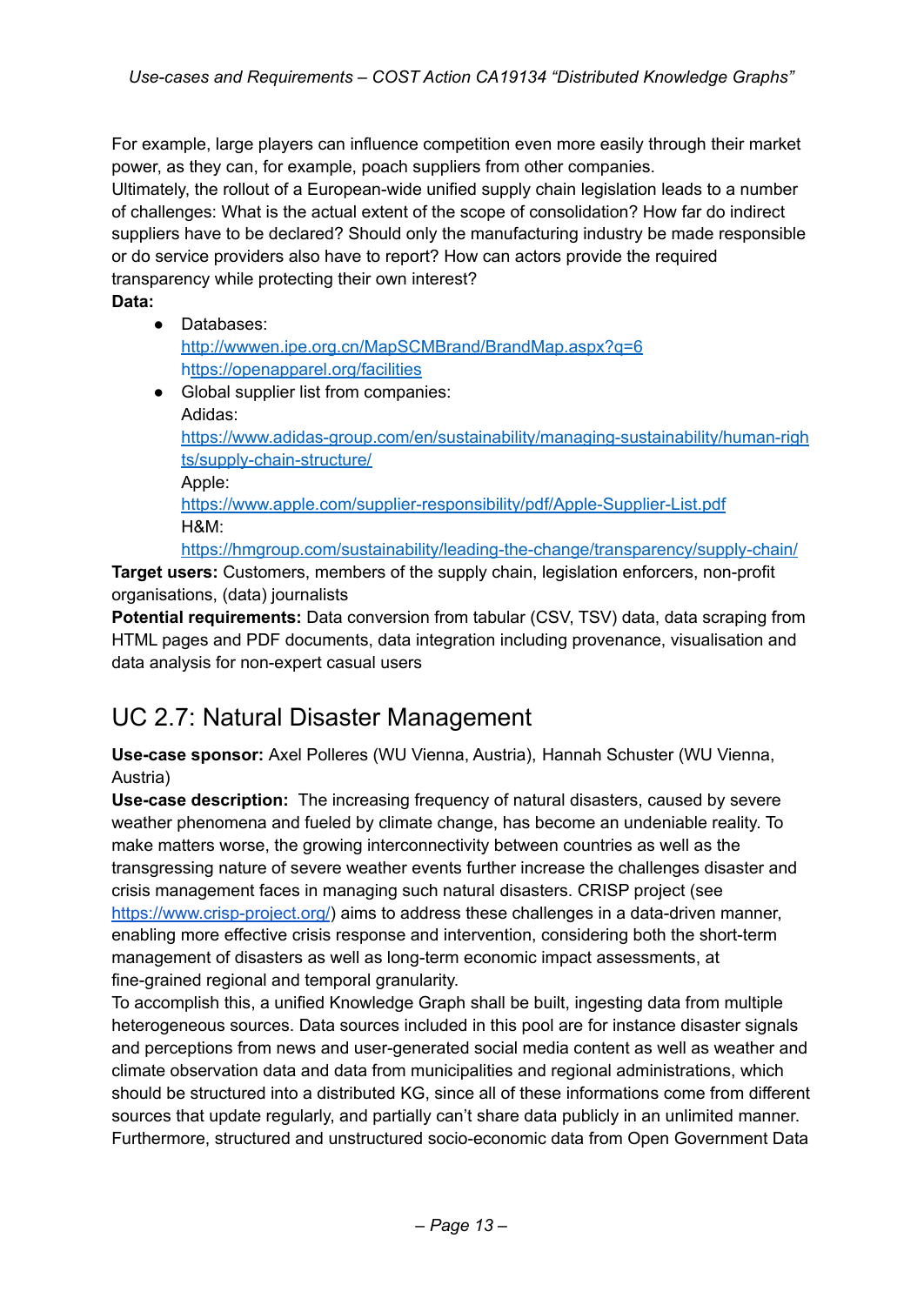will be included. The result is a comprehensive and continuously updated knowledge graph, which represents a key asset for semantic modelling and impact forecasting.

Possible models include infrastructure models to simulate the impact of natural disasters on road networks and socio-economic models to simulate mid- and long-term effects of severe weather events on the economy of areas dependent on agriculture.

**Target users:** Emergency response organisations, economists, local communities, political decision makers, citizens

**Potential requirements:** Means to locate data sources, means to monetise data, means to combine open and closed data

# UC 2.8: Data Quality / Public Open Data Quality

**Use-case sponsor:** Kārlis Čerāns (University of Latvia, Latvia)

**Use-case description:** Data is a key pillar for digital transformation because every interaction in the digital world generates data [1]. On the other hand, "[w]e need more authoritative and *filtered* data in our lives leading us to trustworthy sources so we can make fast, accurate decisions" [2].

European Open Data Directive [3] states that "Public sector information represents an extraordinary source of data that can contribute to improving the internal market and to the development of new applications for consumers and legal entities". It asks Member States to provide open access to high-value data falling into the following thematic categories: geospatial, earth observation and environment, meteorological, statistics, companies and company ownership, and mobility. The data to be opened "could, inter alia, cover postcodes, national and local maps (geospatial), energy consumption and satellite images (earth observation and environment), in situ data from instruments and weather forecasts (meteorological), demographic and economic indicators (statistics), business registers and registration identifiers (companies and company ownership), road signs and inland waterways (mobility)" [3].

The definition of the above categories is based on EU understanding of the data being "associated with important socioeconomic benefits having a particular high value for the economy and society" [3].

To enable the eventual users to rely on the data in taking the personal or business or public governance decisions, the data needs to be both accurate (the provided data need to match the reality) and complete (the data from the domain described by the data set need to be provided in full). Although estimating the full accuracy and completeness requirements may not be possible by looking at the data alone, some important aspects can be analysed on the basis of the structure of the data (e.g., missing attributes for existing data items and attribute values matching the respective data types). A deeper validation can be expected to be possible by exploring the internal semantic structure of the data, as well as its relations to other data sets.

Some existing use cases of open data are described in the Open data impact map [4] that lists cases from 90 countries and 1615 organisations (as of April 25, 2022).

**Target users:** Data set maintainers, interested parties in using the data (personal and business users, policy makers).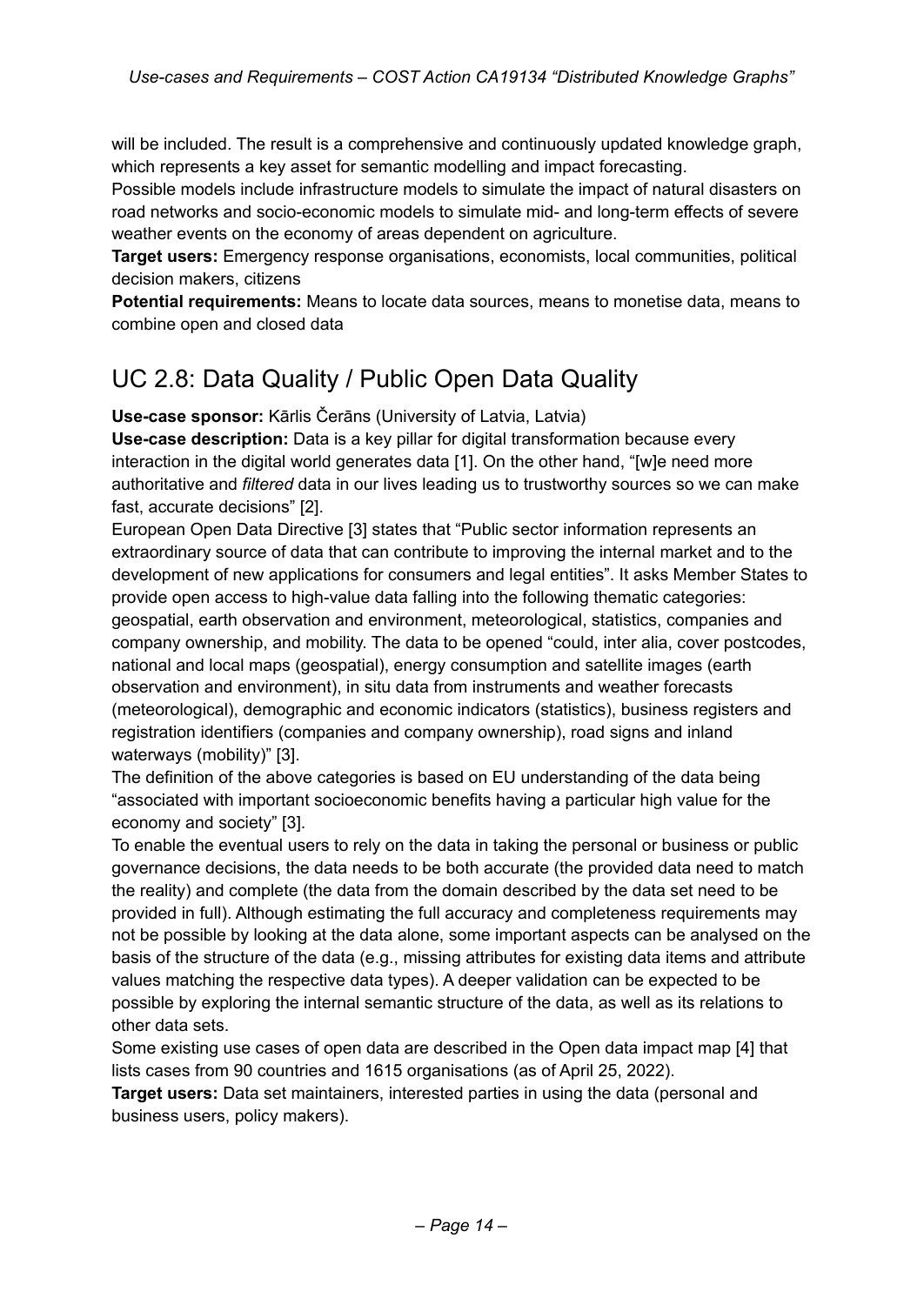**Potential requirements:** Analyse the availability of the public open data in the designated categories. Provide means, metrics for accessing the data quality and means for quality improvement

**Related WGs:** WG1 Producers (Constructing Knowledge Graphs)

### **References:**

[1] Data Is Essential To Digital Transformation

[https://www.forbes.com/sites/forbestechcouncil/2020/12/03/data-is-essential-to-digital-transf](https://www.forbes.com/sites/forbestechcouncil/2020/12/03/data-is-essential-to-digital-transformation/) [ormation/](https://www.forbes.com/sites/forbestechcouncil/2020/12/03/data-is-essential-to-digital-transformation/)

[2] Data Isn't The New Oil - Time Is

<https://www.forbes.com/sites/theyec/2021/07/15/data-isnt-the-new-oil--time-is/>

[3]

[https://eur-lex.europa.eu/legal-content/EN/TXT/?qid=1561563110433&uri=CELEX:32019L10](https://eur-lex.europa.eu/legal-content/EN/TXT/?qid=1561563110433&uri=CELEX:32019L1024) [24](https://eur-lex.europa.eu/legal-content/EN/TXT/?qid=1561563110433&uri=CELEX:32019L1024)

[4] <https://opendataimpactmap.org/index>

# UC 2.9: Querying Heterogeneous Federations of Knowledge Graphs

**Use-case sponsor:** Maribel Acosta (Ruhr-Universität Bochum, Germany)

**Use-case description:** A federation of Knowledge Graphs (KGs) is composed of multiple, decentralised, and autonomous sources that provide access to individual KGs. In Federated Query Processing, the complete answer of a query typically requires contacting several sources to acquire partial results, which are then combined by a Federated Query Engine (FQE). Therefore, the role of FQEs is to provide users a unified view of the federation, i.e., users simply specify the query that should be answered by the system, and the engine is in charge of selecting the relevant sources from the federation and to retrieve the partial results from them.

Currently, most of the FQEs for querying KGs assume that the federations are homogeneous, e.g., all KGs are represented using the Resource Description Framework (RDF) and queryable through a SPARQL endpoint. Yet, with the emergence of new technologies for KGs, new forms of heterogeneity are starting to appear in federations of KGs. Heterogeneity of KGs can be present in different dimensions, which raises specific challenges. The focus of this use case is then to provide an overview of heterogeneous KG federations and the potential requirements for FQEs to efficiently query these federations. **Target users:** Data Scientists who want to integrate knowledge available in decentralised, heterogeneous sources into a common representation.

**Potential requirements:** In the following, we describe some of the heterogeneity dimensions that can occur in decentralised KGs and the requirements for federated query engines to cope with the different types of heterogeneity:

● *Semantic Heterogeneity:* Due to the autonomous nature of federations, KGs are typically published using different ontologies/schemata or identifiers to represent knowledge. This can be observed even in KGs from the same knowledge domain. Therefore, semantic heterogeneity can be introduced at the ontological level or at the entity level. To cope with this type of heterogeneity, traditional integration systems provide the theoretical foundations to reconcile the usage of different labels to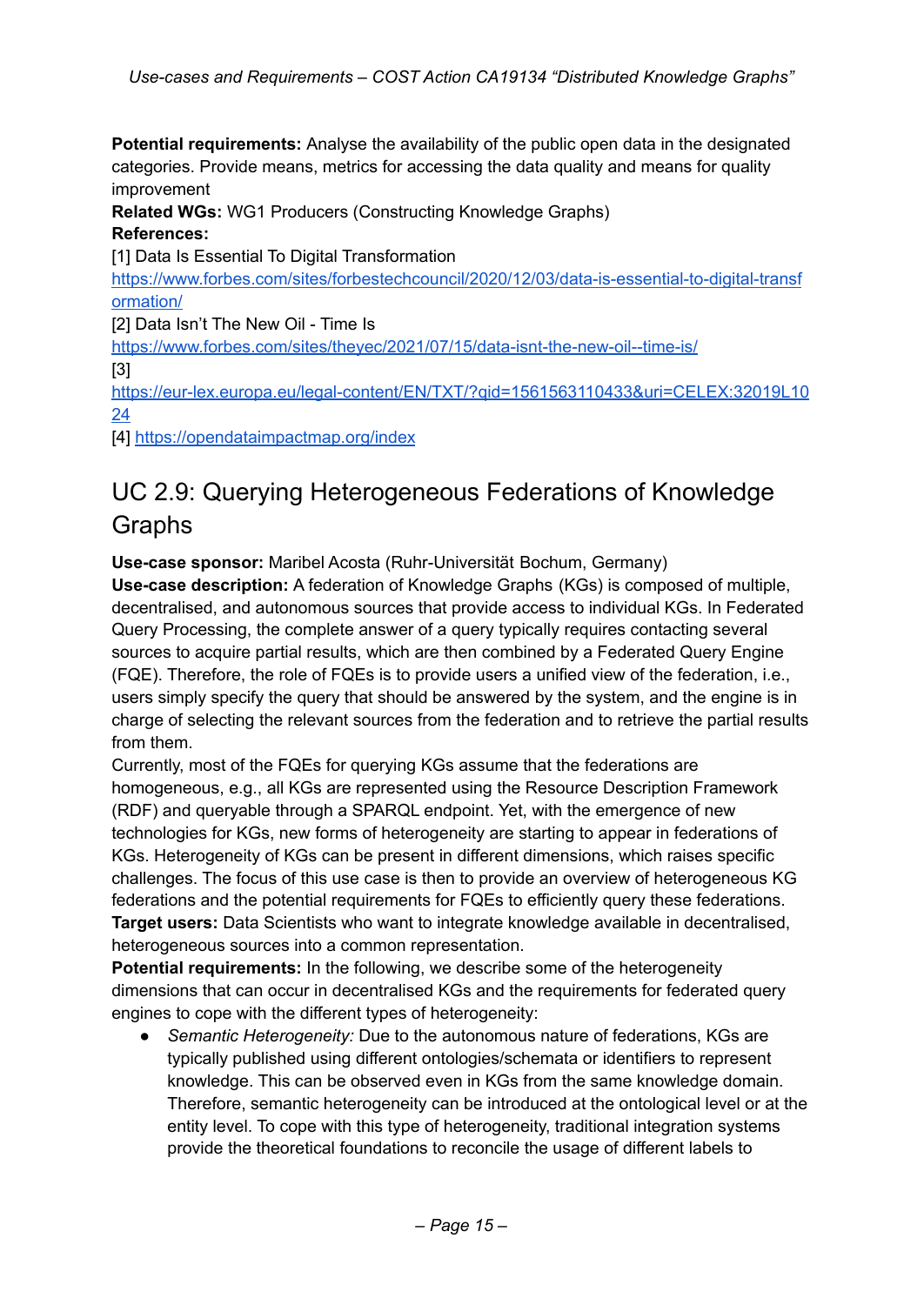represent the same concepts or entities across different sources. The requirement for FQEs is to incorporate the capabilities of integration systems in order to provide a unified view of the federation to the user

- *Data Model Heterogeneity:* KGs can be represented using different data models, e.g., the Resource Description Framework (RDF), the Property Graph model, or the most recent proposal RDF\*. The challenge for FQEs is to have the capacity of querying a federation of KGs independently from the underlying data model and to provide a unified view about the query results to the user.
- *Heterogeneous Performance:* Decentralised KGs can be served remotely by sources with different hardware specifications. The computational capacity of the server, the current workload of the server, and the network delays when contacting the KGs sources introduce unexpected performance behaviour during query processing. To mitigate these effects, FQEs can implement robust and adaptive techniques, which allow for adjusting the processing of the query according to the current conditions.
- *Heterogeneous Access Interfaces:* KGs available on the web can be accessed through different interfaces that use different protocols, query languages, and result serialisations. The Linked Data Fragments (LDF) framework provides a uniform way to describe the interfaces of KGs published with semantic web technologies. These interfaces range from low-expressive but highly available interfaces like Triple Pattern Fragments, to more expressive sources such as SPARQL endpoints. To query federations of KGs accessible through different interfaces, FQEs must submit requests to the sources that are understandable by the interface (to ensure correctness), while exploiting the capabilities of the sources (to improve the query performance). To this extent, the concepts of interface-compliant and interface-aware query processing techniques have been recently proposed in the context of FQEs. The requirement for FQEs is then to implement this type of techniques over a wide-range of LDF interfaces.

### **References:**

- Acosta M., Hartig O., Sequeda J. (2018) Federated RDF Query Processing. In: Sakr S., Zomaya A. (eds) Encyclopedia of Big Data Technologies. Springer, Cham. [https://doi.org/10.1007/978-3-319-63962-8\\_228-1](https://doi.org/10.1007/978-3-319-63962-8_228-1)
- Acosta M. (2022) Querying Heterogeneous Federations of Knowledge Graphs. Tutorial at the Marie Curie ITN-ETN KnowGraphs Winter School. <https://doi.org/10.5281/zenodo.5972367>
- Heling, L. and Acosta, M. Robust Query Processing for Linked Data Fragments. Semantic Web Journal. *To appear*. 2022[.](https://content.iospress.com/articles/semantic-web/sw212888) <https://content.iospress.com/articles/semantic-web/sw212888>
- Heling, L. and Acosta, M. (2022) Federated SPARQL Query Processing over Heterogeneous Linked Data Fragments. In Proceedings of the ACM Web Conference (WWW). *To appear.* <https://doi.org/10.1145/3485447.3511947>

### UC 2.10: Knowledge Graphs in Medical Data Science

**Use-case sponsor:** Katja Hose (Aalborg University, Denmark), Tomer Sagi (Aalborg University, Denmark)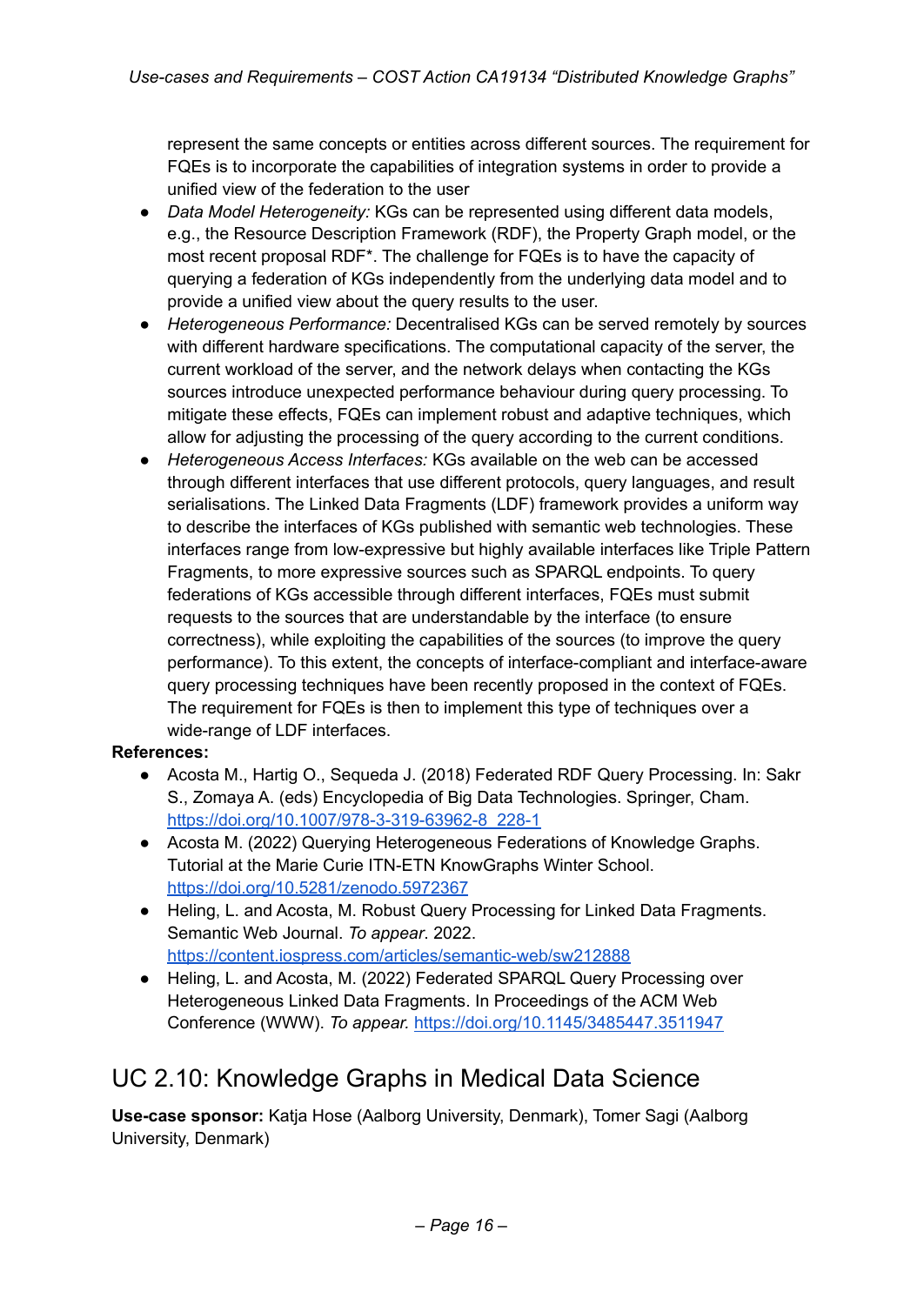**Use-case description:** Medical applications are diverse in nature, there is an abundance of different types of data for example covering spreadsheets as well as textual annotations, time series (EKG, ECG, etc.), lab test results, and even genetic information. Hence, data science use cases apply machine learning to analyse these complex datasets and provide insights that can eventually help improve health care, e.g., detection of anomalies in medical images and other measurements, proposing drugs and treatments, etc. In this context, distributed knowledge graphs can not only help structure complex patient health care records in a powerful and robust way, they can also provide connections to a broad range of external information, for example, about diseases, drugs, demographics, or diagnosis code hierarchies, such as ICD-10, which can be used as additional information for machine learning tasks, such as patient risk or diagnosis prediction.

**Target users:** Data scientists working with medical data and use cases, experts looking for external information, data providers who want to share their data in relevant areas, data consumers who want to integrate the available knowledge in their data science tasks **Potential requirements:** Automated KG alignment, mapping, and integration; provenance and versioning

### **Sources and references:**

- Tomer Sagi, Emil Riis Hansen, Katja Hose, Gregory Y. H. Lip, Torben Bjerregaard Larsen, Flemming Skjøth: Towards Assigning Diagnosis Codes Using Medication History. AIME 2020, pp. 203-213
- Emil Riis Hansen, Tomer Sagi, Katja Hose, Gregory Y. H. Lip, Torben Bjerregaard Larsen, Flemming Skjøth: Assigning Diagnosis Codes using Medication History. Journal of Artificial Intelligence In Medicine, 2022, to appear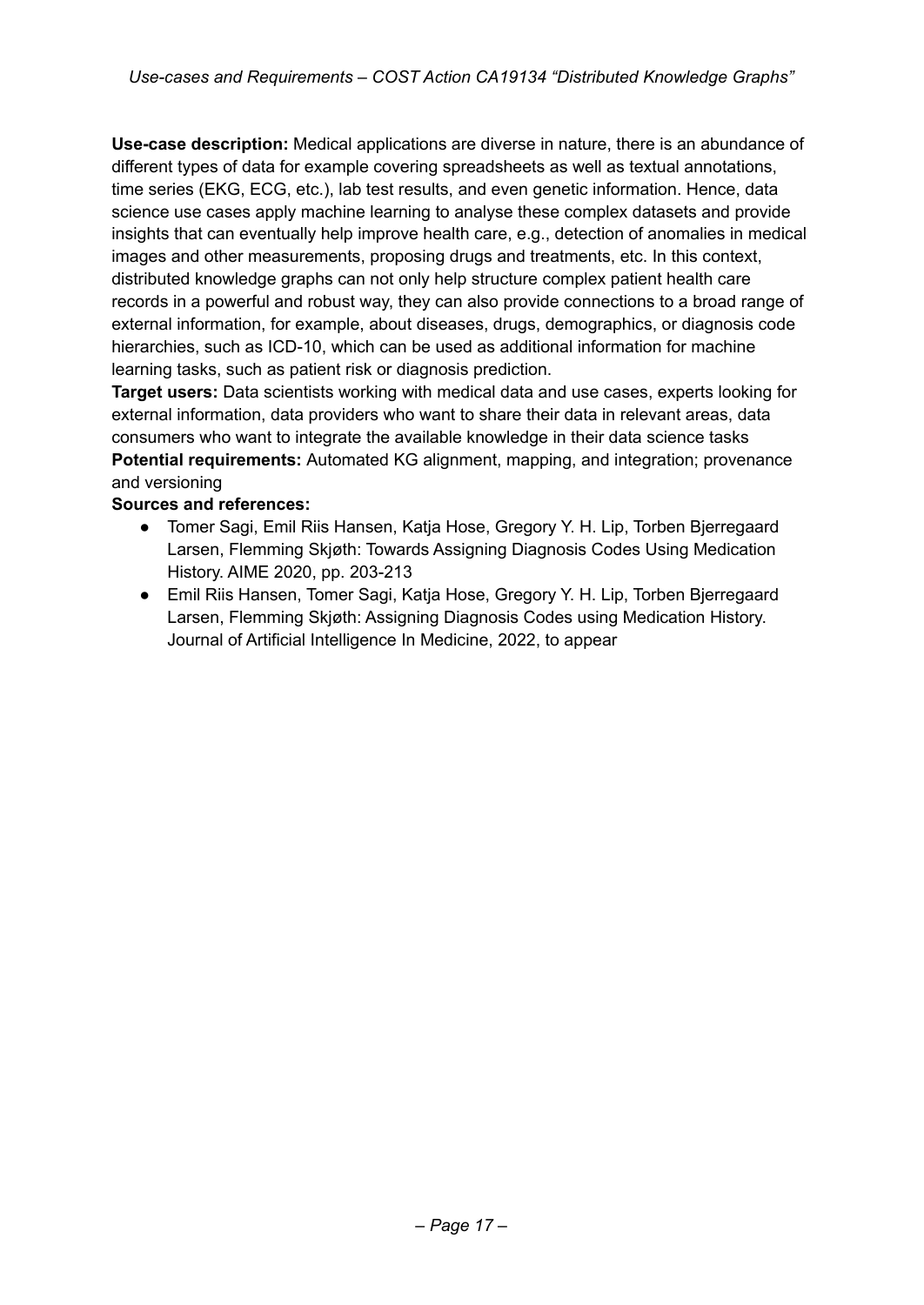# WG3 – Prosumers

# UC 3.1: Knowledge Graph Sharing Platforms / Data Market

**Use-case sponsor:** Antoine Zimmermann (EMSE, France)

**Use-case description:** Generating data on specialised domains is often costly, so those who produce the data may want to get a return on investment by monetising datasets. For consumers, it can be more affordable to buy data from other parties rather than generate them on their own. A data market can then take place where data consumers and data producers negotiate to find mutual agreements in dealing data. In a large scale, open, and distributed setting such as the Web, connecting the right consumer to the right producer is difficult unless there exist data sharing platforms and brokers to enable simplified search and find functionalities, automatise financial agreements, host data and metadata, provide additional guarantees on the deals, etc.

A data sharing and data market platform must have a catalogue of datasets, with relevant metadata. The datasets may be hosted on the platform or just linked to third party websites. The metadata must provide information about the data themselves (size, frequency of update, format, etc.), provenance information (authors, location, original source, method, etc.), access control information (levels of privacy, access tokens, authentication protocols, etc.), as well as financial information (price, fees, warrantee, conditions, etc.). When the datasets are raw, unstructured or semi structured, the data platforms may provide transformed data that comply with Knowledge Graphs techniques and models, thereby enhancing the added value of the sharing platform. In addition, the data market can be connected to a market of services. Finally, multiple data platforms may transfer knowledge to one another. In an interoperable way. All together, the source datasets, the transformed datasets, the metadata sets, form a world-wide distributed knowledge graph with varying degrees of openness and targeted reusability.

The data market can also serve as a proxy for the exchange and sales of physical goods and services. Thanks to this, the match between consumer and producer (of services or goods) does not need to go to a real marketplace because the data marketplace makes the connection one-to-one.

**Target users:** organisations and companies in many sectors! (SMEs, any kind of partners in a B2B setting)

**Potential requirements:** multi-criteria search; access control; data cataloguing; fine-grained micropayment

**Link with other WGs:** this use case requires an ecosystem of datasets, platforms, utility tools, and services. It can be related to WG4.

**Further reading:** In the Horizon Europe, there is a call related to data sharing business and economy/data market: [Technologies](https://ec.europa.eu/info/funding-tenders/opportunities/portal/screen/opportunities/topic-details/horizon-cl4-2022-data-01-04) and solutions for data trading, monetizing, exchange and [interoperability](https://ec.europa.eu/info/funding-tenders/opportunities/portal/screen/opportunities/topic-details/horizon-cl4-2022-data-01-04) (AI, Data and Robotics Partnership) (IA) [\(HORIZON-CL4-2022-DATA-01-04\)](https://ec.europa.eu/info/funding-tenders/opportunities/portal/screen/opportunities/topic-details/horizon-cl4-2022-data-01-04).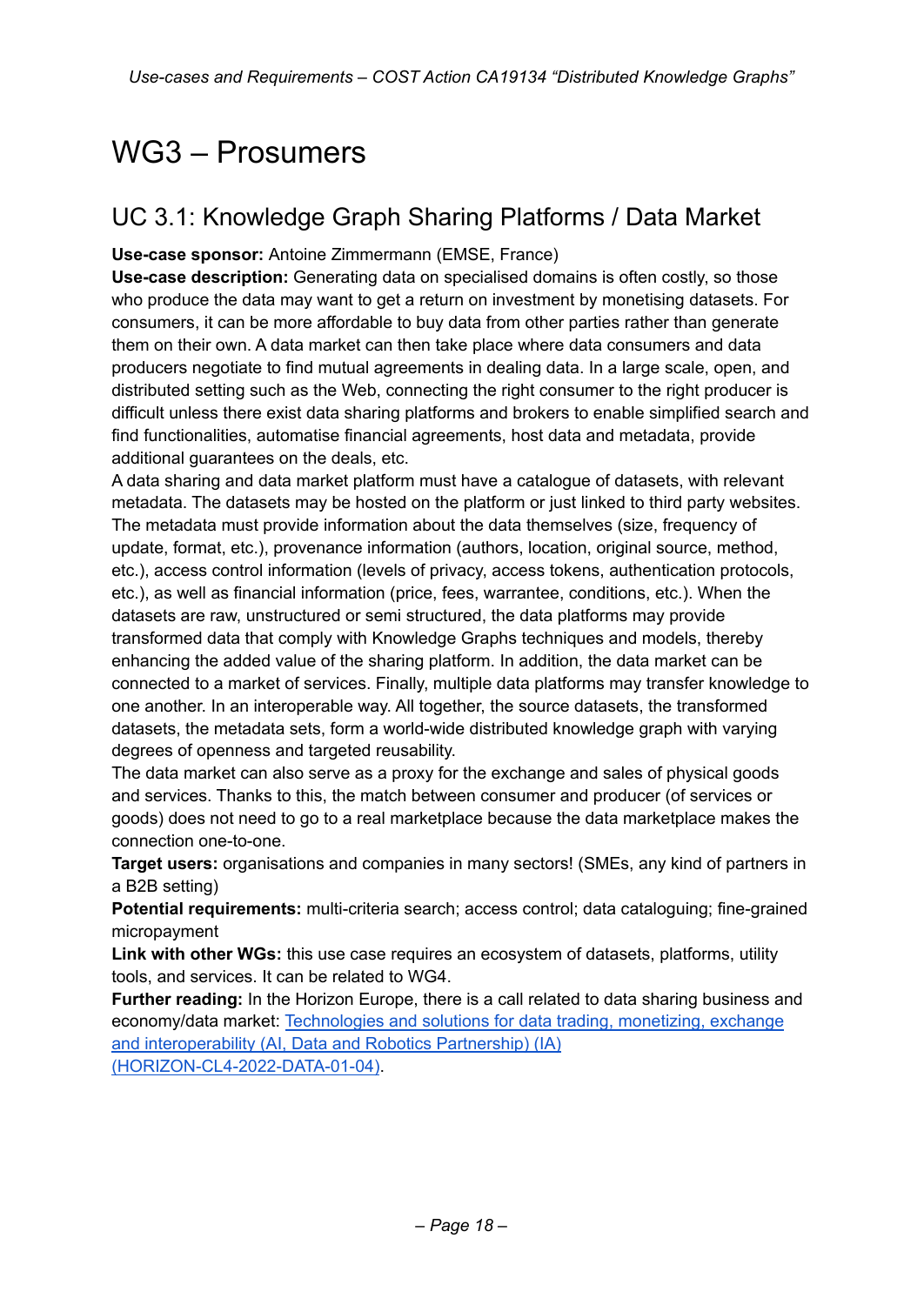# UC 3.2: Distributed Knowledge Graphs for the Energy Sector

**Use-case sponsor:** Valentina Janev (Institute Mihailo Pupin, Serbia), Antoine Zimmermann (EMSE, France)

**Use-case description:** Energy management and the energy market is more and more distributed, and data needs to flow between energy actors and systems. In the EU, there will be different platforms for energy data, and different ways of generating, distributing, acquiring and selling energy. For the design of smart grid architecture, we need the sharing of metadata across platforms. Prosumers of energy (producing and consuming energy) are necessarily prosumers of metadata. This leads to new load balancing problems as well as new forms of economic exchanges regarding selling and buying energy. In order to make an informed decision on what amount of energy to buy from whom at what cost, or to sell, decision algorithms must use information that can be local (their own consumption and production), global (statistical data on seasonal household energy consumption), and possibly external to the grid (meteorological data). In such context, reliance on Web data from several sources adds real value to the decision process. The kind of data that has to be considered are, for the most part, highly fluctuating: weather for assessing heating needs, stock exchange for pricing appropriately, current and future supply and demand, etc. There is a need for a temporal model that covers historical data for statistical analysis, short term timestamped sensed data, and data about future predictions. The need for spatio-temporal information is even increased if the smart grid includes electric vehicles that can serve as energy producers when they are not consuming electricity for recharging.

**Target users:** mostly the energy producers, in the future, energy prosumers in general, actors from the energy value chain, SMEs that work with stakeholders from energy sector **Potential requirements:**

- Manage real-time data and data streams:
- Publish and subscribe with high frequency updates;
- Ensure privacy, security and accuracy
- Portions of the distributed KGs must be legally binding

### **Sources and references:**

- *Paper describing this use case:* Janev, V., Vidal, M. E., Endris, K., Pujić, D. Managing Knowledge in Energy Data Spaces. In *Companion of the Web Conference 2021*. [https://project-lambda.org/sites/default/files/2021-08/PUPIN\\_TIB\\_BiDAW\\_2021.pdf](https://project-lambda.org/sites/default/files/2021-08/PUPIN_TIB_BiDAW_2021.pdf)
- See also Use Case 4.23 from the W3C Spatial Data on the Web Working Group: Optimizing energy [consumption,](https://www.w3.org/TR/sdw-ucr/#OptimizingEnergyConsumptionProductionSalesAndPurchasesInSmartGrids) production, sales and purchases in Smart Grids

### UC 3.3: Knowledge Graphs in Law

**Use-case sponsor:** Stevan Gostojić (University of Novi Sad, Serbia)

**Use-case description:** Open access to legislation, regulation, and case law is a necessary condition to enable peace, justice, and strong institutions as one of United Nations' 17 Sustainable Development Goals (SDGs).

Public bodies (e.g. parliaments, courts of law, ministries and regulative agencies) and private bodies (e.g. private companies) could produce machine-readable legislation, regulation and case law as distributed knowledge graphs, reuse existing machine-readable legislation, regulation, and case law published by other public or private bodies both at the higher and at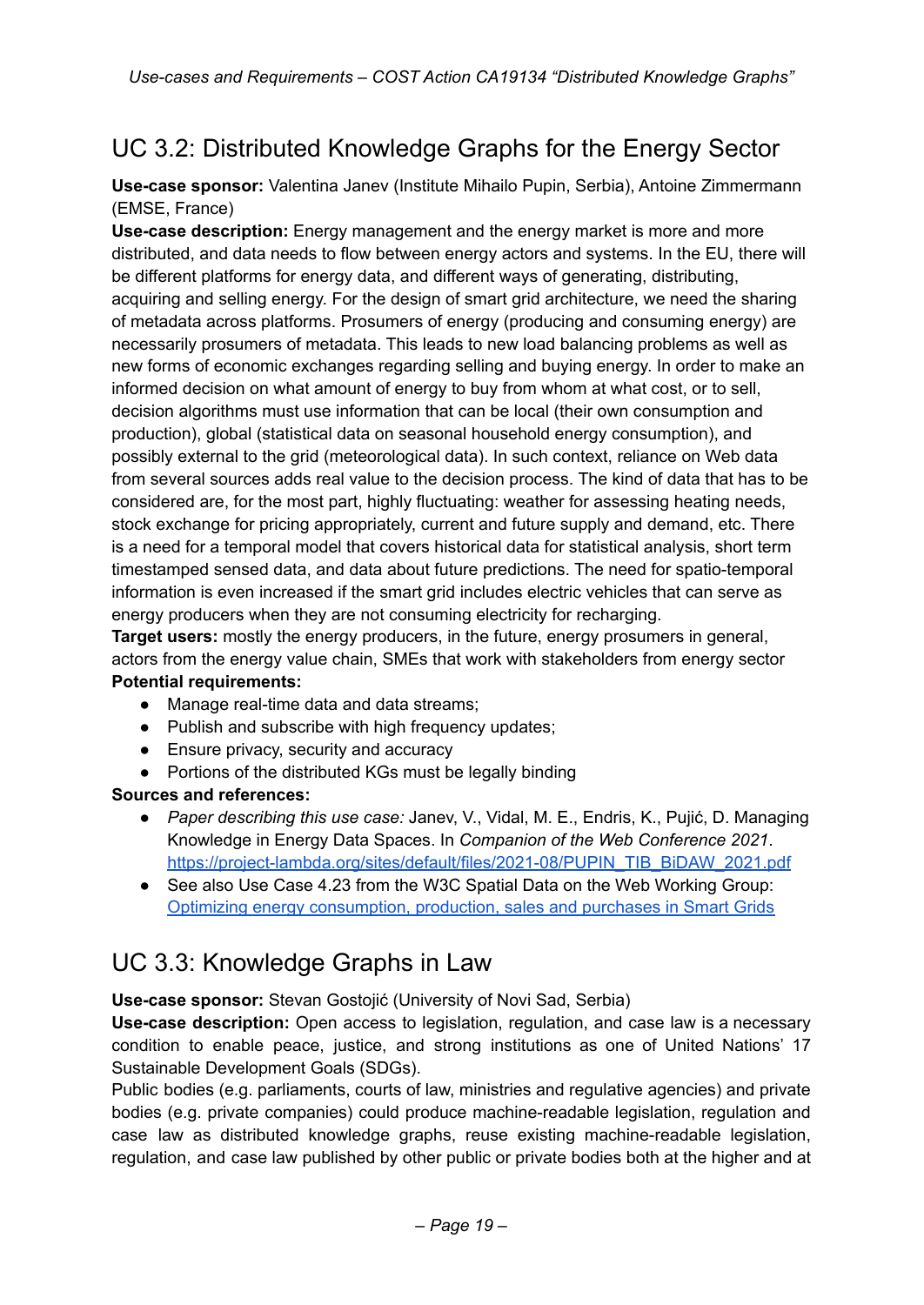the same hierarchical level as procumers, and private companies, NPOs/NGOs and citizens could consume those distributed knowledge graphs.

One legal entity can be both a producer and a consumer of legal knowledge graphs. It can produce legislation, regulation, and case law that is consumed by legal entities that are subordinate to it and it can consume legislation, regulation, and case law that is produced by legal entities that are superior to it. For example, second instance courts of law produce case law that is consumed by first instance courts of law and consume case law that is produced by supreme courts.

Having legislation, regulation, and case law in a machine-readable format has many advantages, including making it more accessible (e.g. by improving its retrieval and browsing) and promoting reuse.

There is a lot of work in the area both in academia (c.f. Artificial [Intelligence](https://www.springer.com/journal/10506) and Law journal, [ICAIL](http://www.iaail.org/) and [JURIX](http://jurix.nl/) conferences) and the private sector (a bunch of legal tech startups). Those knowledge graphs are either created by hand or are a result of (semi)automatic natural language processing techniques using textual corpora as inputs.

**Target users:** public bodies, public officials and civil servants, private companies as prosumers; and NPOs/NGOs and citizens as consumers

**Potential requirements:** privacy, provenance, temporal aspects, spatial aspects

# UC 3.4: Open Knowledge Graph Catalogues and Meta-catalogues

**Use-case sponsor:** Antoine Zimmermann (EMSE, France)

**Use-case description:** Open data platforms can provide KGs of source datasets, but there are many of them focused on one region or country. Open data platforms can then be catalogued as well. Currently, there exist many existing data platforms that provide RDF data complying with the DCAT standard (e.g., all platforms deployed by OpenDataSoft). Cataloguing all these data platforms and catalogues requires consuming DCAT, and other types of metadata, and producing new metalevel KGs, possibly with additional statistics, quality measures, and discovery services on top. There can be domain-specific KG portals such as Covid-19 KG catalogues. One of the important benefits of a catalogue of KGs is in the interoperability and reusability of open data apps. If an app is designed to work with data conforming to a specific knowledge model, then the app should work with any other datasets conforming to the same model. Instead of building apps that work with hardcoded data sources, they could make use of KG catalogues that specify the knowledge model used (ontology) and work with any source conforming to the model. For instance, an app that offers statistics on Covid-19 infections in France should be able to provide the same indicators for Covid-19 in California.

**Target users:** the end users of open KG catalogues are mainly open data app developers **Potential requirements:** provenance, quality metrics, temporal information, identification of ontologies/schema

**Relation to other WGs:** this use case is related to UC 2.1 and UC 2.9 from WG2.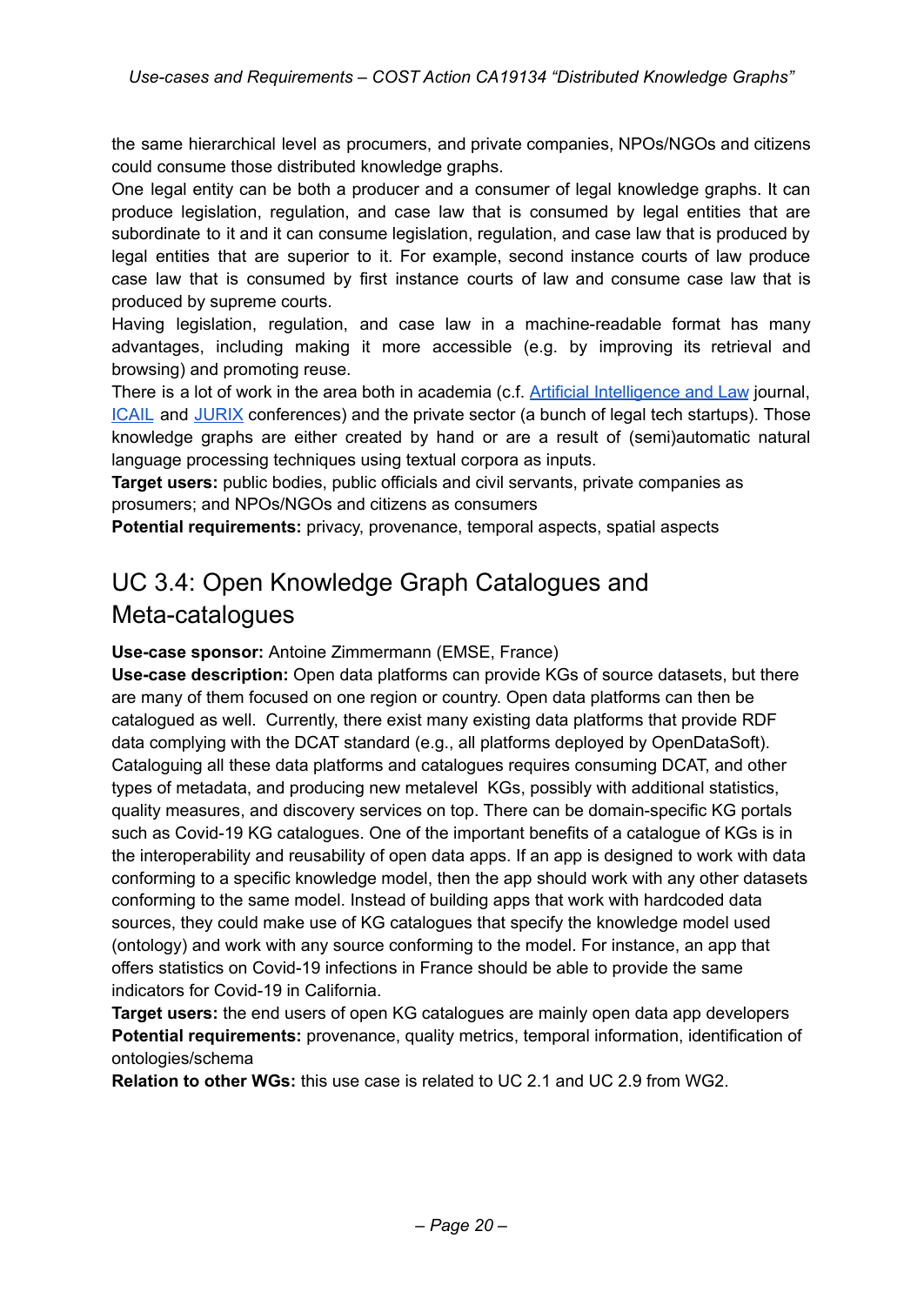# UC 3.5: Distributed Knowledge Graph Reasoning

**Use-case sponsor**: Antoine Zimmermann (EMSE, France), Frédérique Laforest (Univ Lyon, France)

**Use-case description:** A reasoner may exploit multiple KGs and materialise the results of inferences from these graphs. More specifically, in the case of a distributed network of sensors and constrained devices, information from multiple sensors must be aggregated to draw conclusions. Assuming all sensors provide data in RDF, we can generate new aggregated data. As a first example, assuming we have the temperature and CO2 concentration at specific locations, we want an overall value for a large room or a building. We may also have to combine the information with knowledge about the sensors themselves, or the area around the sensors (e.g., room topology), or user comfort preference. Reasoning can provide decisions on window opening, or heater commands. As a second example, sensors in agricultural fields provide soil humidity at different depths, weather stations provide wind, temperature and air humidity, external KG provides crop state. Reasoning must provide decisions for watering, and for machinery authorization to enter the field (must not be too muddy, there may be a maximum speed, etc.). In this use case, sensors do not provide their data to a central server, but to nodes of a fog architecture so as to save energy. Nodes are spread on the field borders, so they must be energy-frugal, cheap (can be accidentally broken or even stolen), and weather-proof. They are typically small devices like ESP32. Such nodes should reason as much as possible on the data they gather around them, collaborate with nodes in their vicinity to reason about their outputs and provide results to some mobile device (on machinery) once a day. This mobile device transports results to the end user app.

*Input KGs***:** any KG + some ontologies or rules

*Output KG***:** a KG that only contains statements that are logically following from the input one **Target users:** people in the room / in the building / in the farm

**Potential domains:** life sciences (combining different KGs with genes, drugs, proteins to reason about specific cures); cybersecurity (combining vulnerabilities, weaknesses, and own infrastructure to reason about possible vectors of attacks);

**Potential requirements:** should be robust to non-trustworthy / buggy / incomplete data **Sources:** Examples are taken from the coswot project <https://coswot.gitlab.io/>

# UC 3.6 Distributed Knowledge Graphs for Federated Data Science

**Use-case sponsor:** Katja Hose (Aalborg University, Denmark)

**Use-case description:** Open Data initiatives have led to the advent of Open Data portals providing machine-readable and structured datasets on topics, such as health, education, transportation, agriculture, and food. Following these principles, the data science community has launched initiatives for sharing not only data but entire pipelines along with all their artefacts (data, code, intermediate results, documentation, etc.). The first challenge is therefore how to technically facilitate sharing, conversion, exchange, etc. Federated data science then goes one step further and does not only focus on "how" to exchange and share data science artefacts and their (meta)data but also provides methods to find out "what"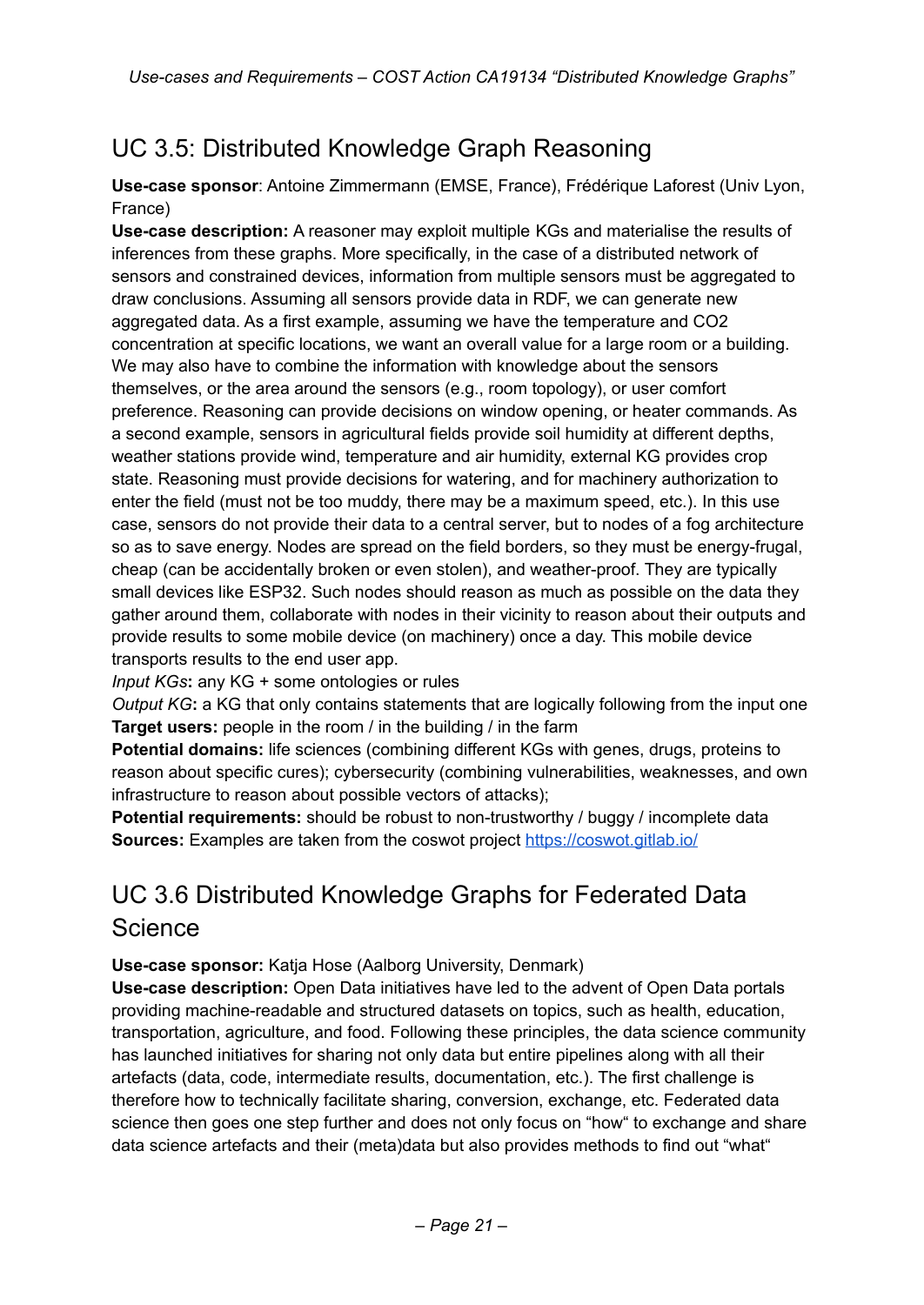artefacts of different pipelines to combine across diverse platforms in a federated manner. To achieve this goal, distributed knowledge graphs are needed to semantically describe artefacts at different sources so that this information can later be used to find artefacts that are semantically related and that can be combined to achieve a certain goal.

**Target users:** Data scientist using different platforms, code, building pipelines, researchers sharing experimental pipelines, reproducibility

**Potential requirements:** Semantic representation of data science pipelines and artefacts, conversion between platforms, formats, languages, etc.

**References:** Essam Mansour, Kavitha Srinivas, Katja Hose: Federated Data Science to Break Down Silos. SIGMOD Record 2021 (50) 4, pp. 16-22

## UC 3.7 Knowledge Graphs for Monitoring Industrial Entities

**Use-case sponsor:** Maribel Acosta (Ruhr-Universität Bochum, Germany) **Use-case description:** In Industry 4.0, industrial entities perceive their environment for autonomous decision making. To realise this vision, industrial systems should be able to monitor other industry entities automatically. At their core, these systems rely on entity representations that can be efficiently accessed, integrated with other data sources, enriched with multi-modal data (in particular, images taken from on-site cameras) and temporal information. To address these challenges, Knowledge Graphs (KGs) can be applied to provide a semantic model that captures the different aspects of entities' descriptions. This use case, therefore, focuses on devising temporal and multi-modal KGs to represent industrial entities, which allow for modelling the current state and the ageing process of the entities. These KGs can be used to re-identify industrial entities by exploiting their natural physical characteristics, without the need of additional identification methods, e.g., barcodes. In addition, capturing the state of industrial entities over time also allows for predicting the deterioration of entities to further support predictive maintenance techniques. **Target users:** logistics analysts.

### **Potential requirements:**

- Integration of external data sources into the KGs (object manufacturing data, object shipping, etc.) to enrich the description of industrial entities and provide context.
- Multi-modal KGs to represent industrial entities based on (semi-)structured data and visual data taken from cameras.
- Temporal models for KGs to capture the ageing process or physical deterioration of industrial entities.
- Provenance models to annotate how the monitoring process was carried out.

# UC 3.8 Data Record Archives for Real Time Open Data for Mobility and Transportation

### **Use-case sponsor:** Antoine Zimmermann (EMSE, France)

**Use-case description:** Real time open data is often made available through a web service that only provides the current or latest state of affairs, such as the availability of bicycles at a bicycle sharing station, the location or delay of a bus/tram/train/airplane. For various purposes such as data analytics, logistics, public transportation plans, it is useful to also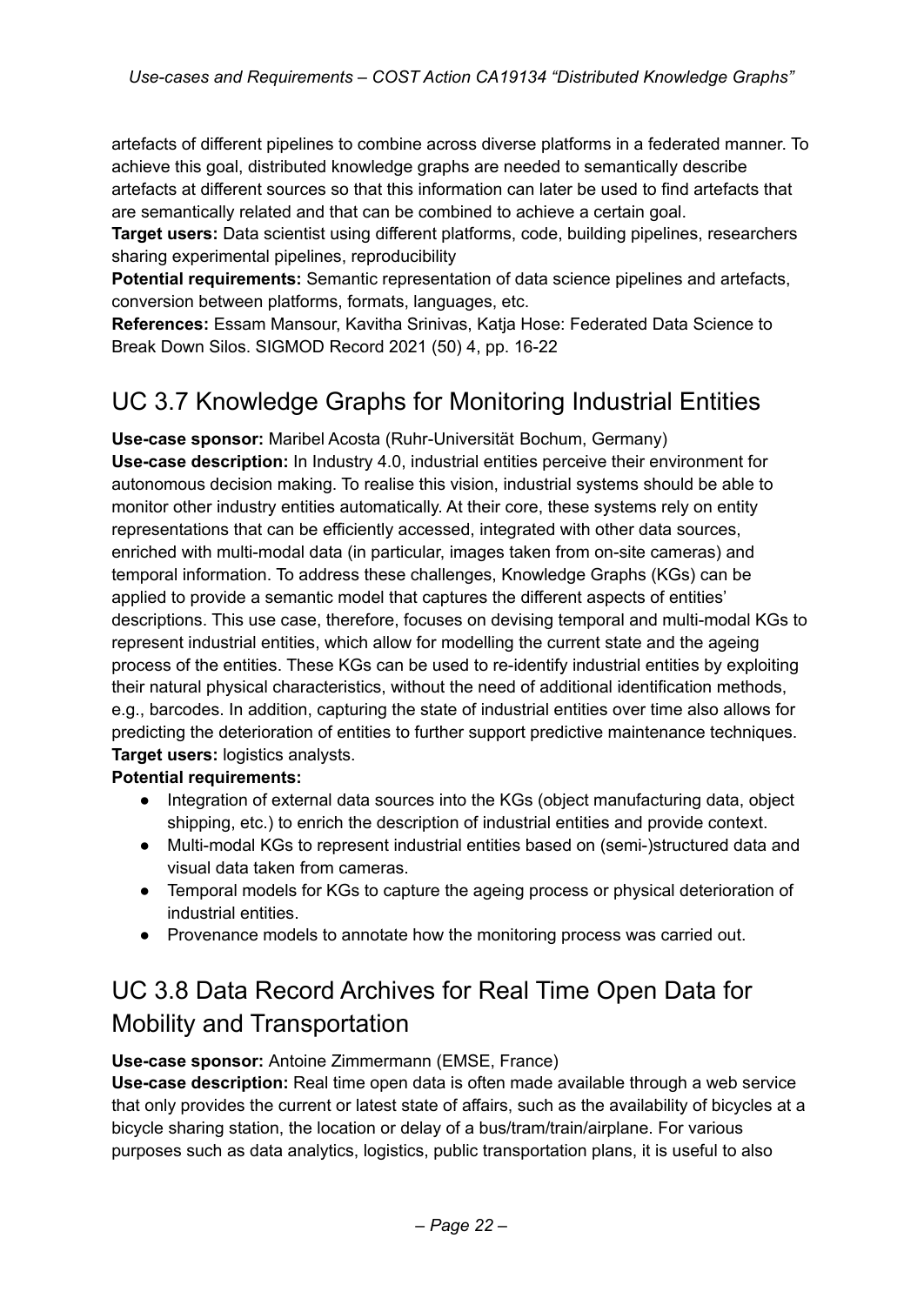access the history of data over a period of time. Consuming real time data and publishing the historical records in a queryable form is then desirable.

We assume that, in addition to services offering real time data, there will be third party services continuously monitoring real time data sources and archiving a historical knowledge graph of evolving data.

#### **Target users:** data analysts

### **Potential requirements:**

- Continuous queries over distributed KG sources
- Subscribing to KG change notifications
- Temporal (and possibly spatial) metadata (especially time series information)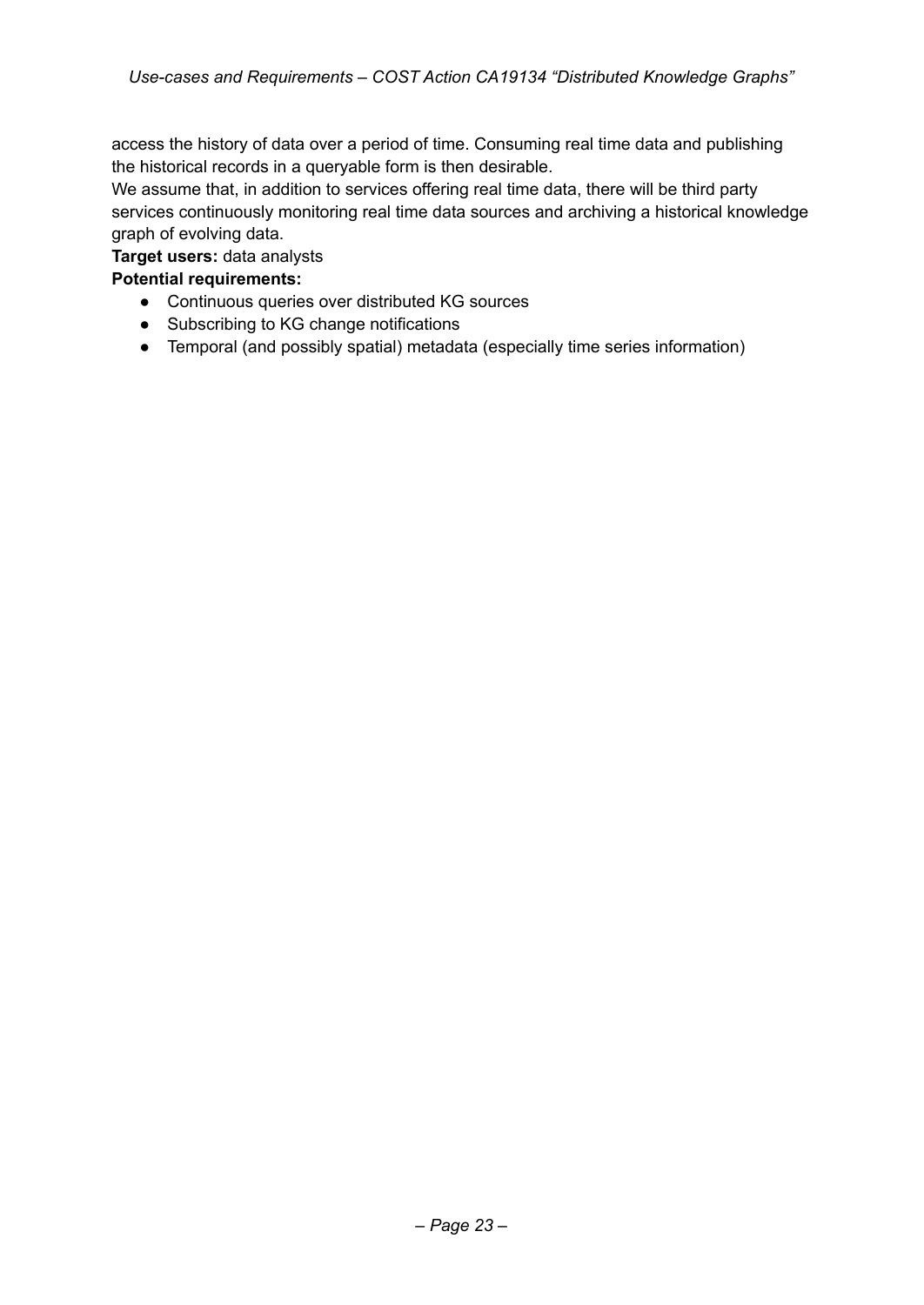# WG4 – Systems

### UC 4.1: Multi-Agent Systems in Smart Farming

**Use-case sponsors**: Ganesh Ramanathan (University of St.Gallen, Switzerland), Kimberly Garcia (University of St.Gallen, Switzerland), Simon Mayer (University of St.Gallen, Switzerland)

**Use-case description**: Classical farming practices require farmers to collect information about the land and rely on their knowledge to make decisions on the activities to perform and the equipment to use (e.g., fertilise or irrigate). To further the automation and autonomization of farming practices, we propose to make use of Distributed Knowledge Graphs (DKGs) to describe a farm, the equipment, and actions to perform to achieve diverse goals. Moreover, other non-farming distributed information sources could be linked (through the DKGs) such as weather stations, and supply prices. Such DKGs would then serve as the knowledge source for automated agents to coordinate, organise, and find the means to perform the needed work in a farm. In a farming multi-agent system, a farm manager agent will be in charge of monitoring the DKGs and contacting other agents to perform a task such as irrigation. Upon task assignment, an agent will then use the DKGs to find a plan that describes the step-by-step actions to perform, including the equipment to operate, and any other needed supplies (e.g., water, pesticide, fertiliser).

**DKG producers:** humans through user interfaces that allow farmers to communicate with the system; IoT-enabled equipment that produces data on the current state of the farm; agent software

**DKG consumers:** software agents; user interface module to communicate with farmers **Potential requirements:**

- Platform for agents to interact with one another via DKGs
- Components for an automated monitoring of DKGs

### **Further reading:**

Sensor networks in smart farms share tuple spaces (local view of DKG): see TeenyLIME <https://es-static.fbk.eu/people/murphy/Papers/midsens06.pdf>

# UC 4.2: Health Intervention from Nutrition Information Ecosystems

**Use-case sponsors**: Simon Mayer (University of St.Gallen, Switzerland), Kimberly Garcia (University of St.Gallen, Switzerland), Jing Wu (University of St.Gallen, Switzerland) **Use-case description**: With the proliferation of digital payments, digital food shopping data is becoming increasingly promising to help understand peoples' actual diet and beyond. An example is digital receipts from loyalty cards of food chain supermarkets. The digital food shopping data is automated, scalable and free from recall bias. Thanks to the introduction of General Data Protection Regulation (GDPR), historic and up-to-date data could be accessed with users' consent in the near future. Nevertheless, the way different data controllers and processors share data with individuals is not standard. This makes it difficult to build smooth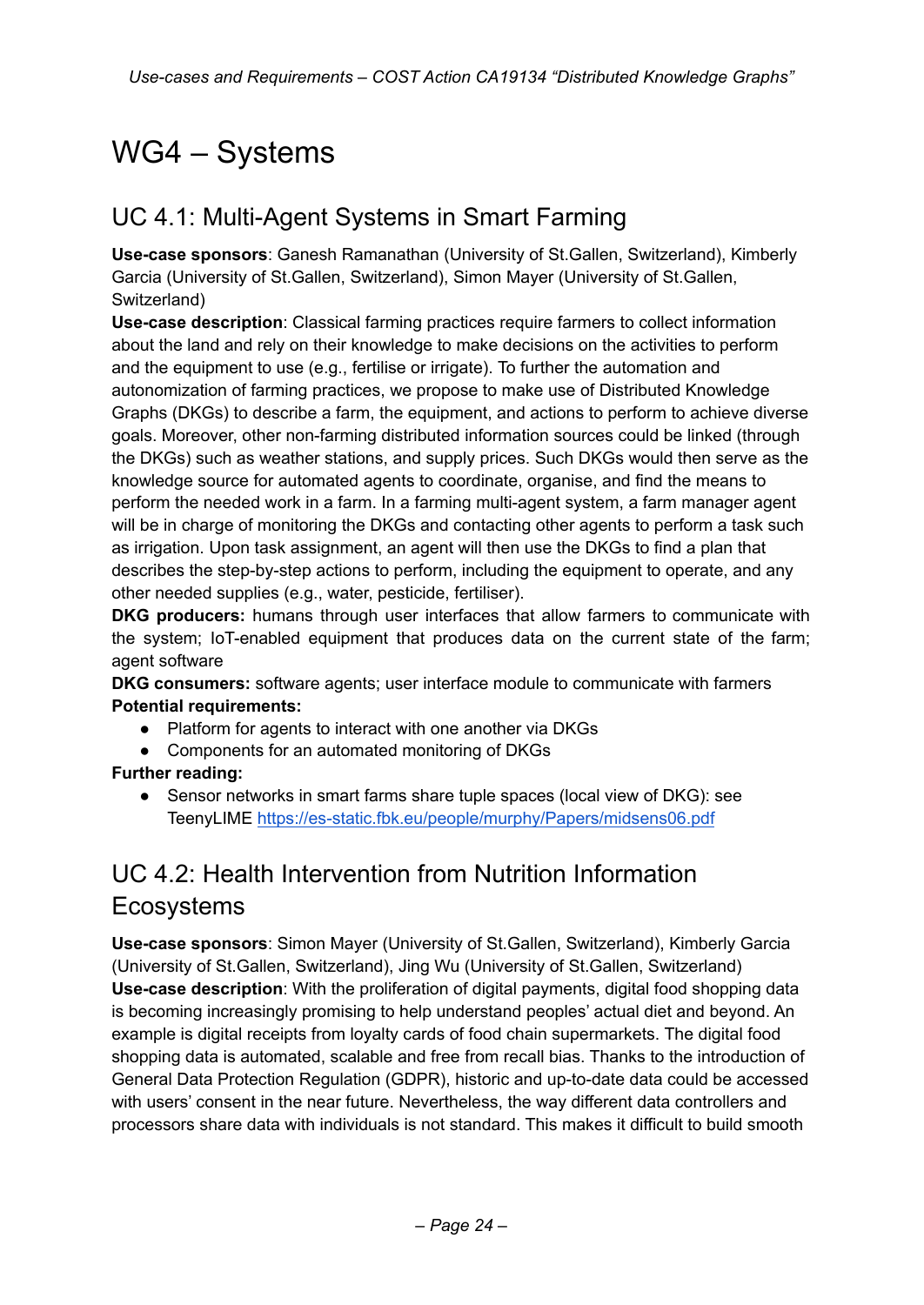and fast data flow pipelines, when collecting food shopping data from different sources, e.g., retailers.

To understand the nutritional content of food shopping, enriching the food shopping data with food composition information and defining food categories is critical. However, foods from different food categories have different characteristics. There is neither universal food composition standard nor uniform food category standard, particularly for certain foods.

Distributed Knowledge Graphs can help standardise an efficient collection of food-relevant information, including food shopping data, e.g., digital receipts, and food composition data. It can accelerate the data sharing and risk identification of food shopping data. To be more specific, the integration of distributed knowledge sources such as digital receipts and food composition data and a clear definition of food categories and threshold of high/low food/nutrient intake can help identify risks in peoples' shopping baskets efficiently. When combined with a human or non-human user interface, the risks and possible preventative measures can be communicated with end-users easily. This might nudge peoples' behaviour towards a healthier direction. Distributed Knowledge Graphs will constitute the basis of such health interventions.

**DKG producers:** digital receipts available through APIs of grocery stores (i.e., indirectly, end users through their shopping habits, grocery stores)

**DKG consumers:** mobile app for end users who are participating in nutrition interventional studies; mobile apps and web applications for medical professionals that could use food shopping data to provide patients with guidance

### **Potential requirements:**

- Integration of APIs as producers of KGs
- Means to access DKGs from Web of mobile apps

### UC 4.3: Scalable, Flexible, Open Industrial Manufacturing

**Use-case sponsors**: Simon Mayer (University of St.Gallen, Switzerland), Danai Vachtsevanou (University of St.Gallen, Switzerland)

### **Use-case description**:

The fourth industrial revolution (a.k.a. Industry 4.0) promotes the networking and interoperability of industrial devices and the decentralisation of decision processes in manufacturing environments (Kagermann et al., 2013). Recent research demonstrates that a feasible approach to engineer Industry 4.0 systems is to integrate Web of Things systems and multi-agent systems (Ciortea et al., 2018). In this context, we envision hybrid communities of factory workers and autonomous (artificial) agents that manage and use industrial equipment to manufacture products on the fly; factory workers would focus on tasks that require creativity and leave to autonomous agents the tasks that can be automated, such as inferring production plans to achieve well-defined manufacturing goals.

Concretely, in this scenario, we envision at least two workspaces that both have people present who may support and troubleshoot. Human workers as well as devices and computational services feature semantic descriptions of their abilities. Based on input by a customer (i.e., a product specification), the system is able to determine how the available components can, together, manufacture the specified product. They are then able to execute the created plan while retaining the ability to react to run-time changes (e.g., services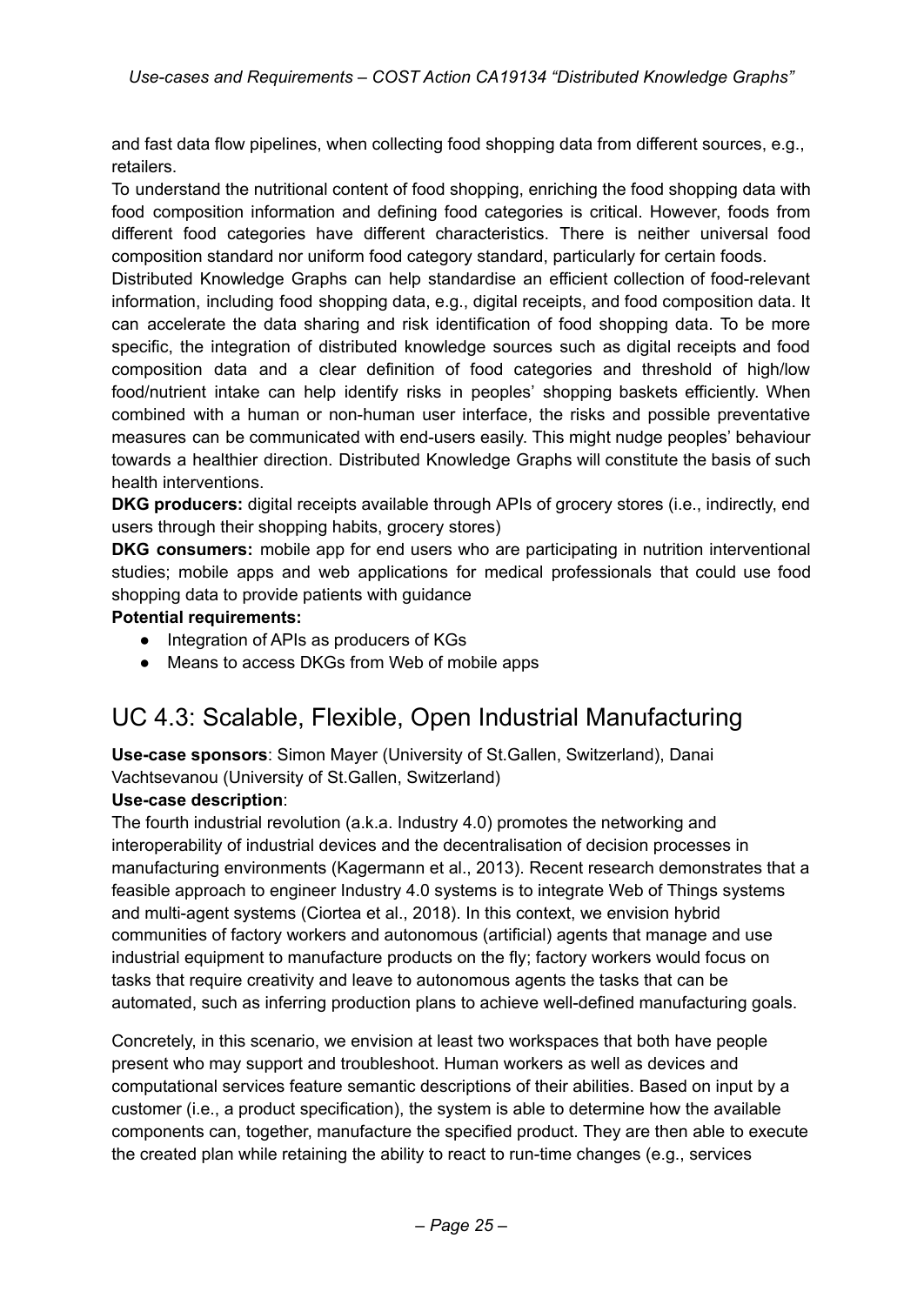becoming unavailable). A system is desired that achieves vertical and horizontal scalability, can evolve at run time, and supports forward- and backward-compatibility of components. We propose that this can be achieved through the publication of (agreed-upon) interaction and regulation specifications in a hypermedia environment to enable the discovery and usage of these specifications by services at run time.

This use case is relevant to DKG since it sees a distribution of knowledge across customers, integration engineers, component providers, and service providers - specifically regarding the semantic description of capabilities of individually provided components (e.g., machines) that are engineered to running systems by integration engineers, and the specification of products.

### **Relevant stakeholders:** customers, engineers, component providers

**DKG producers:** cyber-physical systems and computational services that provide metadata about their functionality; customer interfaces that provide product specifications **DKG consumers:** natural and artificial autonomous agents that receive functionality metadata and integrate it to manufacture specified products

### **Potential requirements:**

- Evolution of system components at run time (e.g., changing APIs)
- Support of forward- and backward-compatibility of components (e.g., versioning)
- Vertical and horizontal scalability
- Possibly, monitoring and journaling of interactions between agents and artefacts
- Domain knowledge in the discrete manufacturing domain
- Access to relevant devices and services

### **References:**

- Kagermann, H., Helbig, J., Hellinger, A., Wahlster, W. (2013). Recommendations for implementing the strategic initiative INDUSTRIE 4.0: Securing the future of German manufacturing industry; final report of the Industrie 4.0 Working Group. Forschungsunion, acatech.
- Ciortea, A., Mayer, S., & Michahelles, F. (2018). Repurposing manufacturing lines on the fly with multi-agent systems for the web of things. In Proceedings of the 17th International Conference on Autonomous Agents and Multiagent Systems.

**Source:** ANR/SNF Project ["HyperAgents"](https://p3.snf.ch/project-189474) and EU H2020 NGIoT Project "[IntellIoT](https://cordis.europa.eu/project/id/957218)"

### UC 4.4: Knowledge Graphs for Decarbonisation

**Use-case sponsor**: Kimberly Garcia (University of St.Gallen, Switzerland), Simon Mayer (University of St.Gallen, Switzerland)

**Use-case description**: Life Cycle Assessments on GreenHouse Gas (GHG) emissions are commissioned by stakeholders, such as cities, production sites, and data centres, who have established decarbonization goals but need sustainability experts to help them achieve them. On their side, sustainability experts are not only experts on performing assessment methods but currently are also experts on the different information sources (databases) needed to create such assessments. Hence, sustainability experts spend large amounts of time understanding data sources, their schemas, and gathering data that is scattered and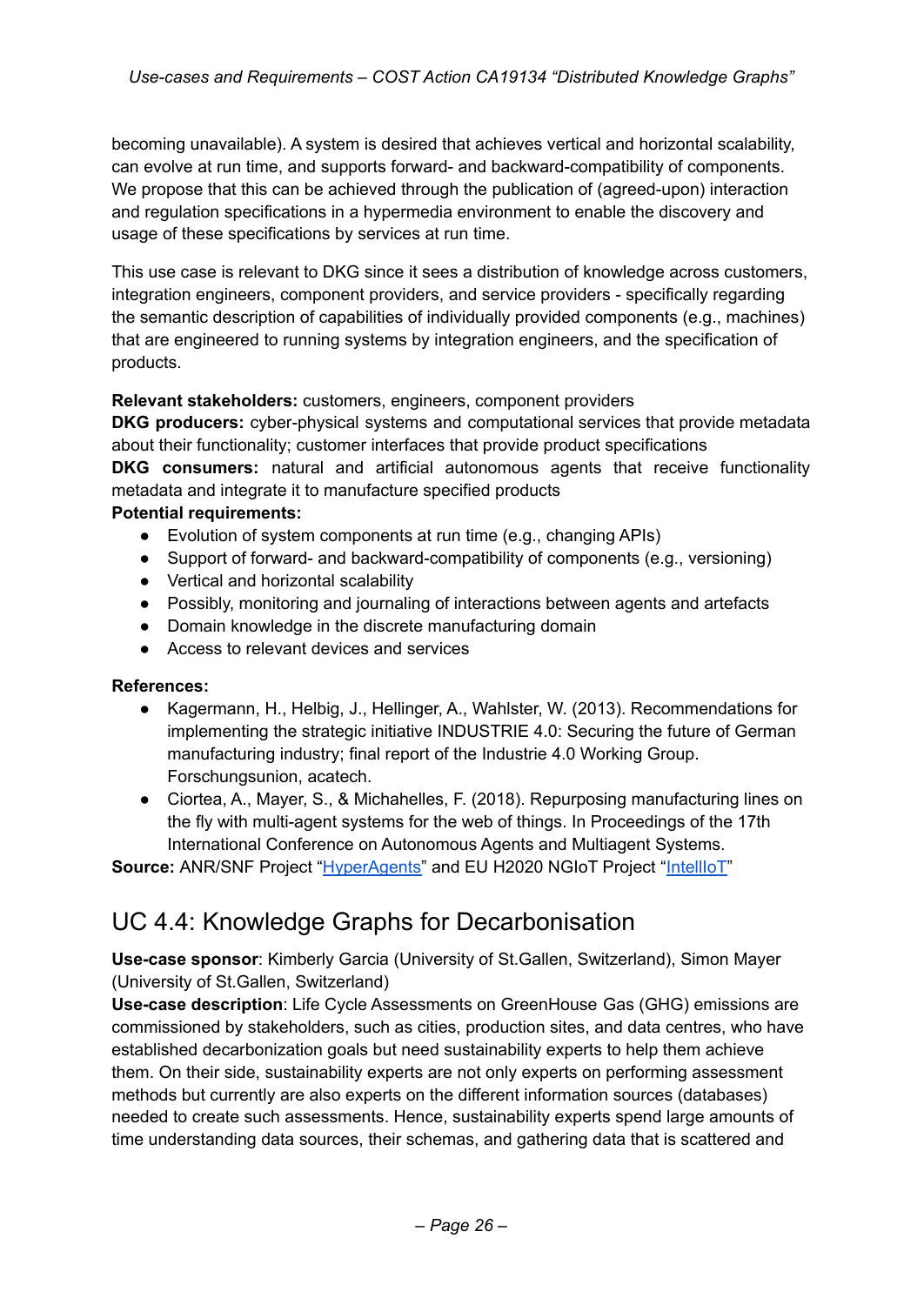accessible through diverse websites and services. Such a process is not only cumbersome, it is also lengthy and expensive. Hence, in a dynamic field such as sustainability, even when stakeholders have good intentions, their assessments might mismatch reality when they finally become available to them. In such a scenario, DKGs may be used to integrate information sources in order to compute GHG assessments for applications such as i) procurement for ICT equipment of cities, ii) GreenHouse Gas (GHG) emission assessment for production sites, and iii) decarbonization of data centres.

**Relevant stakeholders**: sustainability experts, companies and organisations that want to reduce their carbon footprint such as cities, production sites (factories), and data centres **DKG producers**: tools to collect, analyse and monitor sustainability data of products and services (i.e., LCA software); sustainability data bases (e.g., ecoinvent) and other sustainability data sources produced by universities, non-profits, and standardisation bodies **DKG consumers**: reporting tools, life cycle assessment tools for diverse sectors, such as cities, production sites, and data centres

### **Potential requirements:**

- Domain knowledge on sustainability
- Access to relevant sustainability information sources and their schemas
- Access to stakeholders requirements

**Source:** 4 year swiss project WISER (funded by Innosuisse)

## UC 4.5: Healthcare Risk/Safety Governance with Federated Knowledge Graphs

### **Use-case sponsor**: Rob Brennan (Dublin City University, Ireland)

**Use-case description**: Governing safety and process improvement in health systems requires access to a wide range of evidence (e.g. data, analytics, reports). This is gathered for socio-technical analysis, resulting in organisational change management projects which must be monitored and verified via more evidence. The evidence is potentially sensitive data. Often it must be shared and analysed across multi-organisation chains of healthcare provision e.g. between health standards authorities, hospitals, ambulance services and community care services. Within each organisation different stakeholders require different perspectives and reporting in order to support risk governance. Traditional risk management and quality improvement depends on human-centric processes that focus on incident reporting and analysis, maintaining risk registers, compliance reporting and safety or cleanliness audits that are typically embedded in natural language reports to be read by people that change on daily, monthly or even an annual basis. These processes can be automated if more of this data is made machine-readable, for example in a knowledge graph. In parallel, advances in healthcare information systems and e-health mean a wealth of operational quantitative data and analytics are available to supplement the more qualitative, human timescale safety data. Also, open data publication on the web provides an ever more valuable source of additional evidence for healthcare risk governance. Knowledge graphs are a natural way to bring together such diverse data sources due to their flexible schemas and through use of uplift to common ontologies, ontology alignment techniques, NLP-based knowledge extraction and metadata-based integration e.g. data catalogues. These integrative Knowledge Graphs can enable risk analysis across multiple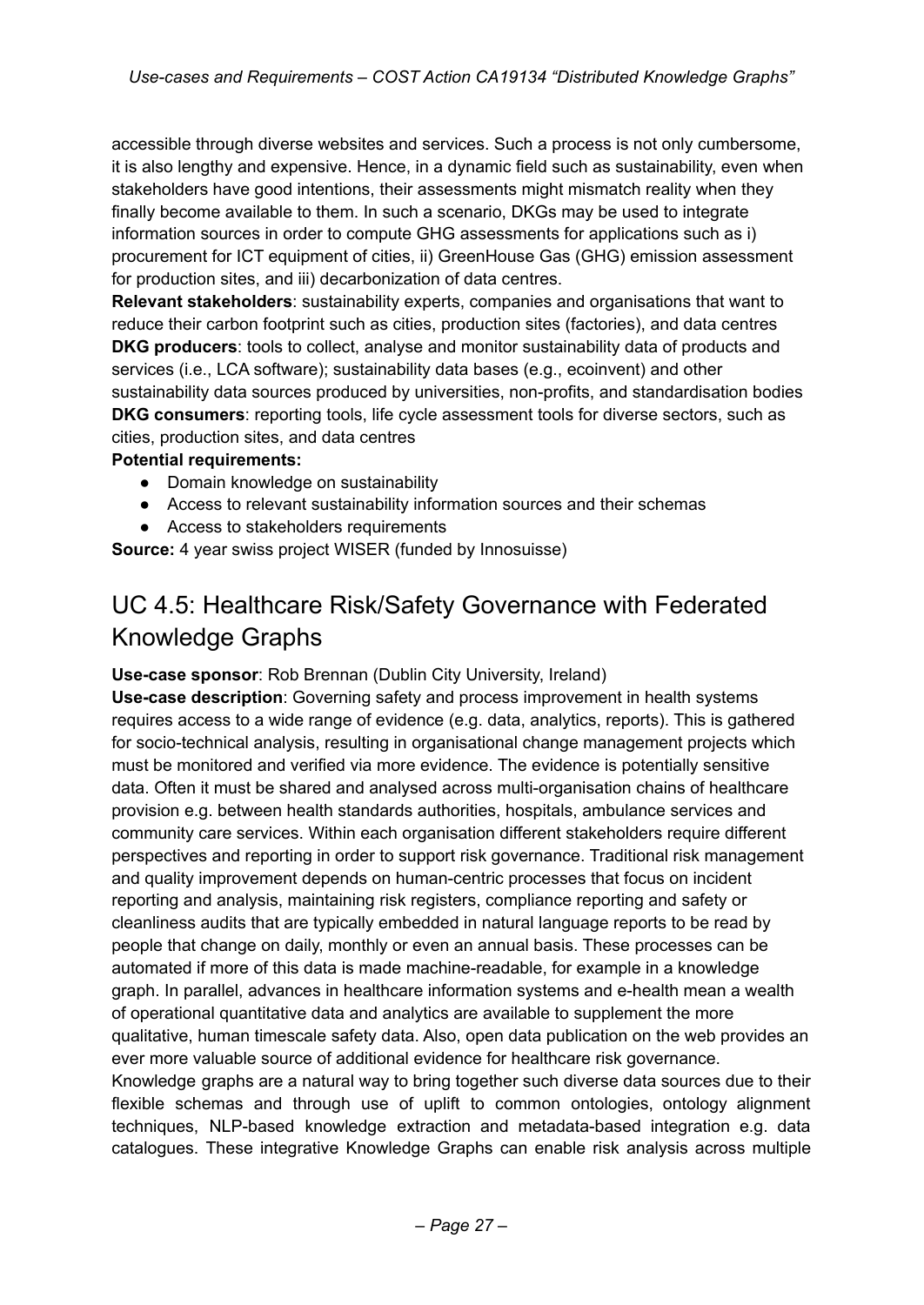organisations, especially if expressed in or linked to standard ontologies for risk, organisations, culture and governance. In addition to risk analysis to determine corrective actions (risk mitigation projects) there is a need for synthesis of relevant evidence for safety best practice in the form of policies, training material or standards. Access control and data protection compliance are essential in this environment as some of the data collected in the graphs is sensitive personal data and all risk and safety data is potentially confidential due to the reputational or legal risks of publication. A key challenge is the uplift of safety information such as incident reports or safety reports that may be stored in traditional databases but in practice are semi-structured at best since most qualitative analysis lies in text fields designed to be read by human experts. Some relevant reports, policies and standards are purely in the form of natural language and must be subjected to knowledge extraction techniques to enable knowledge graph-based processing.

**Target users:** frontline clinical and operations staff; clinical specialist, unit manager, safety manager, healthcare operations manager, healthcare board member, healthcare organisation executive, health standards authority, patients and families

**DKG producers:** risk management platform, operational systems (via uplift) eg patient records, staff training, drug management, incident reporting tools, logistics, staff rosters, cleaning records, open data sources on the web, NLP-based knowledge extraction tools, data catalogues

**DKG consumers:** reporting tools, risk analysis tools, training tools, risk information circulation systems, project management tools

**How do they interact:** via SPARQL/the local KG, ARK CUBE Risk Ontology, ARK Risk Ontology, federated dataspace security controls, web of data lookup + interlinking, via standard vocabularies like DCAT, via data catalogues,

#### **Potential requirements:**

- Security (advanced access control policies to enable federated sharing)
- GDPR compliance (Privacy by Design, compliance reporting, ...)
- KG distillation to extract sharable evidence that is not confidential/personal
- Mechanisms for Identification of evidence-based best practice
- Training material generation from KGs of evidence-based best practice
- Analytics governance mechanisms
- Privacy-aware data interlinking mechanisms
- Entity similarity measures
- Entity recommendation systems
- Standard ontologies for risk/safety, socio-technical system analysis, project management, organisational structures based on working relationships, …
- Automation of making decisions based on knowledge base of risks. E.g., answer set programming to select risks when there are multiple solutions or inconsistencies, hence compromises are required?

**Source:** Ongoing Irish project (ARK Platform, <https://openark.adaptcentre.ie/>) **References:**

● McDonald, N.; McKenna, L.; Vining, R.; Doyle, B.; Liang, J.; Ward, M.E.; Ulfvengren, P.; Geary, U.; Guilfoyle, J.; Shuhaiber, A.; Hernandez, J.; Fogarty, M.; Healy, U.; Tallon, C.; Brennan, R. Evaluation of an Access-Risk-Knowledge (ARK) Platform for Governance of Risk and Change in Complex Socio-Technical Systems. Int. J.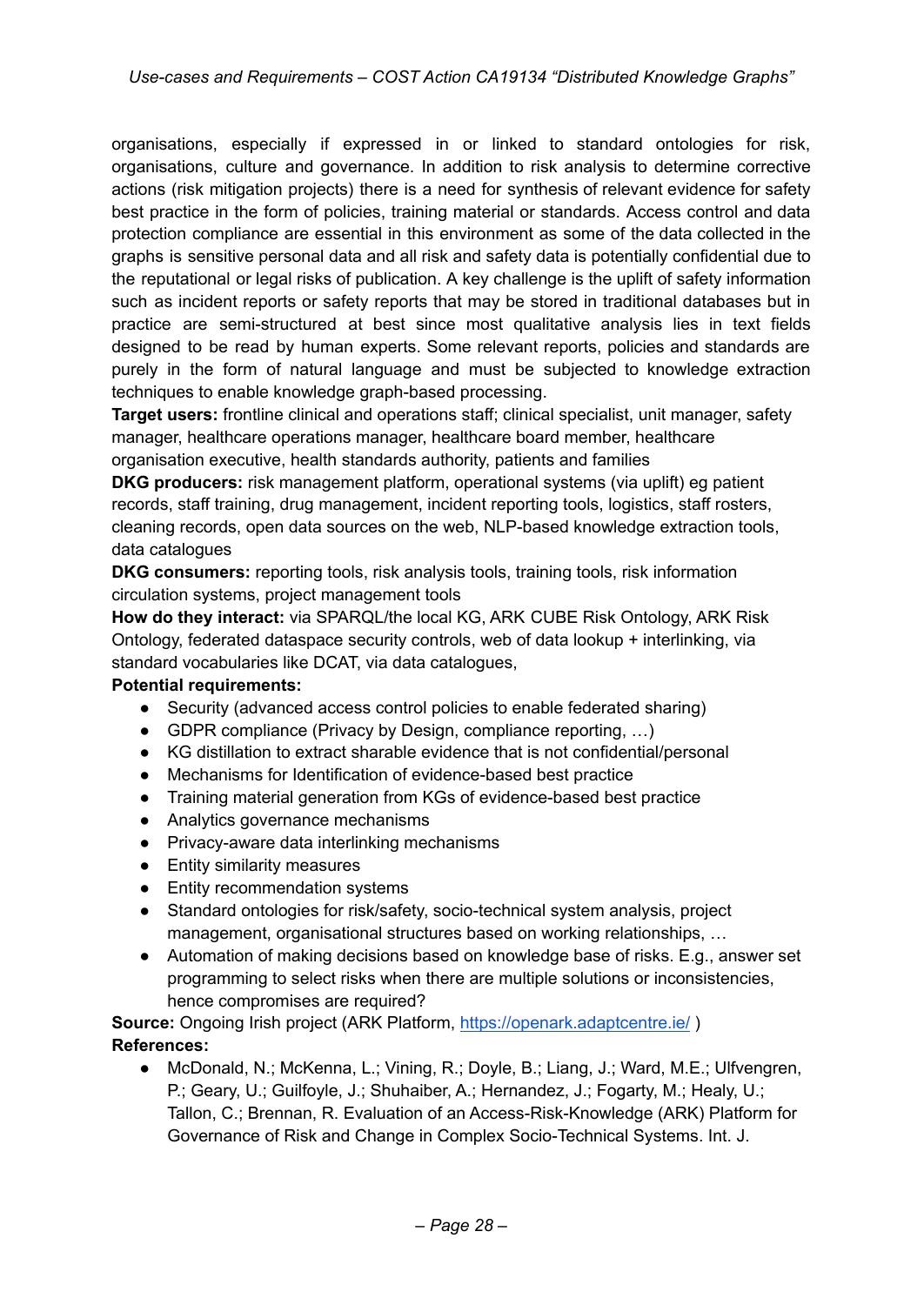Environ. Res. Public Health 2021, 18, 12572. <https://doi.org/10.3390/ijerph182312572>

● Julio Hernandez, Lucy McKenna, Rob Brennan, TIKD: A Trusted Integrated Knowledge Dataspace For Sensitive Healthcare Data Sharing, <https://ieeexplore.ieee.org/document/9529379>

## UC 4.6: Distributed Knowledge Graphs in the Context of Smart **Cities**

**Use-case sponsor**: Christian Esposito (University of Salerno, Italy)

**Use-case description**: The Smart City paradigm mainly consists in the application of the ICT technologies to improve the main processes related to the optimal management of crucial aspects of the city governance. It also aims at creating novel and innovative services by connecting the physical infrastructures of the city with the citizens to offer them engagement within the community and empowerment . A smart city solution has a layered architecture where at the bottom we have different types of electronic sensors and/or digital services. The goal of those sensors and services is to collect several kinds of data, mainly related to pollution, traffic, citizen satisfaction, etc. Such a vast amount of data is further distributed towards the edge, fog and/or cloud level for various stages of processing, according to the paradigms of the Internet of Things (IoT). The edge level (see https://doi.org/10.1016/j.future.2019.02.050) consists of nodes closer to sensors and services where a first stage of processing may happen and can consist of IoT gateways but also nodes in the Cloud-RAN solutions. Additional nodes can be located in the core of the infrastructure, making the fog level (see https://doi.org/10.1016/j.jnca.2017.09.002), or outsourced to the cloud. Such processing is needed to infer new knowledge to be used to manage assets and resources efficiently, and to provide feedback on the optimality of the policies put in place within the city. The exploited sensors can be deployed at citizens' devices, public transportation vehicles, and assets with the intent of monitoring principal municipal business processes, such as traffic and transportation systems, power plants, water supply networks, waste management, crime detection, information systems, schools, libraries, hospitals, and other community services. This allows city officials and policy makers to interact directly with both community and city infrastructures, and monitor what is happening in the city and how certain phenomena are evolving over time. Such a novel process must allow real-time responses to detect possible issues and put countermeasures against them promptly.

A smart city solution is not realised from scratch by a single municipality that owns and manages the overall platform. Instead, it is the product of the integration of some existing infrastructures owned by multiple different organisations that collaborate to make the city smarter. For example, in a city, the public transportation company may monitor its buses and trains, while the various private companies related to bike, car, and/or scooter sharing have their ICT infrastructure to control their vehicles and customers. A municipality's central decision-making service can be fed with the monitoring data coming from these infrastructures, jointly with some traffic monitoring sensors deployed along the road by the municipality itself, to have a glimpse in real-time of the traffic state within the city and plan ahead for public transportation policies and transportation improvements. These monitoring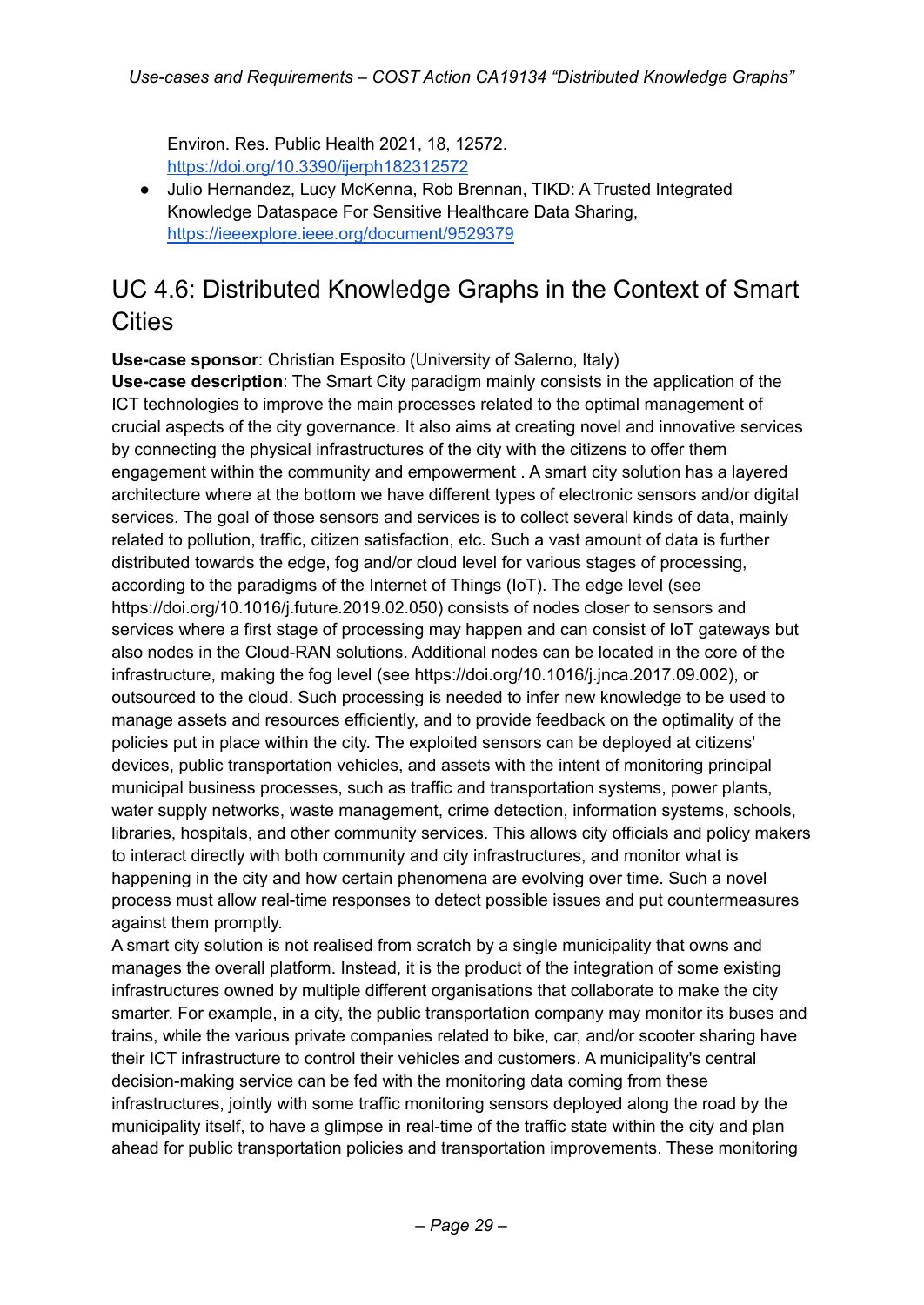data may also be used by some private companies so as to improve their services, such as the online food ordering and delivery platforms as Uber Eats or Deliveroo can exploit them to improve the routes taken by their couriers and to reduce the waiting time of their customers.

Smart cities are mainly an example of an ecosystem of multiple tenants producing, analysing and storing data, with the goal of making decisions by adjusting the city policies or sending feedback/advice to the citizens to optimise their behaviours. The services and infrastructures interact by means of a federated architecture that characterizes the current platforms for a smart city.

Various solutions provide the services required to implement such a vision, such as the well known FIWARE platform. The primary goal of these platforms is to provide interoperability at the syntactical and semantic level of the various data models specified and managed by the various organisations composing the smart city. Ontologies have been considered as the winning technology to model the data instances in the various parts of a smart city and to simplify their interconnections to support interoperability (see

<http://dx.doi.org/10.3390/su13105578>). For this scope, the FIWARE consortium has standardized de facto the data models for the various applications that can be built on top of their platform by using an ontological approach:

[https://www.fiware.org/about-us/smart-cities/.](https://www.fiware.org/about-us/smart-cities/) Also, other organisations have provided various ontologies to model the data managed by smart cities, such as in <https://www.preprints.org/manuscript/202108.0101/v1> or

[https://www.etsi.org/deliver/etsi\\_gs/CIM/001\\_099/006/01.01.01\\_60/gs\\_CIM006v010101p.pdf](https://www.etsi.org/deliver/etsi_gs/CIM/001_099/006/01.01.01_60/gs_CIM006v010101p.pdf)

. Assuming these experiences as starting points and applying some of these ontologies to a set of individual data points available in the smart city data sets, we can create a knowledge graph that can be used to infer new connections between data points and generate novel knowledge and ease the issue of data portability and interoperability. Recently, some experiences of a knowledge graph for smart cities have been proposed such as [https://n-bridges.com/,](https://n-bridges.com/) <https://www.cares.cam.ac.uk/research/cities/> or

[https://doi.org/10.1109/IC3INA48034.2019.8949613.](https://doi.org/10.1109/IC3INA48034.2019.8949613) These solutions are still at their beginning and should be evolved so as to encompass other possible aspects to be modelled, such as the security and privacy-related policies, selective disclosure of personal data related to the users, representation of user consent or any other legal bases for processing personal data, and so on. Smart cities share a lot of similarities with other intelligent ambients such as smart factories, smart hospitals, smart schools, and so on. The major difference is related to the system scale, which is small or medium in these examples, but is extremely large within the context of smart cities.

**Target users:** citizens, municipalities, public transportation companies, municipal utilities, private companies

**DKG producers:** IoT nodes deployed on cars, buses, smart city elements (such as lighting elements, smart trash bins), monitoring services of city processes

**DKG consumers:** citizen personal devices, decision services at the stakeholders **How do they interact:** smart city platforms such as FIWARE offers Web-based interaction patterns and protocols

**Sources and references:**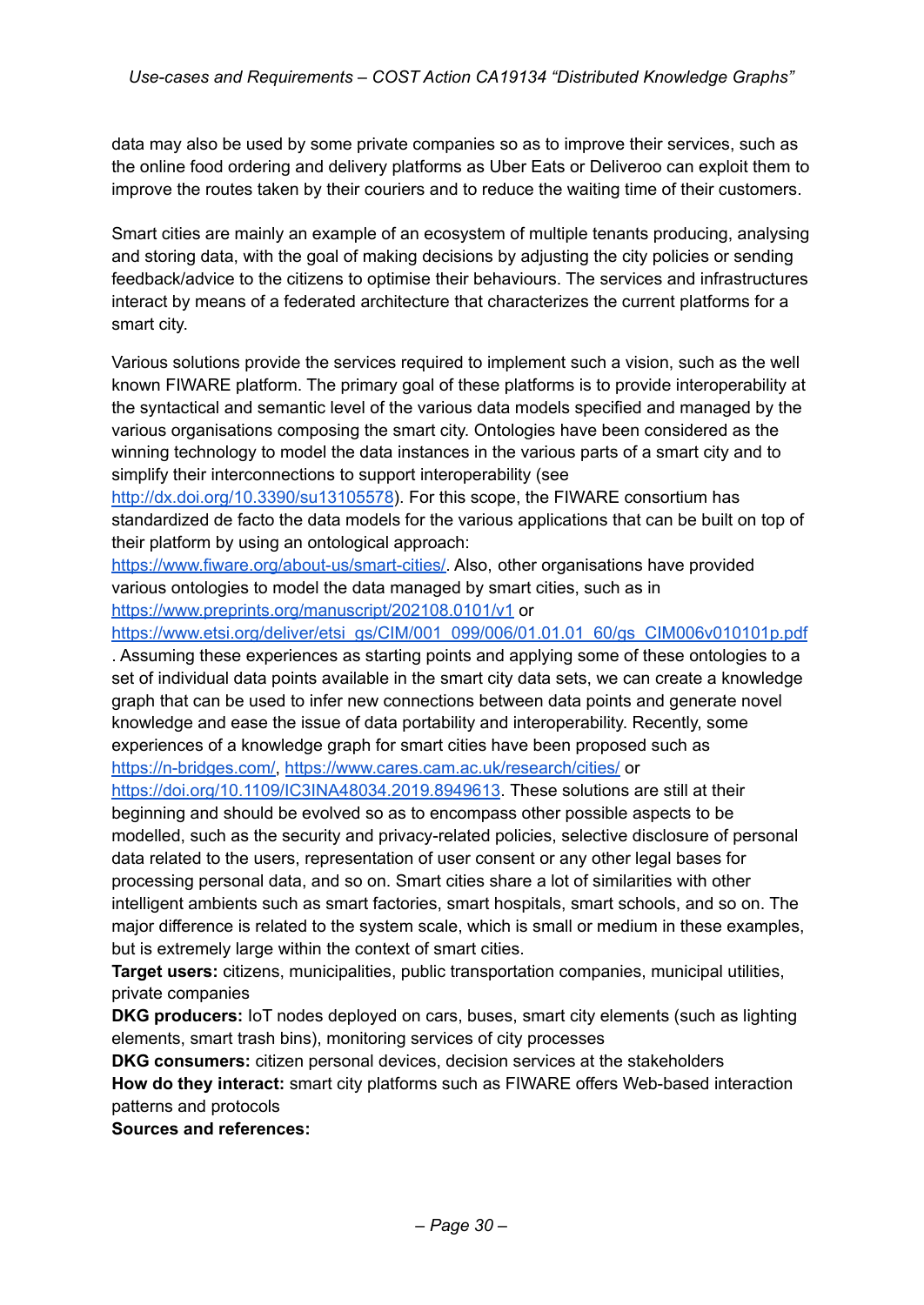- A. Fensel, "Keynote: Building Smart Cities with Knowledge Graphs," 2019 International Conference on Computer, Control, Informatics and its Applications (IC3INA), 2019, pp. 1-1, doi: 10.1109/IC3INA48034.2019.8949613.
- M. Chen, X. Wei, J. Chen, L. Wang and L. Zhou, "Integration and Provision for City Public Service in Smart City Cloud Union: Architecture and Analysis," in IEEE Wireless Communications, vol. 27, no. 2, pp. 148-154, April 2020, doi: 10.1109/MWC.001.1900264.
- De Nicola, A.; Villani, M. L. Smart City Ontologies and Their Applications: A Systematic Literature Review. Sustainability 2021, 13, 5578. https://doi.org/10.3390/su13105578

### **Potential requirements:**

- Security authentication and authorization for data publication and consumption, data confidentiality and integrity
- Privacy and GDPR compliance
- Knowledge Graph Matching and Mapping
- Modelling of legal bases for processing personal data
- Syntactical and Semantic Interoperability
- Multi-modal and multi-protocol data retrieval

# UC 4.7: Intelligent Information Infrastructure for Monitoring Water Resources

### **Use-case sponsor**: Mariana Damova (Mozaika, Ltd., Bulgaria)

**Use-case description**: The exploitation of hydropower reservoirs and rivers requires monitoring based on heterogeneous datasets, such as spatial information, digital measurements, meteorological forecasts. The hydropower reservoirs exist in an integrated natural environment and their functioning influences the water sources, e.g. watersheds and the like, that are contingent to them. That is why it is important to monitor hydropower reservoirs within their integrated natural environment by taking into account the impact of their existence and functioning for their contingent environment. To do this, it is necessary to use periodically collected information from different resources, including: detailed data about the condition of the distinct hydropower reservoirs, water economic data, meteorological data and forecasts, geographical information, information about the integrated nature environment that has to be provided in a convenient for analysis and evaluation visual form. Predicting sediment deposition potential in the rivers or the water balance of dams depends on a variety of meteorological and environmental factors like precipitation, snow cover, soil moisture, vegetation index, solar irradiance, turbidity, surface reflectance, velocity. Remote sensing and earth observation provide a wealth of meteorological data and imagery that can be instrumental for these analyses and monitoring tasks.

The creation of an information system that will successfully address the need of an effective daily monitoring of the hydropower reservoirs and rivers and informed decision making for maintenance, routine exploitation and emergency situations requires capabilities of federated and integrated representation of spatial and digital, symbolic data, images and metadata and their easy linking in a common open, easy to maintain, update and reliable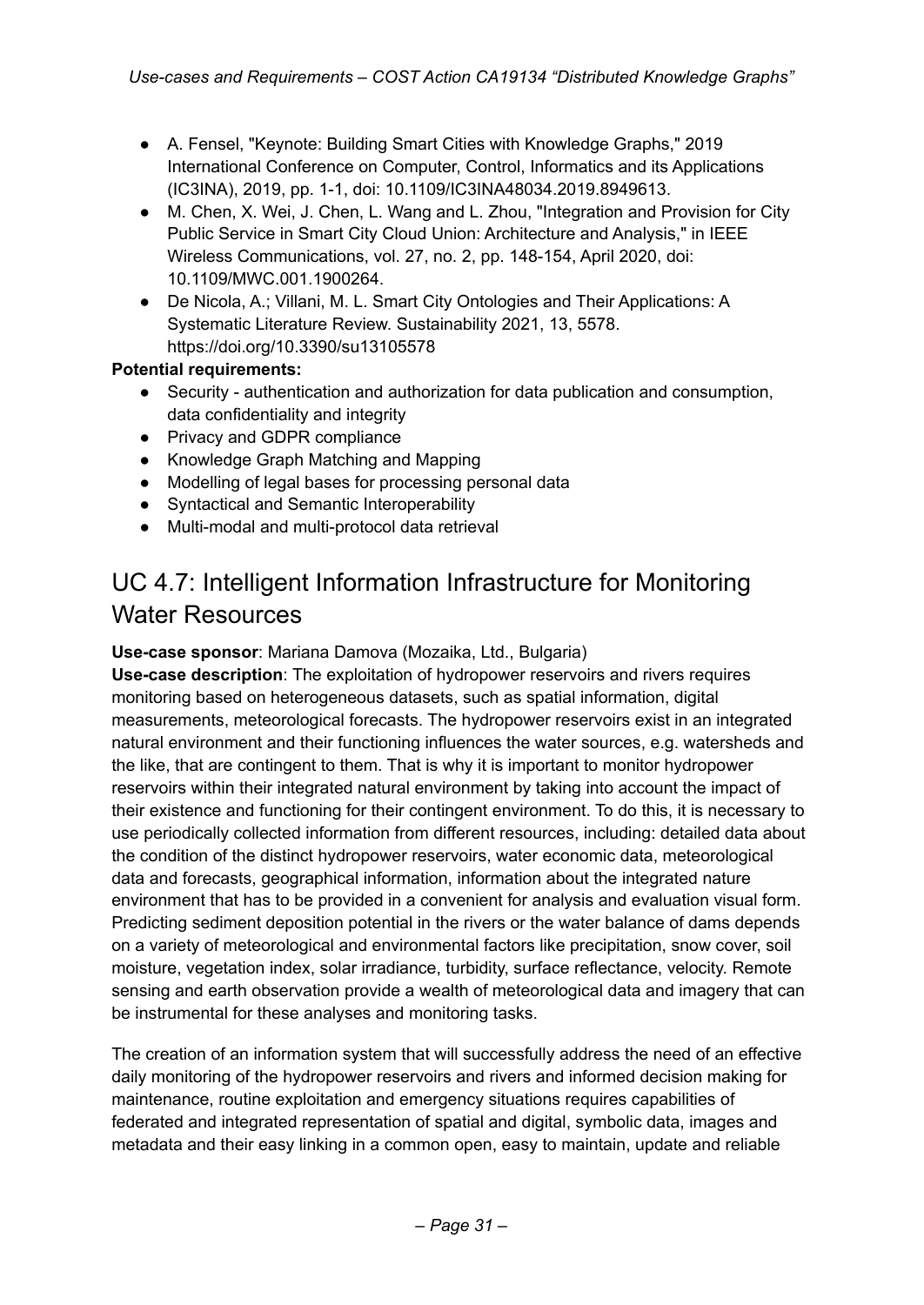information infrastructure. The data that are to be used are heterogeneous on the one hand, dispersed in different locations on the other hand, and with different access rights on the third. The challenges in this context are mainly related to the integration of spatial information of GIS systems, and the remote sensing information along with symbolic and numerical data coming from different sources with different levels of clearance to the benefit of real life exploitation and maintenance of the water reservoirs and rivers, and the management of their environment.

Relevant *stakeholders* in this context are, on the one hand, different groups of persons who contribute to producing the data and related knowledge graph artefacts. Such groups include knowledge engineers, modelling experts, software engineers, software architects, logicians, hydrologists, earth observation experts, and earth observation data providers. On the other hand, there are different types of end users of the envisioned information system, including water resources managers, operations officers, government officials, policy makers, planning bodies, river maintenance bodies. Further, from a software development perspective, consumers of the knowledge graphs are visualisation and analytics components, recommendation and alert generation components, data access layers and intelligent AI-based components.

### **Potential requirements:**

- **●** Semantic integration and interlinking of heterogeneous data
- Ontological models
- Data access protocols
- Proprietary and sensitive data protection
- Integration of logical, numeric and geospatial reasoning

### **References**:

- Mariana Damova, Emil Stoyanov, Mihail Kopchev, Hermand Pessek, Martin Petrov, Stefano Natali. Linked Data Meet Deep Learning to Empower Water Resources Monitoring of Dams. Big Data From Space 2021 (BiDS'2021), Virtual Event, Originally planned to be hosted by University POLITEHNICA of Bucharest (UPB), May 2021.
- Mariana Damova, Emil Stoyanov, Mihail Kopchev, Hermand Pessek. Ontology-Based Semantic Search Over Linked Satellite, Geospatial, Numeric and Symbolic Data in the Water Management Domain. In: Proceedings of The ESA Earth Observation Φ-week EO Open Science and FutureEO, Frascati, Italy, 2019.
- Mariana Damova, Emil Stoyanov, Martin Petrov. Linked Data Infrastructure for Monitoring Large Hydropower Reservoirs. In: Proceedings of The ESA Earth Observation Φ-week EO Open Science and FutureEO, Frascati, Italy, 2018.

### **Sources:**

- [http://isme-hydro.com/](http://isme-hydro.com) ESA Contract No 4000122783/17/NL/SC
- [http://ismosede.bg/](http://ismosede.bg) ESA Contract No 4000133836/21/NL/SC (ISMoSeDe)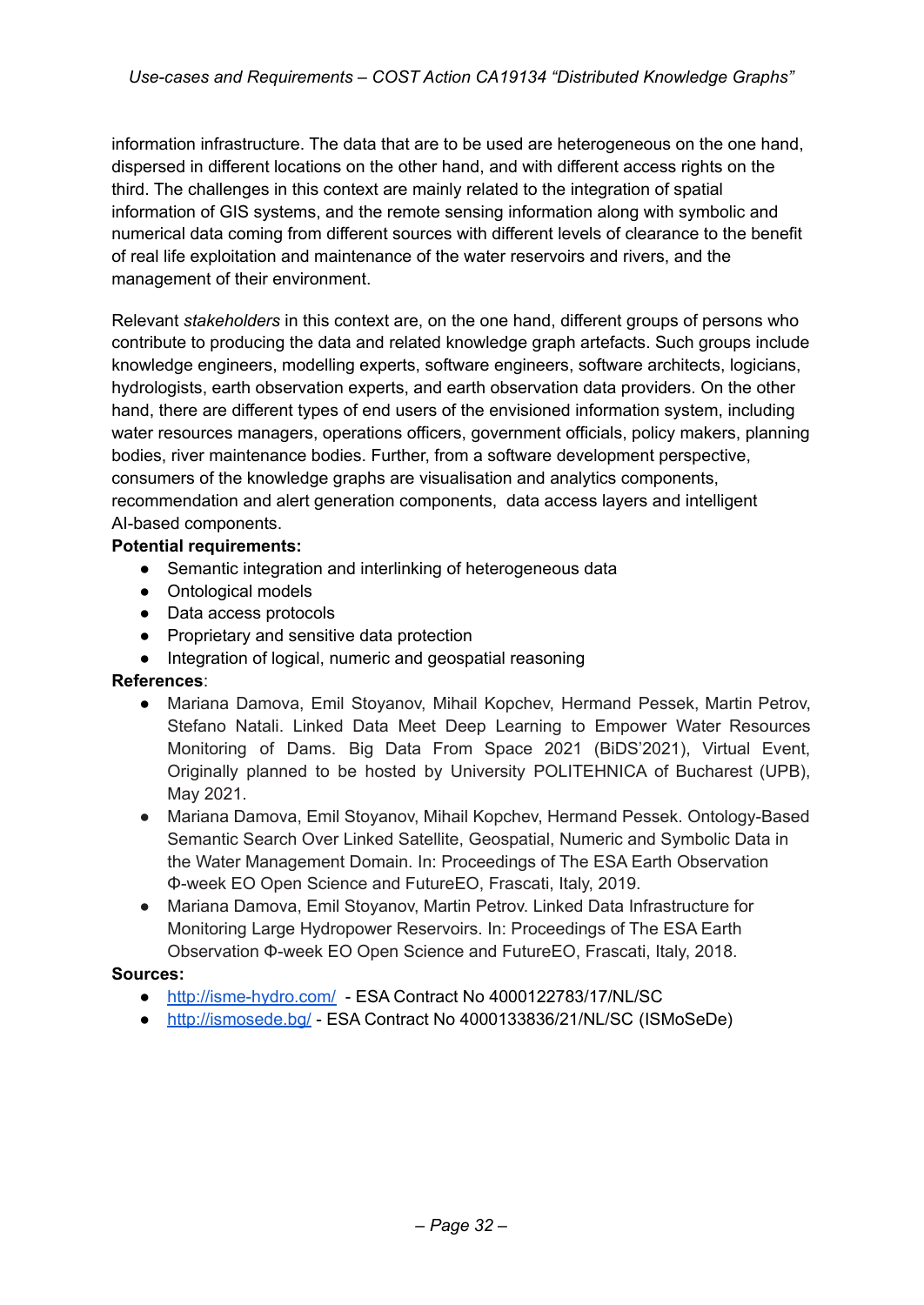# UC 4.8: Fine-grained Data Sharing Between Enterprises and their Financial Advisors

**Use-case sponsors**: Tobias Käfer (Karlsruhe Institute of Technology, Germany), Andreas Harth (Friedrich-Alexander University Erlangen-Nuremberg, Germany) **Use-case description**: Data-sovereign small or medium-sized enterprises are cautious (e.g. due to perceived or real legal requirements) when it comes to maintaining sensitive data (e.g. raw data from which publicly disclosed financial statements have to be calculated) on cloud infrastructures, typically provided by (US) companies with comparatively low standards when it comes to data protection. To nevertheless engage in digital data exchange with other parties (e.g. providers of financial advice and service), such enterprises require decentralised solutions, where they can host their sensitive data on-premise or in data centres of their choice under a data-protecting jurisdiction. Hereby, we assume the raw data or at least the master data about the involved parties to be in RDF. The aim of the involved parties is to digitise the way of getting and providing financial advice. In this decentralised setting, the usual authentication and authorisation infrastructure cannot be used, which typically relies on centralised identity providers. Thus, businesses require new techniques in order to facilitate fine-grained standards-based data sharing with selected partners. Idea: build this based on Solid, i.e. decentralised web-accessible knowledge graphs, where the data is shared using Solid pods.

### **Potential requirements:**

Means for identities, credentials, authentication, authorisation, sharing, revoking

● Means for data processing of data from a multitude of decentralised sources **Source:** MANDAT project (funded by the German federal ministry for education and research).

## UC 4.9: Knowledge Graphs for Arguments and Public Debates

### **Use-case sponsors**: Giorgos Flouris (FORTH ICS, Greece)

**Use-case description**: There is lots of argumentative information on the web, which largely goes unexploited, as standard search engines (or even query engines) cannot query the structure of a debate or an argument. Current state-of-the-art cannot answer queries like "give me the premises that feature in the most popular arguments in favour of the Pfizer vaccine". Also, it is not possible to navigate through the arguments themselves (only in the pages that contain them). This particular use case deals with arguments appearing in Greek newspaper articles that have been published online, and the aim is to assist the professional (journalist), and also the everyday user, to be better informed regarding arguments and debates on interesting issues. Data producers in this setting are journalists working in newspapers, and the data that they produce are the articles they publish online. Consumers are also journalists (mainly), but also interested citizens. The information need of these consumers is to understand debates, be better informed on interesting aspects, understand both sides of a debate, take informed decisions, etc. The process in this use case is then as follows: first, original data (arguments in articles) is mined by the newspapers (websites), using argument mining techniques, and the data are converted to a KG (under an appropriate ontological schema). Thereafter, tools for reasoning with and analysing the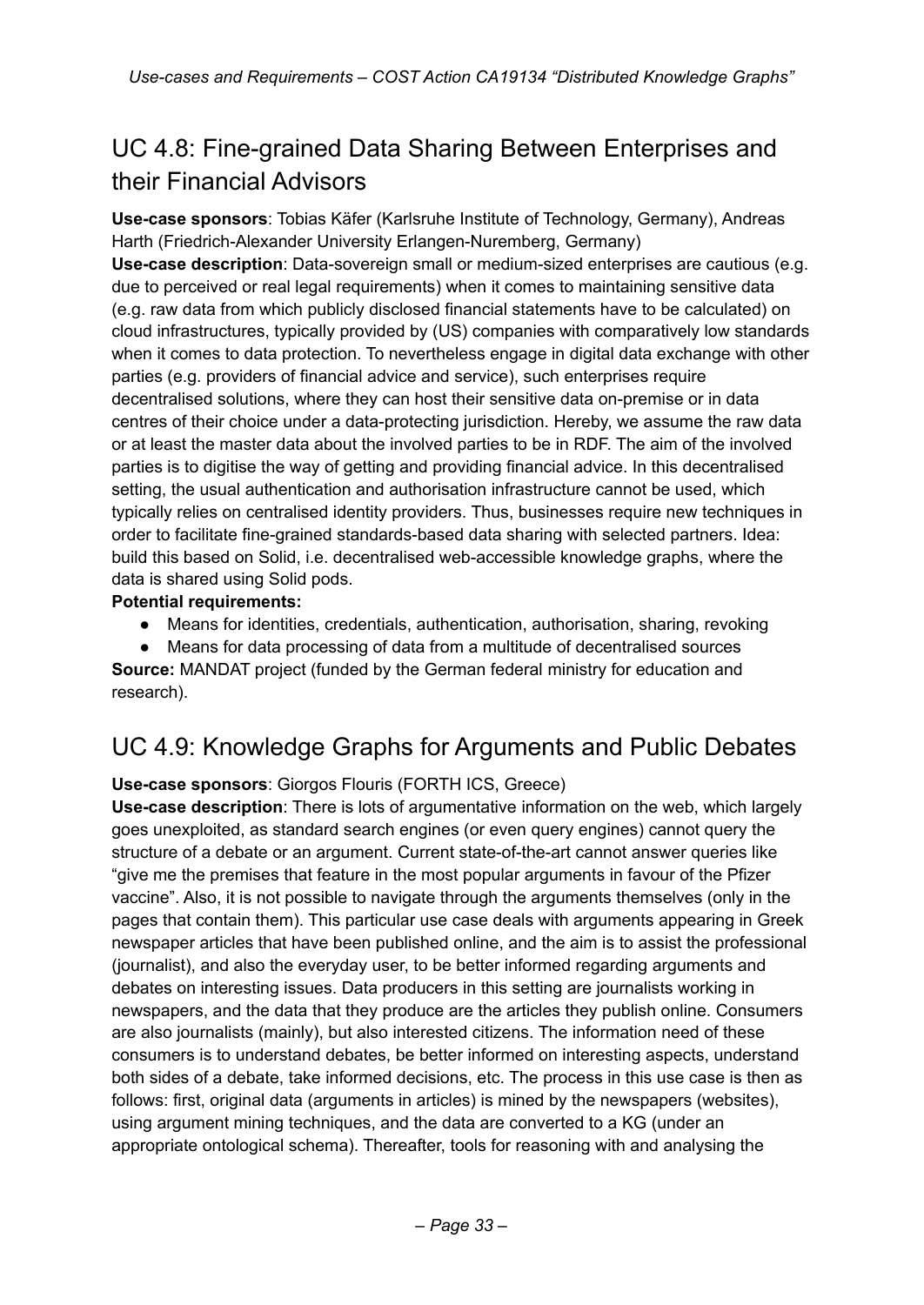arguments are built upon the KG. User information needs are then expressed graphically through appropriate applications (like the "argument navigator"), and are answered by executing appropriate queries over the KG. Hence, the KG is essentially the mediator between the producers (newspapers) and the consumers (citizens, but mainly journalists) who want to analyse public debates.

### **Potential requirements:**

- Input is articles in Greek newspapers (conceivably, it could be in any language, given an appropriate argument mining technique; and in any medium, insofar it does not "confuse" the argument mining algorithms; but we haven't checked any other setting, as it is out of the scope of the DebateLab project).
- In principle, other parties could also be producers of the above information; basically anyone publishing well-structured arguments on the web and/or websites allowing for public debates could also be a producer in this respect. Note that the DebateLab project does not address this (it is out of the scope of the project).
- In principle, other parties could also be consumers of the above information, including politicians and policy-makers. Note that the DebateLab project does not address this (it is out of the scope of the project).

**Source:** DebateLab project ("DebateLab will conduct research towards developing the theoretical infrastructure for representing, mining and reasoning with online arguments, while also delivering a suite of tools and services supporting the uptake and initial exploitation of the related technologies. This research will pave the way for a new Web paradigm, a modern agora, where the different types of arguments and human deliberation can be amenable to machine-interpretable representation and algorithmic processing."

[https://debatelab.ics.forth.gr/\)](https://debatelab.ics.forth.gr/)

# UC 4.10: Vaccination Roll-Out

**Use-case sponsors**: Sabrina Kirrane (Vienna University of Economics and Business, Austria), joint work with Timotheus Kampik, Adnane Mansour, Olivier Boissier, Julian Padget, Terry R. Payne, Munindar P. Singh, Valentina Tamma, Antoine Zimmermann **Use-case description**:

The synergy between autonomous agents that leverage Web technologies, and the resources (i.e., things, services, information) that they can exploit to achieve their goals can be illustrated through a motivating scenario that demonstrates the need for governance through the use of norms, policies, and preferences.

Consider a scenario whereby there is a vaccination roll-out (for example, for the COVID-19 pandemic), where patients who request vaccinations may have differing personal circumstances. For example, John, the patient, may ask to be vaccinated early as he is the caregiver for a vulnerable member of his family. As the demand for vaccines outstrips supply, policies exist that determine vaccination eligibility. Furthermore, as vaccines are available from different manufacturers (e.g., AstraZeneca and Pfizer-BioNTech) and can be of different types (e.g., mRNA or inactivated vaccines), these vaccination policies may vary depending on the recipient's personal health record and/or their preferences, as well as vaccine availability.

Patients may be registered to different clinics or health centres that follow local or national policies or guidance on health care. In this case, John is registered at a clinic in his country,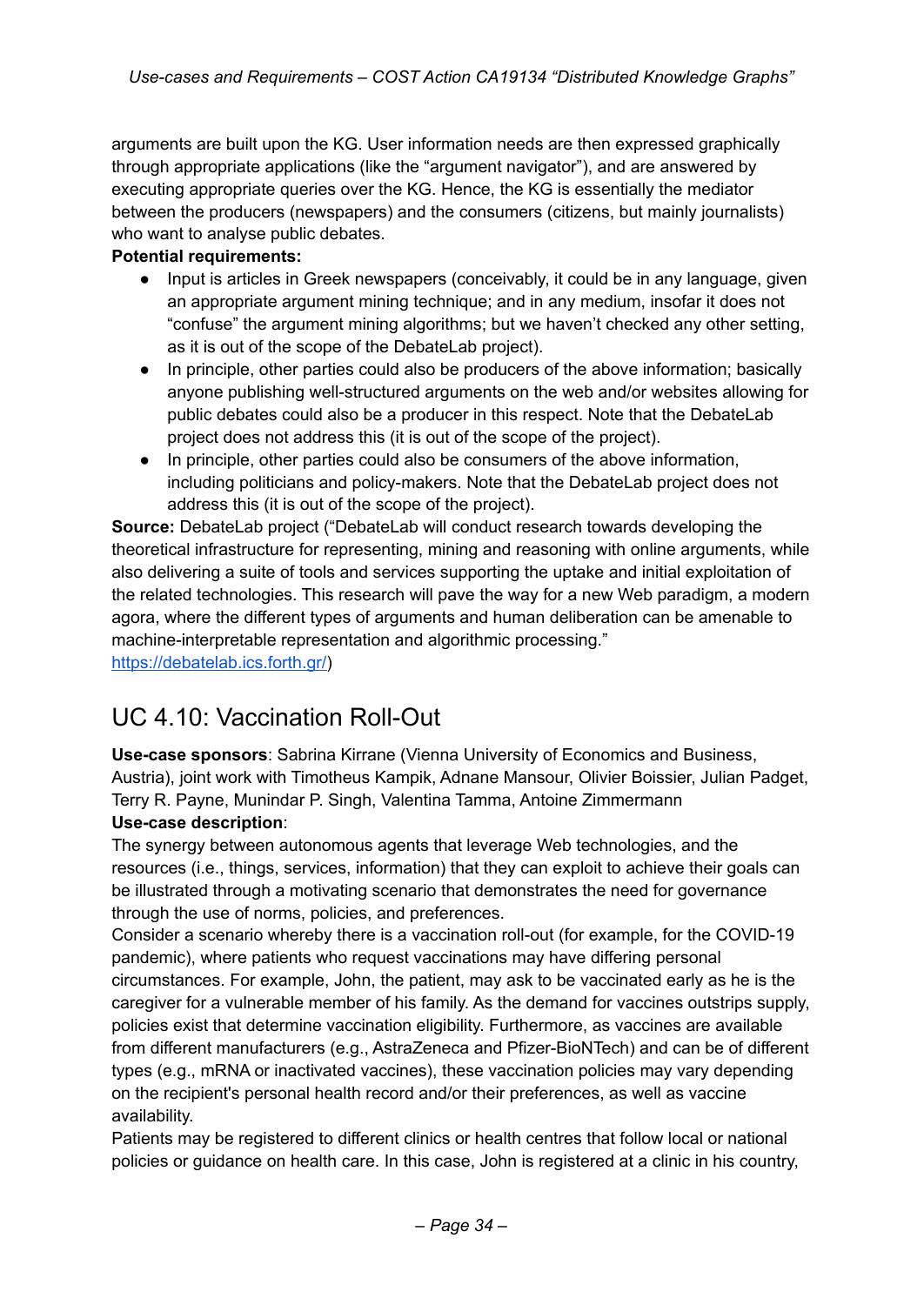but has a preference for vaccination near his current residential address in State A. Each country or state can be seen as having an organisation of different health centres (clinics, hospitals, and vaccination centres), following their own national health policy that prescribe a specific specification/format for patient medical records, which may be held under disparate data models and access policies. Patient medical records are available (subject to appropriate authorisation) via web services using secure protocols across the web infrastructure and are encoded using established medical ontologies and vocabularies to facilitate record exchange within and across different national health organisations. Vaccination centres store batches of vaccines within one or more temperature-controlled vaccine storage systems, where each storage system is responsible for both inventory management and the dispensation of the different COVID-19 vaccine batches from a specialised cold store via a robotic arm. The release and retrieval of vaccine batches is guarded by policies that must be satisfied to ensure appropriate use by authorised personnel (i.e., the vaccine guard). Once a batch of vaccines has been released, the vaccine doses should be used within a given time-frame to avoid spoilage and wastage, as they have a short shelf-life once thawed. Furthermore, a scheduling system determines which patients can be vaccinated in a given time-slot, based on vaccination demand and patient requirement (determined by the current vaccination policy that may change frequently). This scheduling system should ensure that no vaccines are wasted, whilst ensuring that the policies determining which patients can receive which vaccines are adhered to. Thus, the vaccination centre could be considered as an organisation that coordinates and exploits a variety of disparate information technology (IT) systems integrated through a Web infrastructure, including data management, scheduling, patient-facing services, and IoT-based physical assets such as the robot arm and the automated vaccine stores. Typically, however, the task of orchestrating and using these different systems requires costly and time-consuming human intervention.

Finally, once a vaccine has been administered, the patient's medical records should be updated, and the patient should be able to prove their vaccination status if required (e.g., using a vaccine passport). The vaccine records should ideally be resilient to forgery whilst being privacy preserving and easy to administer; thus they may utilise a passport mechanism that itself exploits web-based resources such as verifiable credentials, decentralised data platforms, blockchains, etc.

This scenario underlines the need for systematic and scalable approaches for the governance of the different IT systems and IoT-based physical assets, taking into account the need to operate under different governance institutions, as well as interact across organisational boundaries (e.g., between countries). Such interactions must comply with applicable norms and policies encountered at different stages of the vaccination roll-out. For example, the European Commission recently proposed a Digital Green Certificate, recognised by all EU member states, that facilitates the safe free movement of citizens within the EU during the COVID-19 pandemic.

Given the intrinsic openness of the Web, coupled with the fact that autonomous agents can act on behalf of both patients and medical practitioners that need access to critical medical applications, the need for regulation, security, and privacy are of utmost importance. Additionally, there is a need to facilitate coordination between stakeholders and ensure that relevant regulatory requirements are adhered to throughout. **Target users:**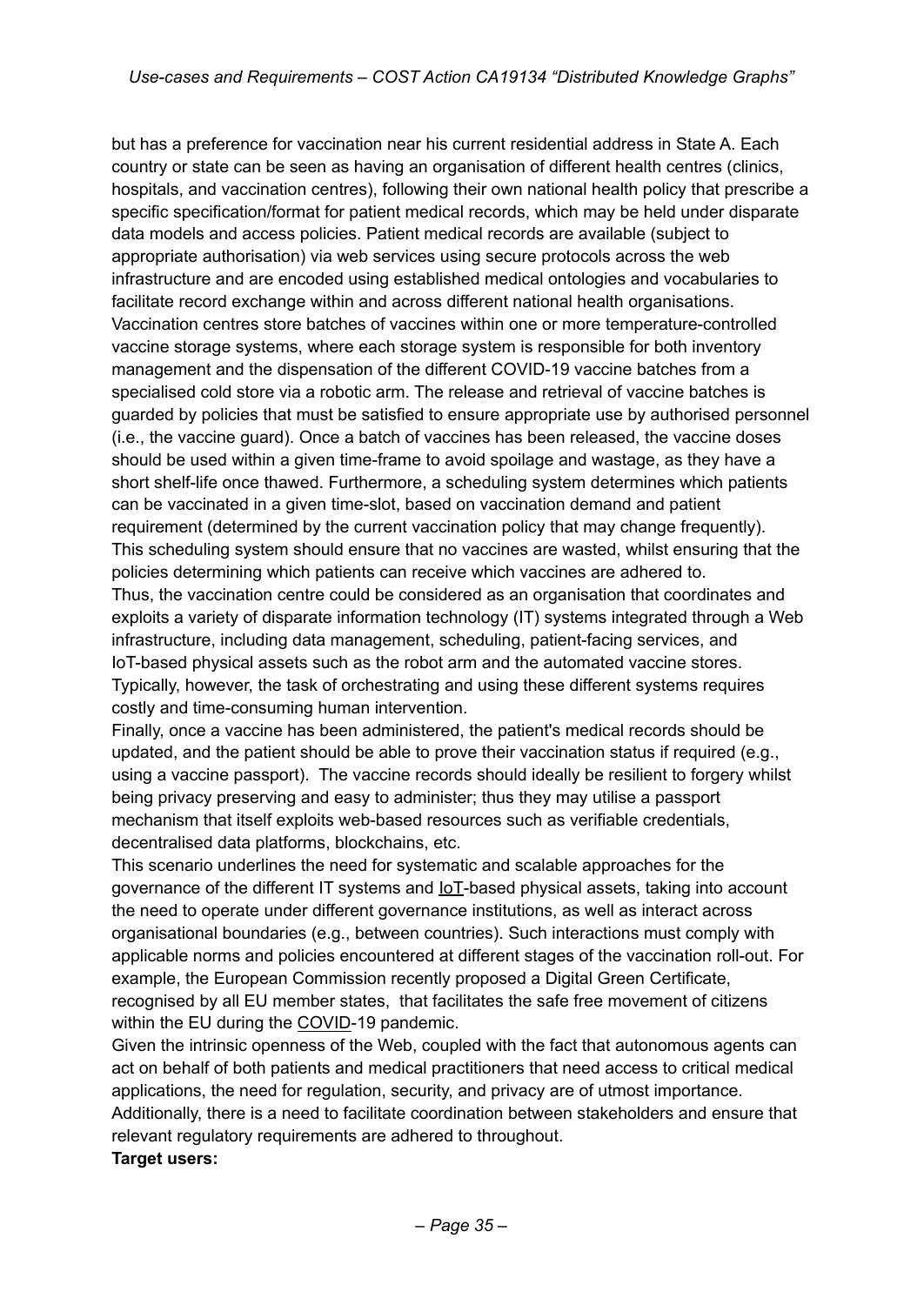- *●* Patients who request vaccinations.
- *●* Health centre personnel responsible for procurement, scheduling, administration.
- *●* Local and National governments who specify policies and oversee distribution.

#### **DKG producers:**

- The various governmental policies could be produced by local and national governments either in the form of a KG directly or alternatively in a manner that could be translated into KG based policies.
- Vaccine availability and scheduling data may be produced by local and national governments and/or the health centres.
- The patient's health record may be stored in a central health system or supplied by the patient or their physician.
- Devices such as the temperature-controlled vaccine storage systems store data in relation to inventory management.

#### **DKG consumers:**

- Local and national governments need statistical health information in relation to covid in order to make policies.
- Health centres need the vaccine availability and scheduling data.
- Patients need the vaccine availability and appointment data.
- Local and national governments need statistics in relation to vaccination to manage the supply chain.

#### **Potential requirements:**

- This scenario raises challenges due to the decentralised and dynamic characteristics of the involved organisations, policies, services, and stakeholders.
- Patients can request vaccination based on their interpretation of eligibility, which should then be validated by the vaccination centre.
- The handling of requests may require the collection of patient data from multiple sources and the mapping to a shared data model.
- The vaccination eligibility policy can change frequently due to, for example, the emergence of a new variant of concern, that may accelerate the need for vaccinating a specific population cohort or demographic.
- Changes to vaccination administration guidance may prioritise the use of certain types of vaccine over others for specific sub-groups (e.g., prioritising Pfizer-BioNTech over AstraZeneca, where possible, for certain patients based on medical risk assessments, or prohibiting certain vaccines for users where safety data is not available). Thus, the verification of vaccination eligibility for patients may rely on the aggregation of multiple policies, and on resolving inconsistencies between them.
- A further challenge involves ensuring that the process for adhering to the national prioritisation criteria is fair and transparent.
- Additional legal and ethical challenges arise when considering the complete socio-technical system, including electronic health record access and supply chains.
- Finally, vaccination scheduling needs to take into account patient availability (to avoid no-show cases and thus avoid vaccine wastage), as well as stock availability. Scheduling is therefore a collaborative process involving factors such as the vaccination centre capacity, vaccine availability, and patient availability. However, availability data may be distributed across multiple sources and, for privacy reasons, cannot be held centrally.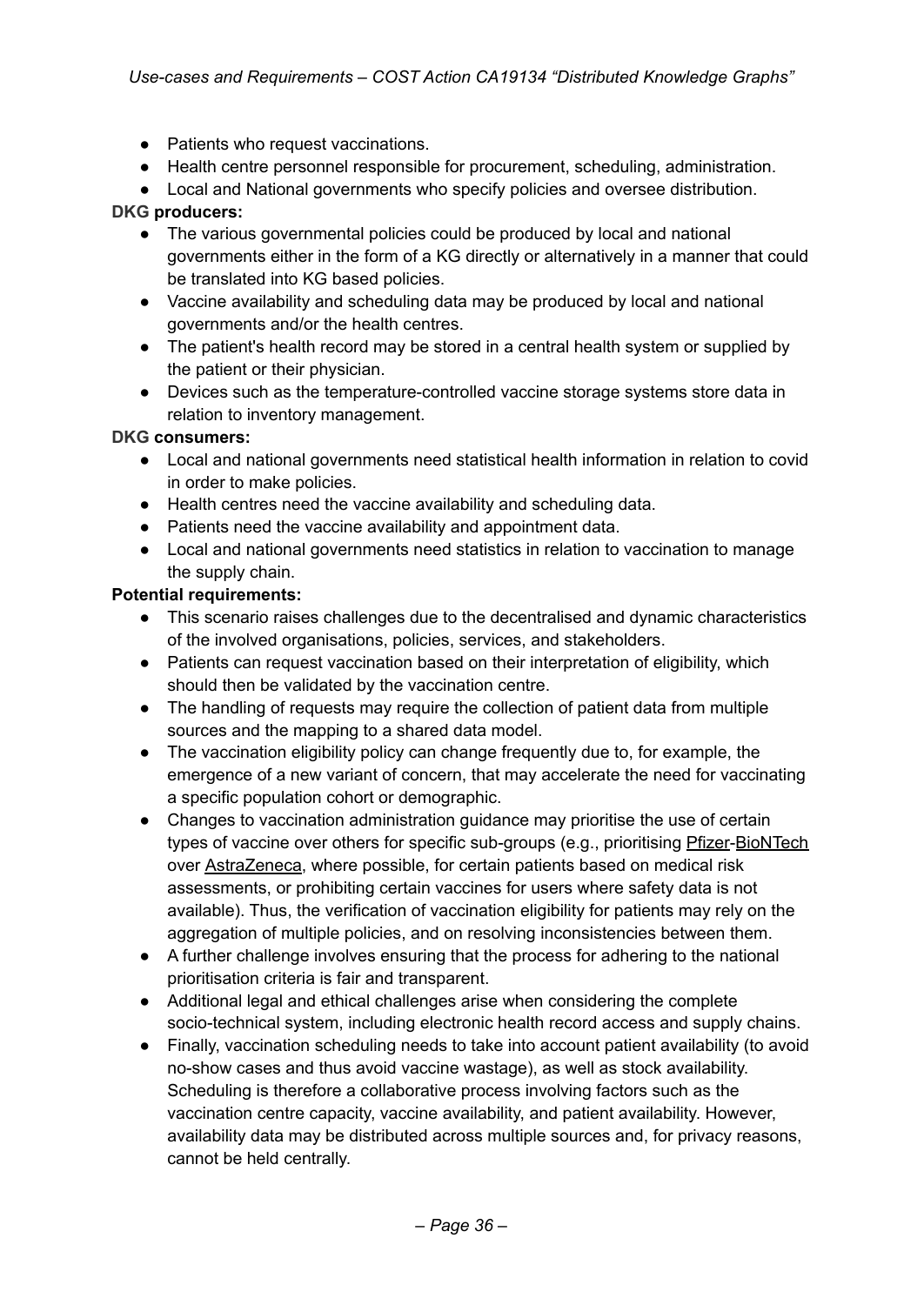### **Existing resources:**

- *● Andrea Cimmino, Michael McCool, Farshid Tavakolizadeh, and Kunihiko Toumura. 2020. Web of Things (WoT) Discovery, W3C First Public Working Draft 24 November 2020. W3C First Public Working Draft. World Wide Web Consortium (W3C). <http://www.w3.org/TR/2020/WD-wot-discovery-20201124/>*
- *● Sebastian Kaebisch, Takuki Kamiya, Michael McCool, Victor Charpenay, and Matthias Kovatsch. 2020. Web of Things (WoT) Thing Description, W3C Recommendation 9 April 2020. W3C Recommendation. World Wide Web Consortium (W3C). <https://www.w3.org/TR/2020/REC-wot-thing-description-20200409/>*

### **External resources:**

● Governance of Autonomous Agents on the Web: Challenges and Opportunities; Timotheus Kampik, Adnane Mansour, Olivier Boissier, Sabrina Kirrane, Julian Padget, Terry R. Payne, Munindar P. Singh, Valentina Tamma, Antoine Zimmermann; ACM Transactions on Internet Technology Journal; *to appear 2022* [[Preprint](https://penni.wu.ac.at/papers/TOIT%202022%20Governance%20of%20Autonomous%20Agents.pdf)]

### UC 4.11: Artificial Intelligence for Personalised Oncology

#### **Use-case sponsor:** Catia Pesquita (University of Lisbon, Portugal) **Use-case description:**

Artificial intelligence (AI) offers vast potential for the future of personalised medicine. Promising tailor-made treatments for patients, AI could help win the fight against serious illnesses such as cancer. However, the introduction of AI-enabled personalised medicine also presents challenges. Chief among these is the translation of AI-based suggestions into practical decision-making processes and treatment strategies. The EU-funded KATY project (https://katy-project.eu/) will develop an AI-empowered personalised medicine system that will greatly assist medical professionals and researchers in utilising and interpreting AI data in their daily work. This next-generation technology will bridge the gap between AI data and medical application and thus become a powerful tool in diagnosing, treating and defeating serious illnesses.

The KATY project proposes an AI-empowered Personalized Medicine system that can bring medical "AI-empowered knowledge" to the tips of the fingers of clinicians and clinical researchers. The AI-empowered knowledge is a human interpretable knowledge that clinicians and clinical researchers can: understand, trust and effectively use in their everyday working routine. KATY is built around two main components: a Distributed Knowledge Graph and a pool of eXplainable Artificial Intelligence predictors. As a stress test and due to the lack of personalised clinical responses, KATY will be experimented in a low prevalence and complex cancer: Clear cell renal cell carcinoma (ccRCC).

### **DKG producers:**

- Biomedical ontologies
- Biomedical and clinical data from public and open repositories
- Private biomedical and clinical data

### **DKG consumers:**

- Machine learning methods that use the KG as a data source
- Intelligent interfaces that query the KG to explain therapy recommendations for patients to clinicians